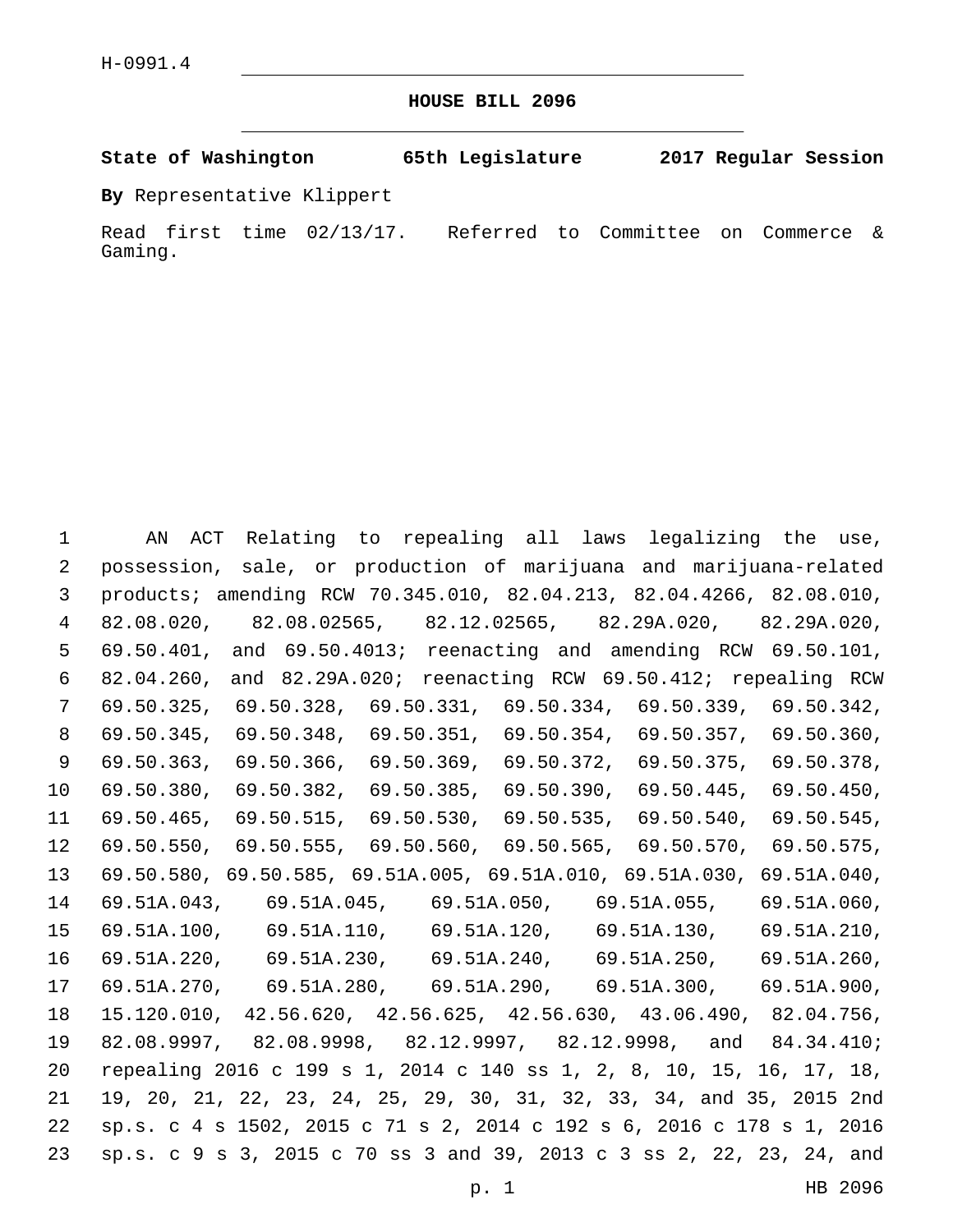25; repealing 2013 c 3 s 1 and 2014 c 140 ss 40, 41, and 42 (uncodified); providing effective dates; and providing expiration 3 dates.

BE IT ENACTED BY THE LEGISLATURE OF THE STATE OF WASHINGTON:

 **Sec. 1.** RCW 69.50.101 and 2015 2nd sp.s. c 4 s 901 are each reenacted and amended to read as follows:6

 The definitions in this section apply throughout this chapter 8 unless the context clearly requires otherwise.

 (a) "Administer" means to apply a controlled substance, whether by injection, inhalation, ingestion, or any other means, directly to 11 the body of a patient or research subject by:

 (1) a practitioner authorized to prescribe (or, by the 13 practitioner's authorized agent); or

 (2) the patient or research subject at the direction and in the 15 presence of the practitioner.

 (b) "Agent" means an authorized person who acts on behalf of or at the direction of a manufacturer, distributor, or dispenser. It does not include a common or contract carrier, public warehouseperson, or employee of the carrier or warehouseperson.

20 (c) (("CBD concentration" has the meaning provided in RCW 21 69.51A.010.

  $(d)$ )) "Commission" means the pharmacy quality assurance 23 commission.

 (( $\left( +e+ \right)$ ) (d) "Controlled substance" means a drug, substance, or immediate precursor included in Schedules I through V as set forth in federal or state laws, or federal or commission rules.

27 ( $(\overline{f})$ ) (e)(1) "Controlled substance analog" means a substance the chemical structure of which is substantially similar to the chemical structure of a controlled substance in Schedule I or II and:

 (i) that has a stimulant, depressant, or hallucinogenic effect on the central nervous system substantially similar to the stimulant, depressant, or hallucinogenic effect on the central nervous system of a controlled substance included in Schedule I or II; or

 (ii) with respect to a particular individual, that the individual represents or intends to have a stimulant, depressant, or hallucinogenic effect on the central nervous system substantially similar to the stimulant, depressant, or hallucinogenic effect on the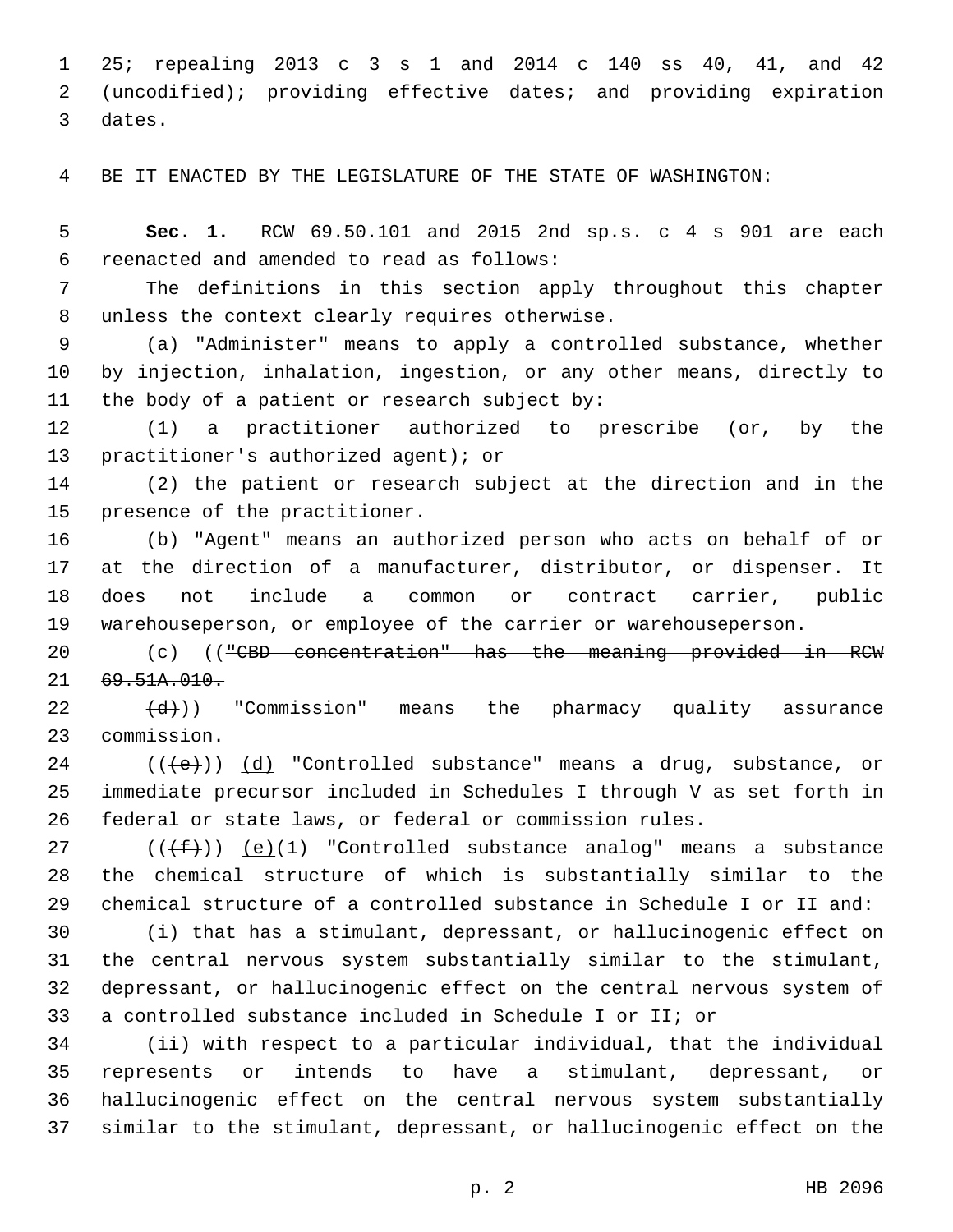1 central nervous system of a controlled substance included in Schedule 2 I or II.

(2) The term does not include:3

(i) a controlled substance;4

5 (ii) a substance for which there is an approved new drug application;6

 (iii) a substance with respect to which an exemption is in effect for investigational use by a particular person under Section 505 of the federal Food, Drug and Cosmetic Act, 21 U.S.C. Sec. 355, to the extent conduct with respect to the substance is pursuant to the 11 exemption; or

12 (iv) any substance to the extent not intended for human 13 consumption before an exemption takes effect with respect to the 14 substance.

15 ( $(\frac{49}{1})$ ) (f) "Deliver" or "delivery( $(\frac{1}{7})$ )" means the actual or 16 constructive transfer from one person to another of a substance, 17 whether or not there is an agency relationship.

18  $((+h))$   $(g)$  "Department" means the department of health.

19 (((i) "Designated provider" has the meaning provided in RCW  $20 \quad 69.51A.010.$ 

 $(\frac{1}{2})$ )) (h) "Dispense" means the interpretation of a prescription or order for a controlled substance and, pursuant to that prescription or order, the proper selection, measuring, compounding, labeling, or packaging necessary to prepare that prescription or 25 order for delivery.

26  $((+k))$   $(i)$  "Dispenser" means a practitioner who dispenses.

 $27$  (( $(\frac{1}{2})$ ) (j) "Distribute" means to deliver other than by 28 administering or dispensing a controlled substance.

29  $((+m))$  (k) "Distributor" means a person who distributes.

 $((+n))$   $(1)$  "Drug" means (1) a controlled substance recognized as a drug in the official United States pharmacopoeia/national formulary or the official homeopathic pharmacopoeia of the United States, or any supplement to them; (2) controlled substances intended for use in the diagnosis, cure, mitigation, treatment, or prevention of disease in individuals or animals; (3) controlled substances (other than food) intended to affect the structure or any function of the body of individuals or animals; and (4) controlled substances intended for use as a component of any article specified in (1), (2), or (3) of this subsection. The term does not include devices or their 40 components, parts, or accessories.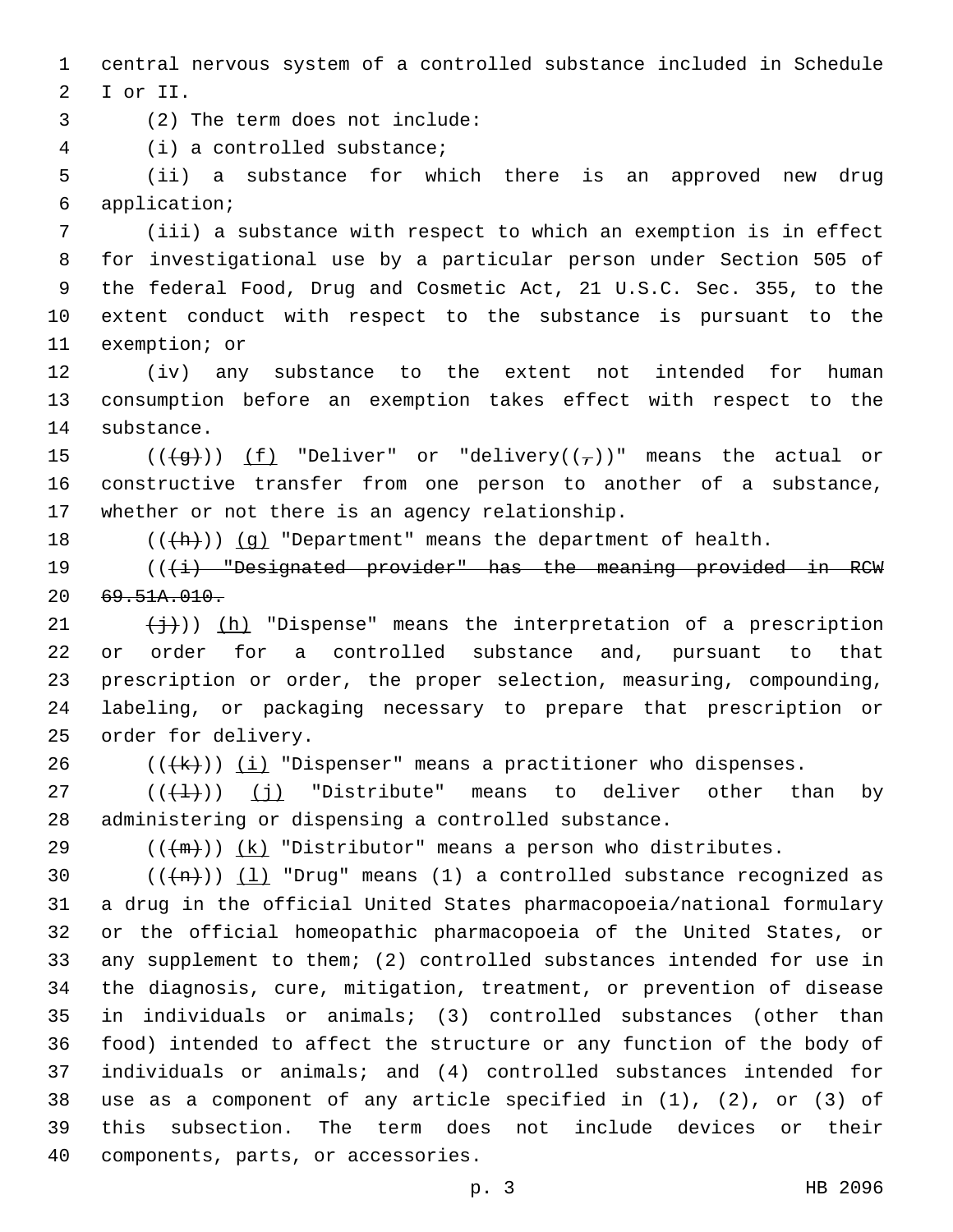1  $((+e+))$  ( $(m)$  "Drug enforcement administration" means the drug enforcement administration in the United States Department of 3 Justice, or its successor agency.

  $((+p))$   $(n)$  "Electronic communication of prescription information" means the transmission of a prescription or refill authorization for a drug of a practitioner using computer systems. The term does not include a prescription or refill authorization verbally transmitted by telephone nor a facsimile manually signed by 9 the practitioner.

10  $((+q))$  (o) "Immediate precursor" means a substance:

 (1) that the commission has found to be and by rule designates as being the principal compound commonly used, or produced primarily for use, in the manufacture of a controlled substance;

 (2) that is an immediate chemical intermediary used or likely to be used in the manufacture of a controlled substance; and

 (3) the control of which is necessary to prevent, curtail, or limit the manufacture of the controlled substance.

 $((+r))$  (p) "Isomer" means an optical isomer, but in subsection  $((\text{4dd})) (\text{s})(5)$  of this section, RCW 69.50.204(a) (12) and (34), and 69.50.206(b)(4), the term includes any geometrical isomer; in RCW 69.50.204(a) (8) and (42), and 69.50.210(c) the term includes any positional isomer; and in RCW 69.50.204(a)(35), 69.50.204(c), and 69.50.208(a) the term includes any positional or geometric isomer.

24 (((+s) "Lot" means a definite quantity of marijuana, marijuana 25 concentrates, useable marijuana, or marijuana-infused product 26 identified by a lot number, every portion or package of which is 27 uniform within recognized tolerances for the factors that appear in 28 the labeling.

 (t) "Lot number" must identify the licensee by business or trade name and Washington state unified business identifier number, and the date of harvest or processing for each lot of marijuana, marijuana concentrates, useable marijuana, or marijuana-infused product.

 $(u)$  (q) "Manufacture" means the production, preparation, propagation, compounding, conversion, or processing of a controlled substance, either directly or indirectly or by extraction from substances of natural origin, or independently by means of chemical synthesis, or by a combination of extraction and chemical synthesis, and includes any packaging or repackaging of the substance or labeling or relabeling of its container. The term does not include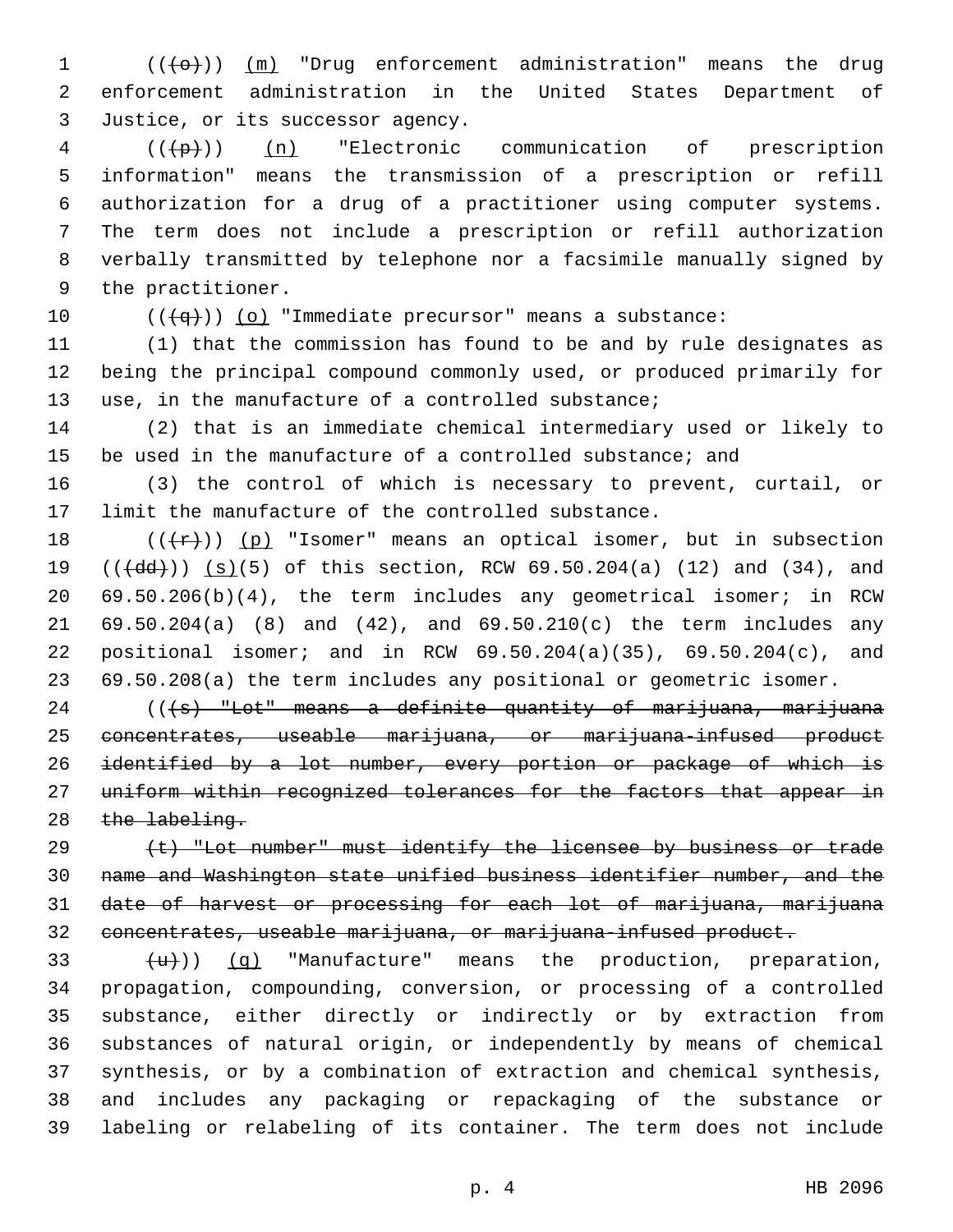the preparation, compounding, packaging, repackaging, labeling, or 2 relabeling of a controlled substance:

 (1) by a practitioner as an incident to the practitioner's administering or dispensing of a controlled substance in the course 5 of the practitioner's professional practice; or

 (2) by a practitioner, or by the practitioner's authorized agent under the practitioner's supervision, for the purpose of, or as an incident to, research, teaching, or chemical analysis and not for 9 sale.

 $((+\nu)^2)(r)$  "Marijuana" or "marihuana" means all parts of the plant *Cannabis*, whether growing or not, with a THC concentration 12 greater than 0.3 percent on a dry weight basis; the seeds thereof; 13 the resin extracted from any part of the plant; and every compound, manufacture, salt, derivative, mixture, or preparation of the plant, its seeds or resin. The term does not include the mature stalks of the plant, fiber produced from the stalks, oil or cake made from the seeds of the plant, any other compound, manufacture, salt, derivative, mixture, or preparation of the mature stalks (except the resin extracted therefrom), fiber, oil, or cake, or the sterilized seed of the plant which is incapable of germination.

21 (((w) "Marijuana concentrates" means products consisting wholly or in part of the resin extracted from any part of the plant *Cannabis* and having a THC concentration greater than ten percent.

  $\left\{\star\right\}$  "Marijuana processor" means a person licensed by the state liquor and cannabis board to process marijuana into marijuana 26 concentrates, useable marijuana, and marijuana-infused products, 27 package and label marijuana concentrates, useable marijuana, and marijuana-infused products for sale in retail outlets, and sell 29 marijuana concentrates, useable marijuana, and marijuana-infused products at wholesale to marijuana retailers.

 $\{y\}$  "Marijuana producer" means a person licensed by the state liquor and cannabis board to produce and sell marijuana at wholesale 33 to marijuana processors and other marijuana producers.

 (z) "Marijuana products" means useable marijuana, marijuana concentrates, and marijuana-infused products as defined in this 36 section.

 (aa) "Marijuana researcher" means a person licensed by the state liquor and cannabis board to produce, process, and possess marijuana for the purposes of conducting research on marijuana and marijuana-derived drug products.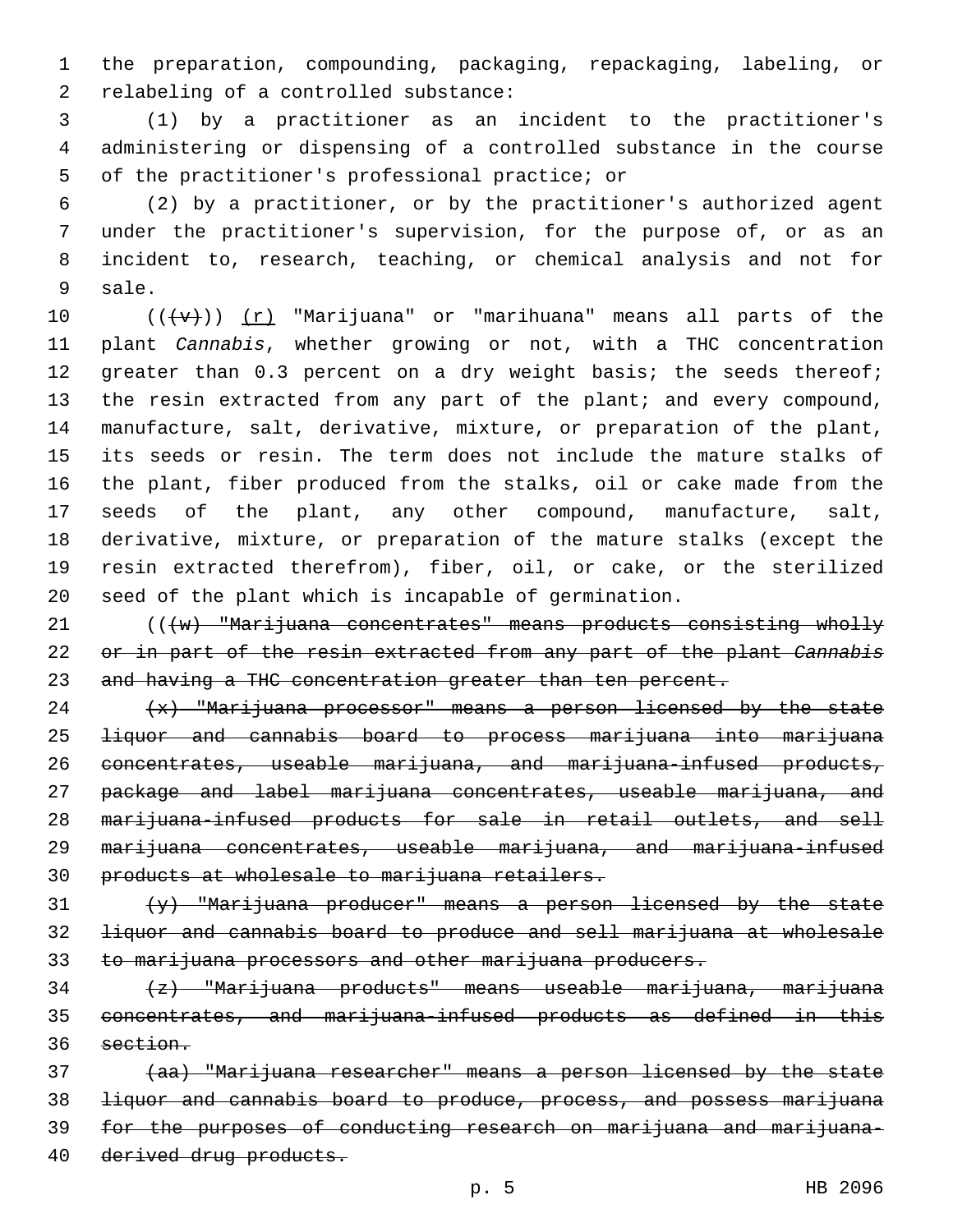(bb) "Marijuana retailer" means a person licensed by the state liquor and cannabis board to sell marijuana concentrates, useable marijuana, and marijuana-infused products in a retail outlet.

 (cc) "Marijuana-infused products" means products that contain marijuana or marijuana extracts, are intended for human use, are 6 derived from marijuana as defined in subsection  $(v)$  of this section, and have a THC concentration no greater than ten percent. The term "marijuana-infused products" does not include either useable 9 marijuana or marijuana concentrates.

10 (dd))) (s) "Narcotic drug" means any of the following, whether produced directly or indirectly by extraction from substances of vegetable origin, or independently by means of chemical synthesis, or by a combination of extraction and chemical synthesis:

 (1) Opium, opium derivative, and any derivative of opium or opium derivative, including their salts, isomers, and salts of isomers, whenever the existence of the salts, isomers, and salts of isomers is possible within the specific chemical designation. The term does not 18 include the isoquinoline alkaloids of opium.

 (2) Synthetic opiate and any derivative of synthetic opiate, including their isomers, esters, ethers, salts, and salts of isomers, esters, and ethers, whenever the existence of the isomers, esters, ethers, and salts is possible within the specific chemical 23 designation.

(3) Poppy straw and concentrate of poppy straw.

 (4) Coca leaves, except coca leaves and extracts of coca leaves from which cocaine, ecgonine, and derivatives or ecgonine or their 27 salts have been removed.

(5) Cocaine, or any salt, isomer, or salt of isomer thereof.

29 (6) Cocaine base.

 (7) Ecgonine, or any derivative, salt, isomer, or salt of isomer 31 thereof.

 (8) Any compound, mixture, or preparation containing any quantity of any substance referred to in subparagraphs (1) through (7).

34 (((ee))) (t) "Opiate" means any substance having an addiction- forming or addiction-sustaining liability similar to morphine or being capable of conversion into a drug having addiction-forming or addiction-sustaining liability. The term includes opium, substances derived from opium (opium derivatives), and synthetic opiates. The term does not include, unless specifically designated as controlled under RCW 69.50.201, the dextrorotatory isomer of 3-methoxy-n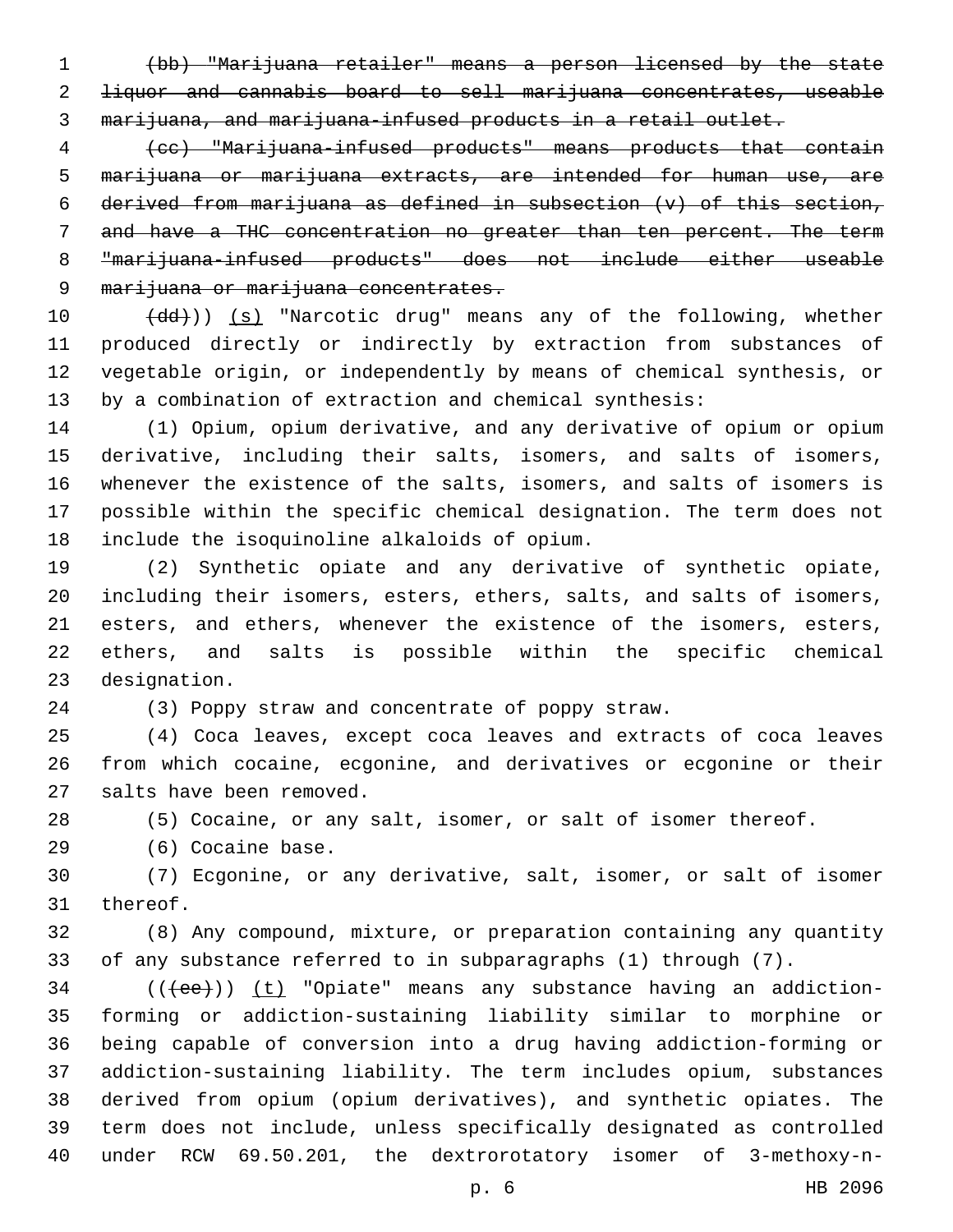methylmorphinan and its salts (dextromethorphan). The term includes the racemic and levorotatory forms of dextromethorphan.

3 (((ff)) (u) "Opium poppy" means the plant of the species Papaver somniferum L., except its seeds.4

5 (((+gg))) (v) "Person" means individual, corporation, business trust, estate, trust, partnership, association, joint venture, government, governmental subdivision or agency, or any other legal or 8 commercial entity.

## (((hh) "Plant" has the meaning provided in RCW 69.51A.010.

 $(iii)$ ) (w) "Poppy straw" means all parts, except the seeds, of 11 the opium poppy, after mowing.

12  $((\overrightarrow{jj})) (x)$  "Practitioner" means:

 (1) A physician under chapter 18.71 RCW; a physician assistant under chapter 18.71A RCW; an osteopathic physician and surgeon under chapter 18.57 RCW; an osteopathic physician assistant under chapter 18.57A RCW who is licensed under RCW 18.57A.020 subject to any limitations in RCW 18.57A.040; an optometrist licensed under chapter 18.53 RCW who is certified by the optometry board under RCW 18.53.010 subject to any limitations in RCW 18.53.010; a dentist under chapter 18.32 RCW; a podiatric physician and surgeon under chapter 18.22 RCW; a veterinarian under chapter 18.92 RCW; a registered nurse, advanced registered nurse practitioner, or licensed practical nurse under chapter 18.79 RCW; a naturopathic physician under chapter 18.36A RCW who is licensed under RCW 18.36A.030 subject to any limitations in RCW 18.36A.040; a pharmacist under chapter 18.64 RCW or a scientific investigator under this chapter, licensed, registered or otherwise permitted insofar as is consistent with those licensing laws to distribute, dispense, conduct research with respect to or administer a controlled substance in the course of their professional practice 30 or research in this state.

 (2) A pharmacy, hospital or other institution licensed, registered, or otherwise permitted to distribute, dispense, conduct research with respect to or to administer a controlled substance in the course of professional practice or research in this state.

 (3) A physician licensed to practice medicine and surgery, a physician licensed to practice osteopathic medicine and surgery, a dentist licensed to practice dentistry, a podiatric physician and surgeon licensed to practice podiatric medicine and surgery, a licensed physician assistant or a licensed osteopathic physician assistant specifically approved to prescribe controlled substances by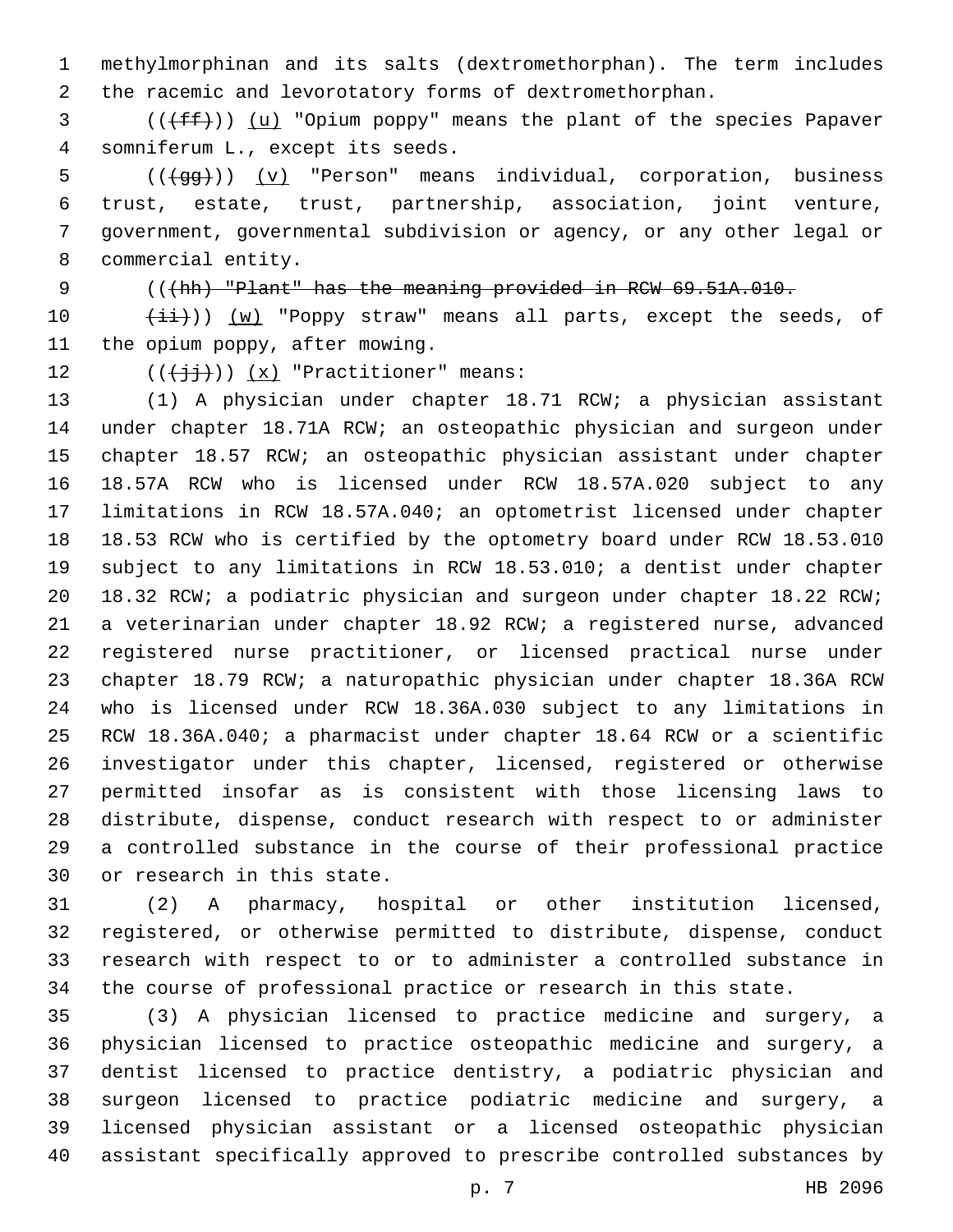his or her state's medical quality assurance commission or equivalent and his or her supervising physician, an advanced registered nurse practitioner licensed to prescribe controlled substances, or a veterinarian licensed to practice veterinary medicine in any state of 5 the United States.

 $((+kk+))$   $(y)$  "Prescription" means an order for controlled substances issued by a practitioner duly authorized by law or rule in the state of Washington to prescribe controlled substances within the scope of his or her professional practice for a legitimate medical 10 purpose.

11  $((+11))$   $(z)$  "Production" includes the manufacturing, planting, 12 cultivating, growing, or harvesting of a controlled substance.

13 (((mm) "Qualifying patient" has the meaning provided in RCW 14 69.51A.010.

15 (nn) "Recognition card" has the meaning provided in RCW 16 69.51A.010.

17 (oo) "Retail outlet" means a location licensed by the state 18 <del>liquor and cannabis board for the retail sale of marijuana</del> 19 concentrates, useable marijuana, and marijuana-infused products.

20 (pp)) (aa) "Secretary" means the secretary of health or the 21 secretary's designee.

 ( $(\overline{qq})$ ) (bb) "State," unless the context otherwise requires, means a state of the United States, the District of Columbia, the Commonwealth of Puerto Rico, or a territory or insular possession 25 subject to the jurisdiction of the United States.

 (( $\text{+rr+}$ )) (cc) "THC concentration" means percent of delta-9 tetrahydrocannabinol content per dry weight of any part of the plant *Cannabis*, or per volume or weight of marijuana product, or the combined percent of delta-9 tetrahydrocannabinol and tetrahydrocannabinolic acid in any part of the plant *Cannabis* 31 regardless of moisture content.

32 (((+ss))) (dd) "Ultimate user" means an individual who lawfully 33 possesses a controlled substance for the individual's own use or for 34 the use of a member of the individual's household or for 35 administering to an animal owned by the individual or by a member of 36 the individual's household.

37 (((tt) "Useable marijuana" means dried marijuana flowers. The 38 term "useable marijuana" does not include either marijuana-infused 39 products or marijuana concentrates.))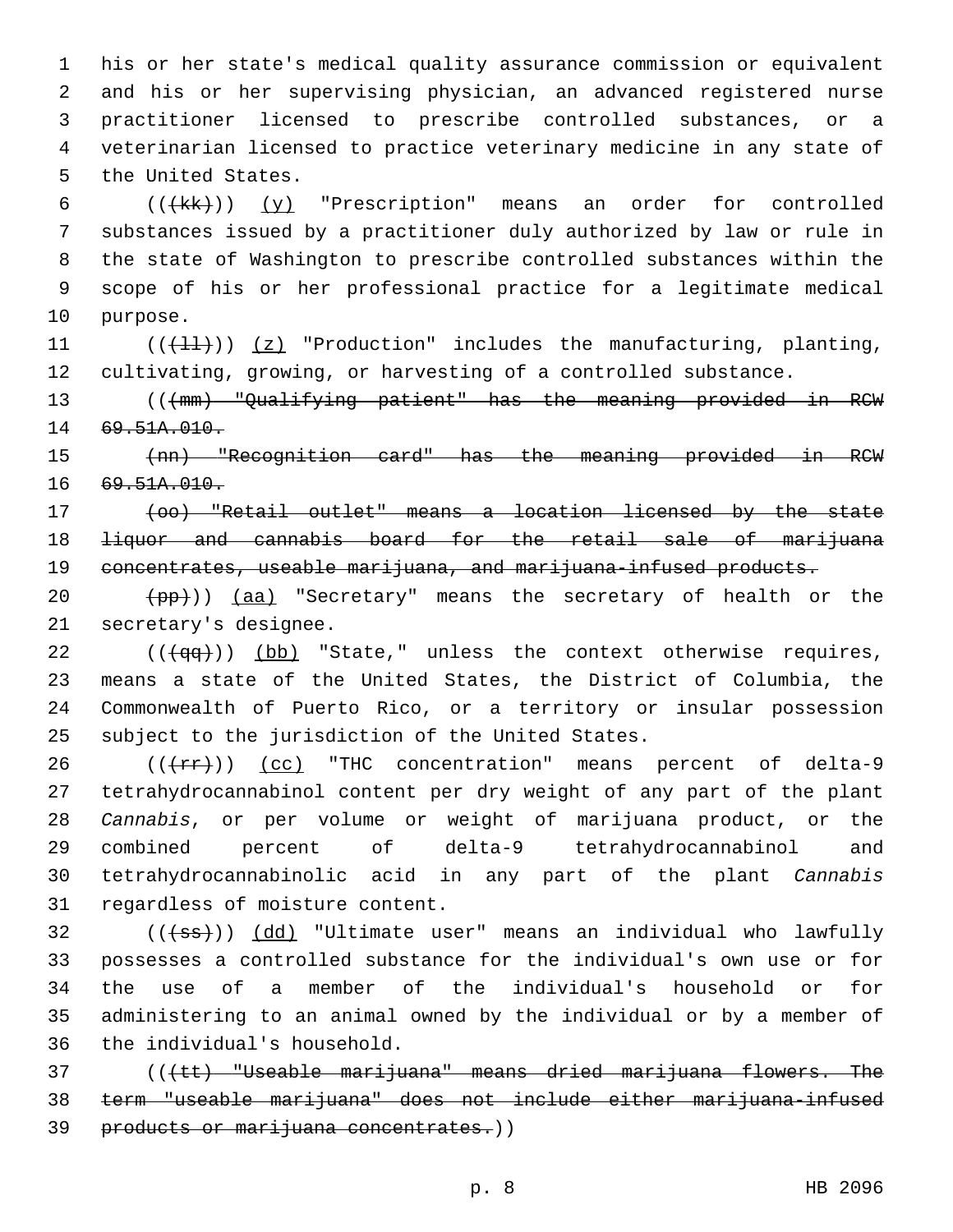**Sec. 2.** RCW 70.345.010 and 2016 sp.s. c 38 s 4 are each amended 2 to read as follows:

 The definitions in this section apply throughout this chapter unless the context clearly requires otherwise.4

(1) "Board" means the Washington state liquor and cannabis board.

 (2) "Business" means any trade, occupation, activity, or enterprise engaged in for the purpose of selling or distributing 8 vapor products in this state.

 (3) "Child care facility" has the same meaning as provided in RCW 10 70.140.020.

 (4) "Closed system nicotine container" means a sealed, prefilled, and disposable container of nicotine in a solution or other form in which such container is inserted directly into an electronic cigarette, electronic nicotine delivery system, or other similar product, if the nicotine in the container is inaccessible through customary or reasonably foreseeable handling or use, including reasonably foreseeable ingestion or other contact by children.

 (5) "Delivery sale" means any sale of a vapor product to a 19 purchaser in this state where either:

 (a) The purchaser submits the order for such sale by means of a telephonic or other method of voice transmission, the mails or any other delivery service, or the internet or other online service; or

 (b) The vapor product is delivered by use of the mails or of a delivery service. The foregoing sales of vapor products constitute a delivery sale regardless of whether the seller is located within or without this state. "Delivery sale" does not include a sale of any vapor product not for personal consumption to a retailer.

(6) "Delivery seller" means a person who makes delivery sales.

(7) "Distributor" means any person who:29

 (a) Sells vapor products to persons other than ultimate 31 consumers; or

 (b) Is engaged in the business of selling vapor products in this state and who brings, or causes to be brought, into this state from 34 outside of the state any vapor products for sale.

 (8) "Liquid nicotine container" means a package from which nicotine in a solution or other form is accessible through normal and foreseeable use by a consumer and that is used to hold soluble nicotine in any concentration. "Liquid nicotine container" does not 39 include closed system nicotine containers.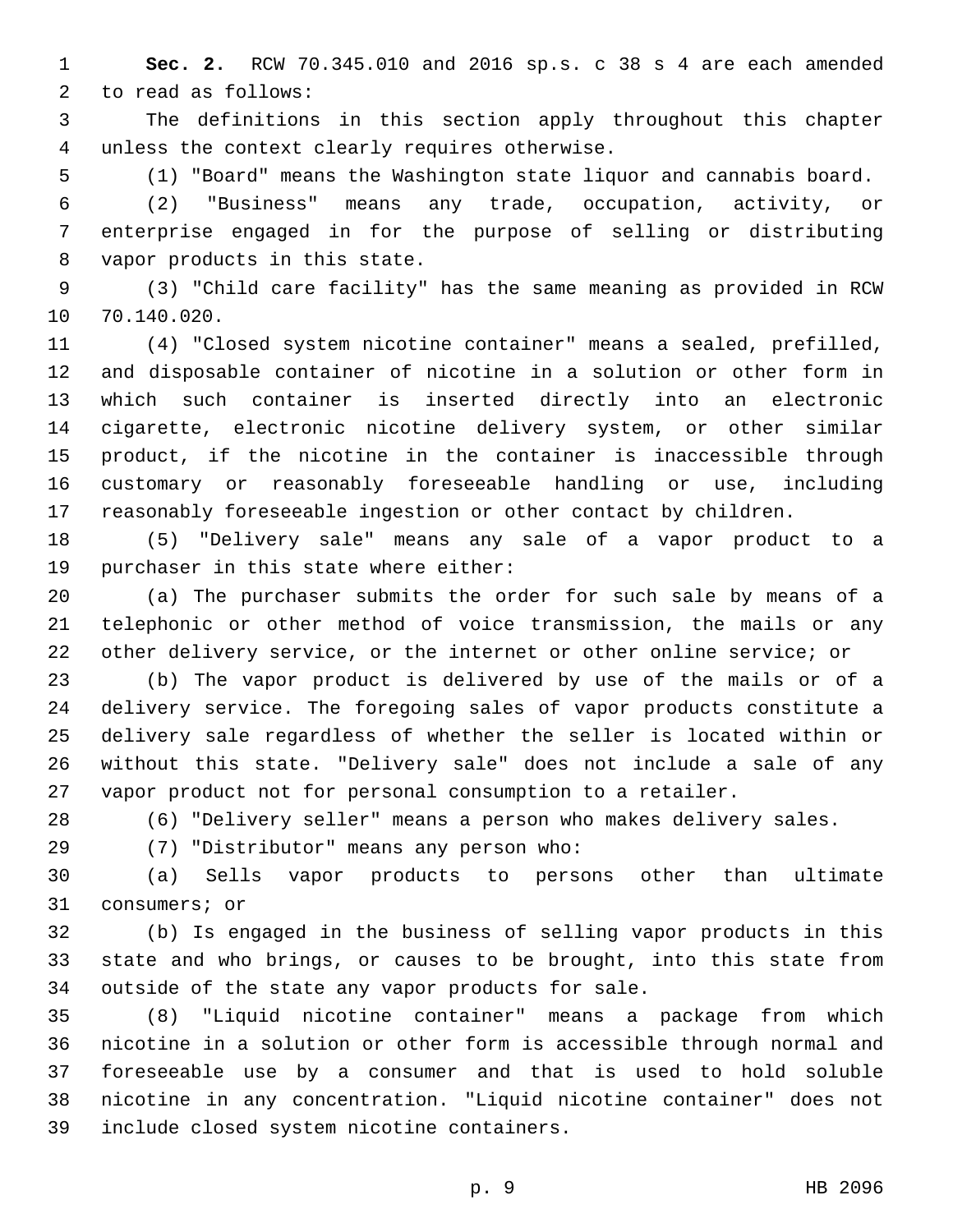(9) "Manufacturer" means a person who manufactures and sells 2 vapor products.

 (10) "Minor" refers to an individual who is less than eighteen 4 years old.

 (11) "Person" means any individual, receiver, administrator, executor, assignee, trustee in bankruptcy, trust, estate, firm, copartnership, joint venture, club, company, joint stock company, business trust, municipal corporation, the state and its departments and institutions, political subdivision of the state of Washington, corporation, limited liability company, association, society, any group of individuals acting as a unit, whether mutual, cooperative, 12 fraternal, nonprofit, or otherwise.

 (12) "Place of business" means any place where vapor products are sold or where vapor products are manufactured, stored, or kept for 15 the purpose of sale.

 (13) "Playground" means any public improved area designed, equipped, and set aside for play of six or more children which is not intended for use as an athletic playing field or athletic court, including but not limited to any play equipment, surfacing, fencing, signs, internal pathways, internal land forms, vegetation, and 21 related structures.

 (14) "Retail outlet" means each place of business from which 23 vapor products are sold to consumers.

 (15) "Retailer" means any person engaged in the business of 25 selling vapor products to ultimate consumers.

 (16)(a) "Sale" means any transfer, exchange, or barter, in any manner or by any means whatsoever, for a consideration, and includes 28 and means all sales made by any person.

 (b) The term "sale" includes a gift by a person engaged in the business of selling vapor products, for advertising, promoting, or as a means of evading the provisions of this chapter.

(17) "School" has the same meaning as provided in RCW 70.140.020.

 (18) "Self-service display" means a display that contains vapor products and is located in an area that is openly accessible to customers and from which customers can readily access such products without the assistance of a salesperson. A display case that holds vapor products behind locked doors does not constitute a self-service 38 display.

 (19) "Vapor product" means any noncombustible product that may contain nicotine and that employs a heating element, power source,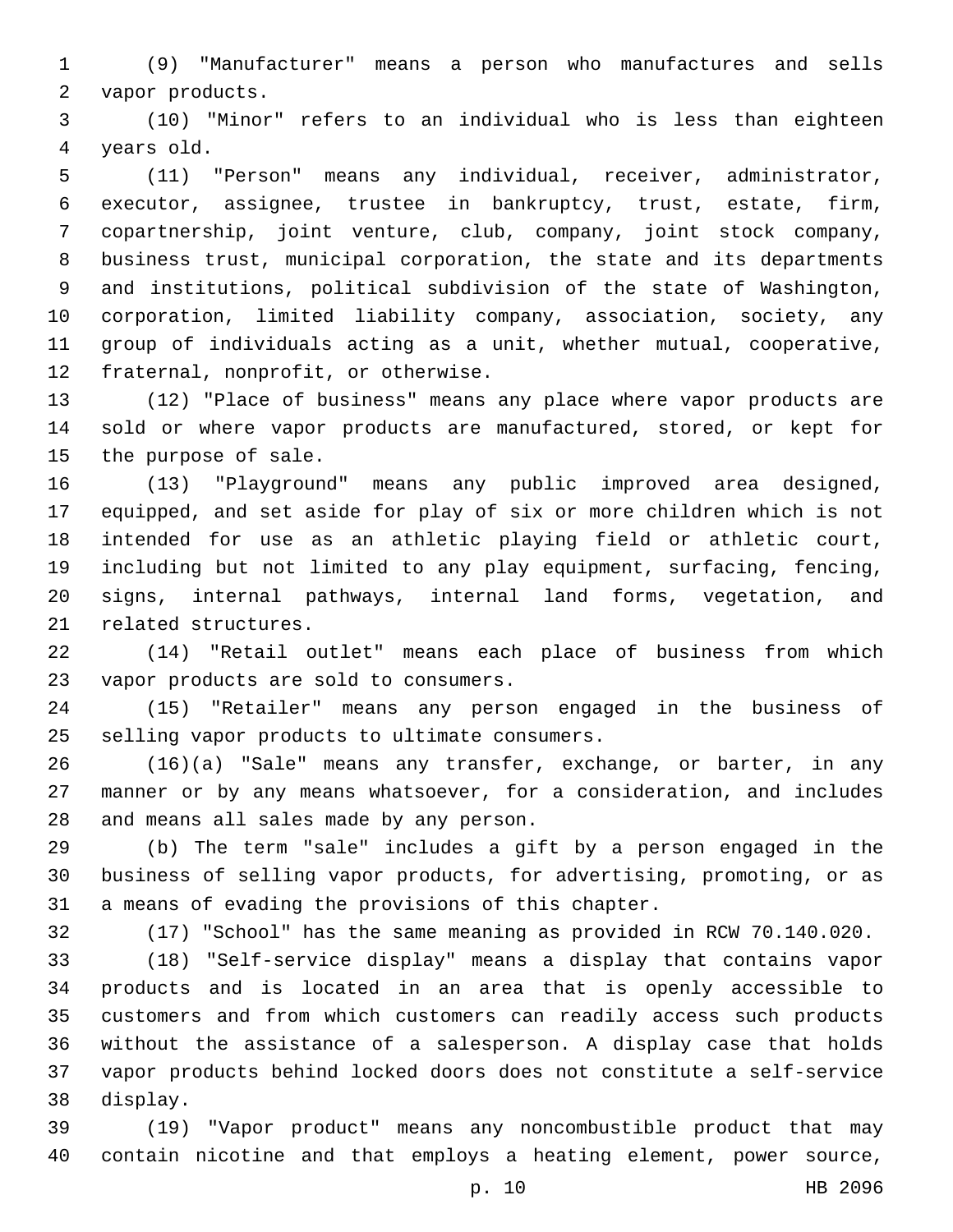electronic circuit, or other electronic, chemical, or mechanical means, regardless of shape or size, that can be used to produce vapor 3 or aerosol from a solution or other substance.

 (a) "Vapor product" includes any electronic cigarette, electronic cigar, electronic cigarillo, electronic pipe, or similar product or device and any vapor cartridge or other container that may contain nicotine in a solution or other form that is intended to be used with or in an electronic cigarette, electronic cigar, electronic cigarillo, electronic pipe, or similar product or device.

 (b) "Vapor product" does not include any product that meets the 11 definition of ((marijuana, useable marijuana, marijuana concentrates, 12 marijuana-infused products,)) cigarette( $(\tau)$ ) or tobacco products.

13 (((c) For purposes of this subsection (19), "marijuana," "useable 14 marijuana," "marijuana concentrates," and "marijuana-infused 15 products" have the same meaning as provided in RCW 69.50.101.)

 **Sec. 3.** RCW 82.04.213 and 2015 3rd sp.s. c 6 s 1102 are each 17 amended to read as follows:

 (1) "Agricultural product" means any product of plant cultivation or animal husbandry including, but not limited to: A product of horticulture, grain cultivation, vermiculture, viticulture, or aquaculture as defined in RCW 15.85.020; plantation Christmas trees; short-rotation hardwoods as defined in RCW 84.33.035; turf; or any animal including but not limited to an animal that is a private sector cultured aquatic product as defined in RCW 15.85.020, or a bird, or insect, or the substances obtained from such an animal including honey bee products. "Agricultural product" does not include 27 ((marijuana, useable marijuana, or marijuana-infused products, or)) animals defined as pet animals under RCW 16.70.020.

 (2)(a) "Farmer" means any person engaged in the business of growing, raising, or producing, upon the person's own lands or upon the lands in which the person has a present right of possession, any agricultural product to be sold, and the growing, raising, or producing honey bee products for sale, or providing bee pollination services, by an eligible apiarist. "Farmer" does not include a person growing, raising, or producing such products for the person's own consumption; a person selling any animal or substance obtained therefrom in connection with the person's business of operating a stockyard or a slaughter or packing house; or a person in respect to the business of taking, cultivating, or raising timber.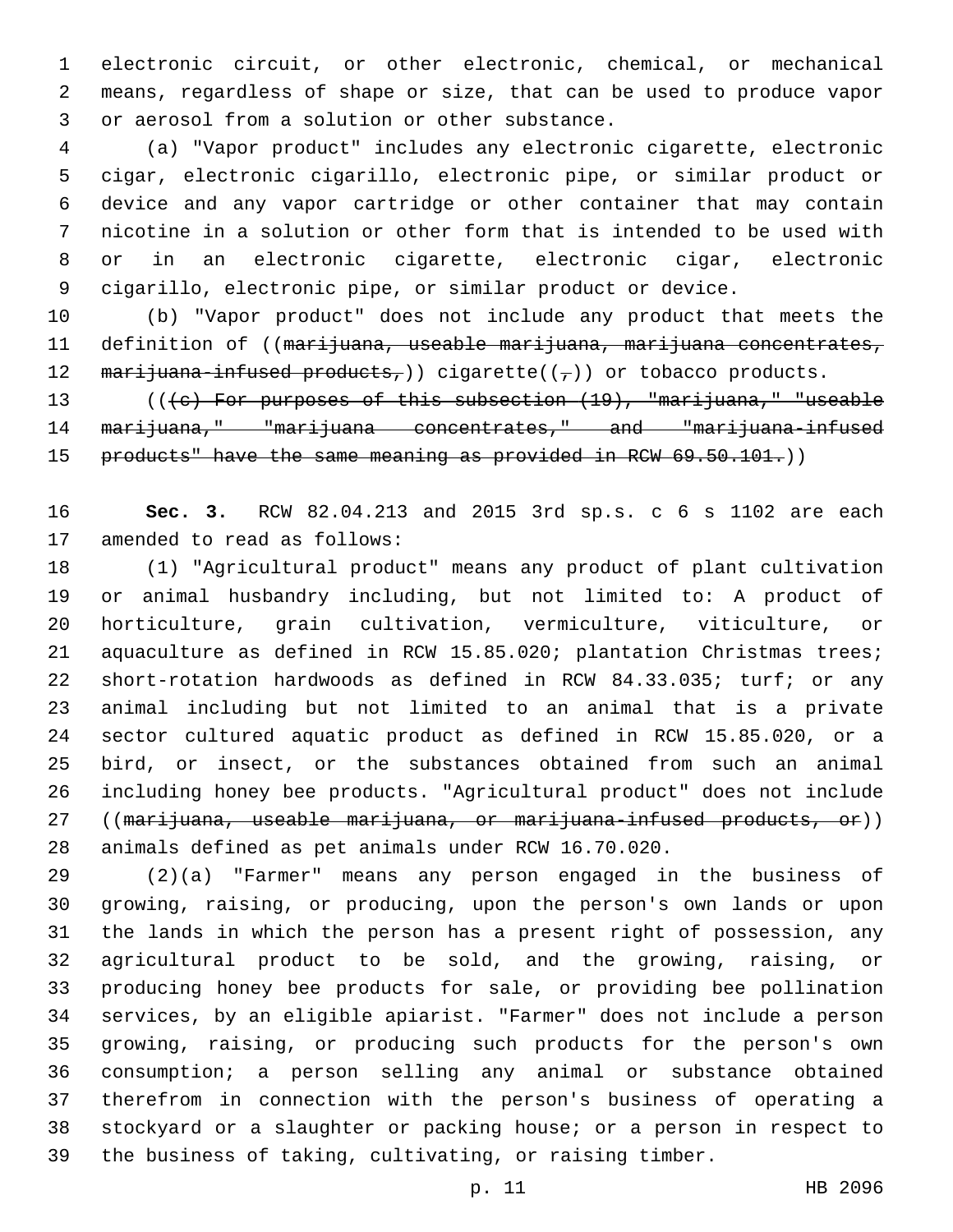(b) "Eligible apiarist" means a person who owns or keeps one or more bee colonies and who grows, raises, or produces honey bee products for sale at wholesale and is registered under RCW 15.60.021. (c) "Honey bee products" means queen honey bees, packaged honey bees, honey, pollen, bees wax, propolis, or other substances obtained from honey bees. "Honey bee products" does not include manufactured

7 substances or articles.

 $((+3)$  The terms "agriculture," "farming," "horticulture," "horticultural," and "horticultural product" may not be construed to include or relate to marijuana, useable marijuana, or marijuana- infused products unless the applicable term is explicitly defined to include marijuana, useable marijuana, or marijuana-infused products.

13 (4) "Marijuana," "useable marijuana," and "marijuana-infused 14 products" have the same meaning as in RCW 69.50.101.))

 **Sec. 4.** RCW 82.04.260 and 2015 3rd sp.s. c 6 s 602 and 2015 3rd sp.s. c 6 s 205 are each reenacted and amended to read as follows:

 (1) Upon every person engaging within this state in the business 18 of manufacturing:

 (a) Wheat into flour, barley into pearl barley, soybeans into soybean oil, canola into canola oil, canola meal, or canola by- products, or sunflower seeds into sunflower oil; as to such persons the amount of tax with respect to such business is equal to the value of the flour, pearl barley, oil, canola meal, or canola by-product manufactured, multiplied by the rate of 0.138 percent;

 (b) Beginning July 1, 2025, seafood products that remain in a raw, raw frozen, or raw salted state at the completion of the manufacturing by that person; or selling manufactured seafood products that remain in a raw, raw frozen, or raw salted state at the completion of the manufacturing, to purchasers who transport in the ordinary course of business the goods out of this state; as to such persons the amount of tax with respect to such business is equal to the value of the products manufactured or the gross proceeds derived from such sales, multiplied by the rate of 0.138 percent. Sellers must keep and preserve records for the period required by RCW 82.32.070 establishing that the goods were transported by the purchaser in the ordinary course of business out of this state;

 (c)(i) ((Beginning)) Except as provided otherwise in (c)(iii) of this subsection, from July 1, 2025, until January 1, 2036, dairy products; or selling dairy products that the person has manufactured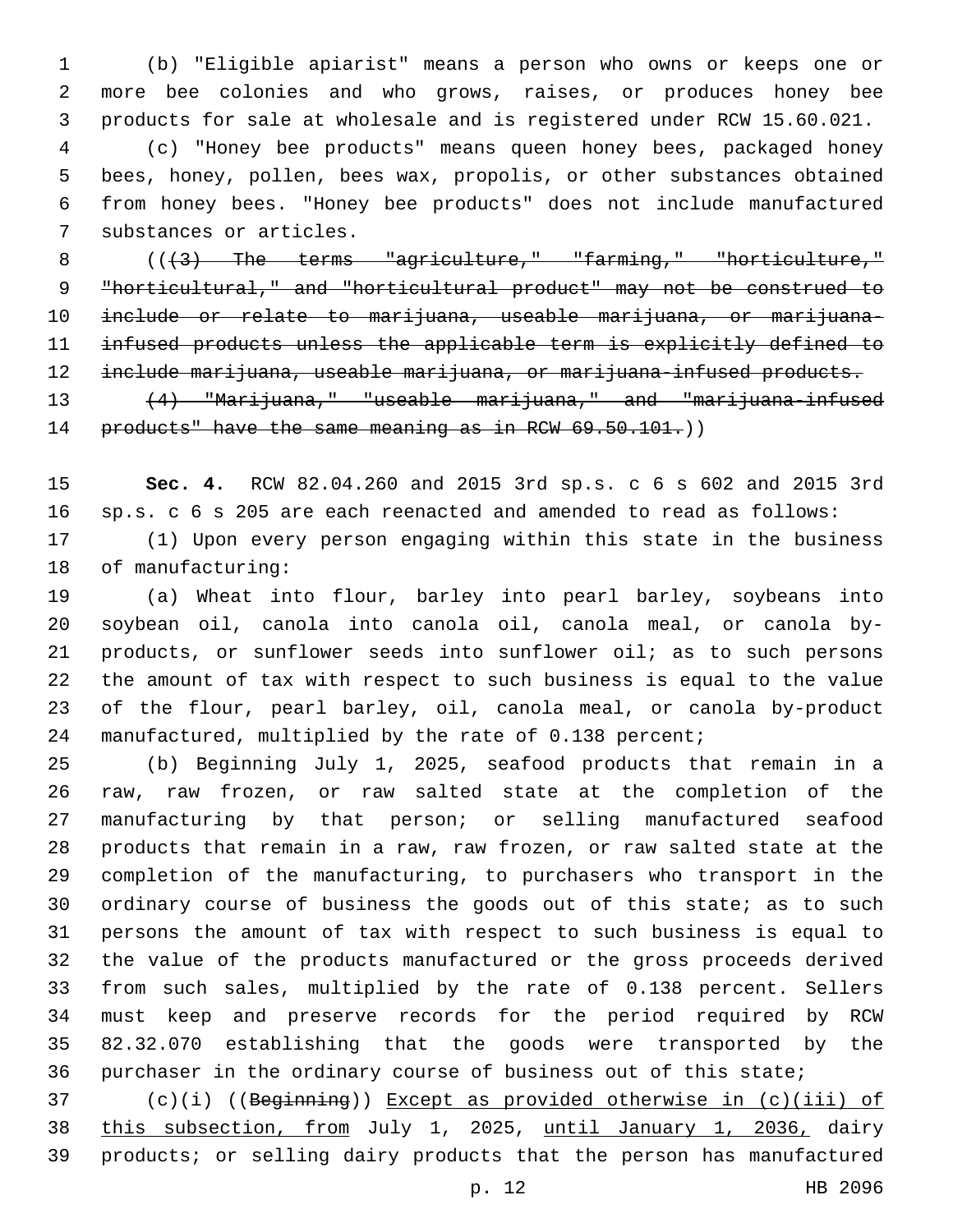to purchasers who either transport in the ordinary course of business the goods out of state or purchasers who use such dairy products as an ingredient or component in the manufacturing of a dairy product; as to such persons the tax imposed is equal to the value of the products manufactured or the gross proceeds derived from such sales multiplied by the rate of 0.138 percent. Sellers must keep and preserve records for the period required by RCW 82.32.070 establishing that the goods were transported by the purchaser in the ordinary course of business out of this state or sold to a manufacturer for use as an ingredient or component in the 11 manufacturing of a dairy product.

 (ii) For the purposes of this subsection (1)(c), "dairy products" 13 means:

 (A) Products, not including any marijuana-infused product, that as of September 20, 2001, are identified in 21 C.F.R., chapter 1, parts 131, 133, and 135, including by-products from the manufacturing 17 of the dairy products, such as whey and casein; and

 (B) Products comprised of not less than seventy percent dairy products that qualify under (c)(ii)(A) of this subsection, measured 20 by weight or volume.

 (iii) The preferential tax rate provided to taxpayers under this subsection (1)(c) does not apply to sales of dairy products on or after July 1, 2023, where a dairy product is used by the purchaser as an ingredient or component in the manufacturing in Washington of a 25 dairy product;

26 (d)( $(\frac{1}{1})$ ) Beginning July 1, 2025, fruits or vegetables by canning, preserving, freezing, processing, or dehydrating fresh fruits or vegetables, or selling at wholesale fruits or vegetables manufactured by the seller by canning, preserving, freezing, processing, or dehydrating fresh fruits or vegetables and sold to purchasers who transport in the ordinary course of business the goods out of this state; as to such persons the amount of tax with respect to such business is equal to the value of the products manufactured or the gross proceeds derived from such sales multiplied by the rate of 0.138 percent. Sellers must keep and preserve records for the period required by RCW 82.32.070 establishing that the goods were transported by the purchaser in the ordinary course of business out 38 of this state( $(-$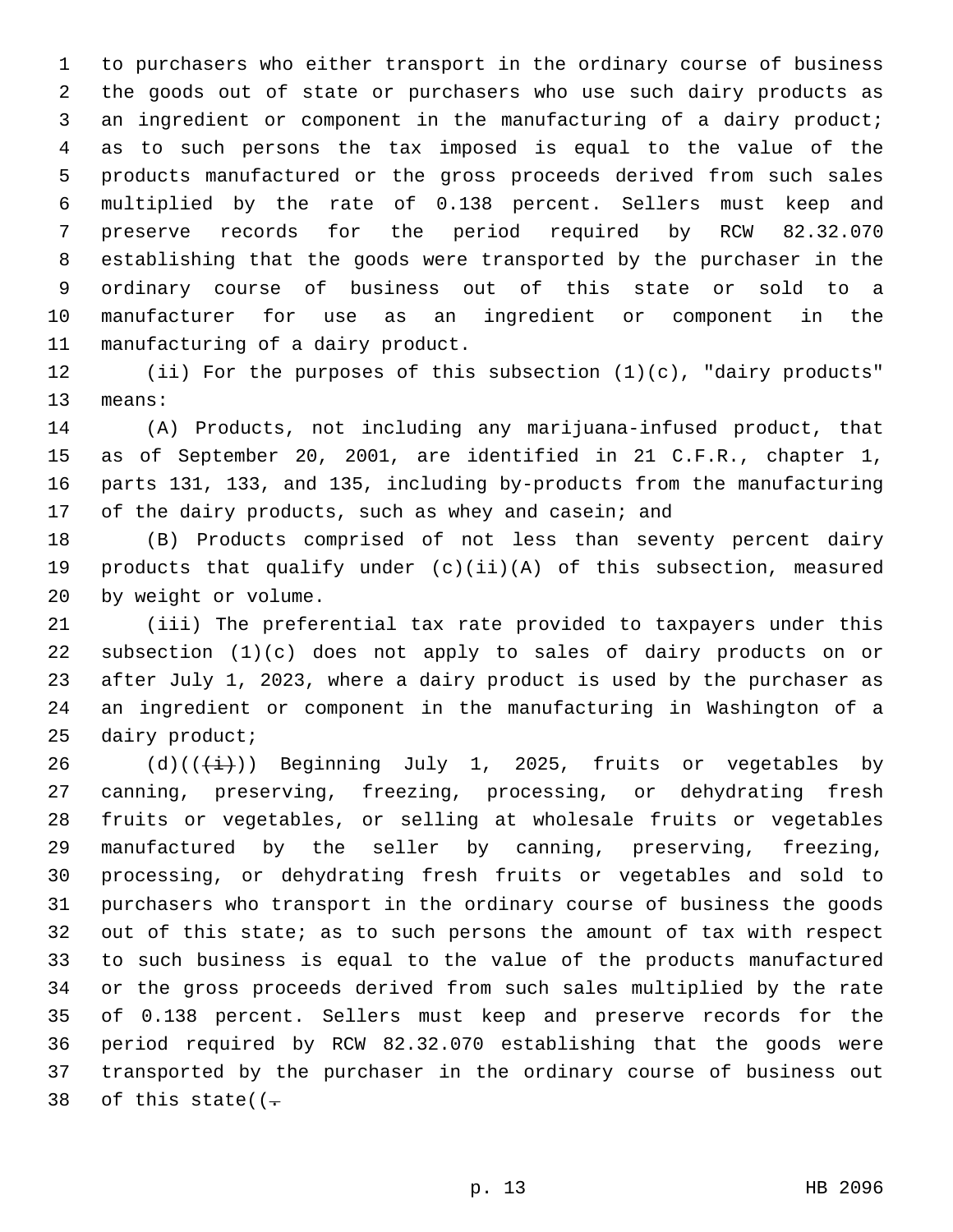(ii) For purposes of this subsection (1)(d), "fruits" and "vegetables" do not include marijuana, useable marijuana, or 3 marijuana-infused products));

 (e) Until July 1, 2009, alcohol fuel, biodiesel fuel, or biodiesel feedstock, as those terms are defined in RCW 82.29A.135; as to such persons the amount of tax with respect to the business is equal to the value of alcohol fuel, biodiesel fuel, or biodiesel 8 feedstock manufactured, multiplied by the rate of 0.138 percent; and

 (f) Wood biomass fuel as defined in RCW 82.29A.135; as to such persons the amount of tax with respect to the business is equal to the value of wood biomass fuel manufactured, multiplied by the rate 12 of 0.138 percent.

 (2) Upon every person engaging within this state in the business of splitting or processing dried peas; as to such persons the amount of tax with respect to such business is equal to the value of the peas split or processed, multiplied by the rate of 0.138 percent.

 (3) Upon every nonprofit corporation and nonprofit association engaging within this state in research and development, as to such corporations and associations, the amount of tax with respect to such activities is equal to the gross income derived from such activities 21 multiplied by the rate of 0.484 percent.

 (4) Upon every person engaging within this state in the business of slaughtering, breaking and/or processing perishable meat products and/or selling the same at wholesale only and not at retail; as to such persons the tax imposed is equal to the gross proceeds derived from such sales multiplied by the rate of 0.138 percent.

 (5) Upon every person engaging within this state in the business of acting as a travel agent or tour operator; as to such persons the amount of the tax with respect to such activities is equal to the gross income derived from such activities multiplied by the rate of 0.275 percent.31

 (6) Upon every person engaging within this state in business as an international steamship agent, international customs house broker, international freight forwarder, vessel and/or cargo charter broker in foreign commerce, and/or international air cargo agent; as to such persons the amount of the tax with respect to only international activities is equal to the gross income derived from such activities 38 multiplied by the rate of 0.275 percent.

 (7) Upon every person engaging within this state in the business of stevedoring and associated activities pertinent to the movement of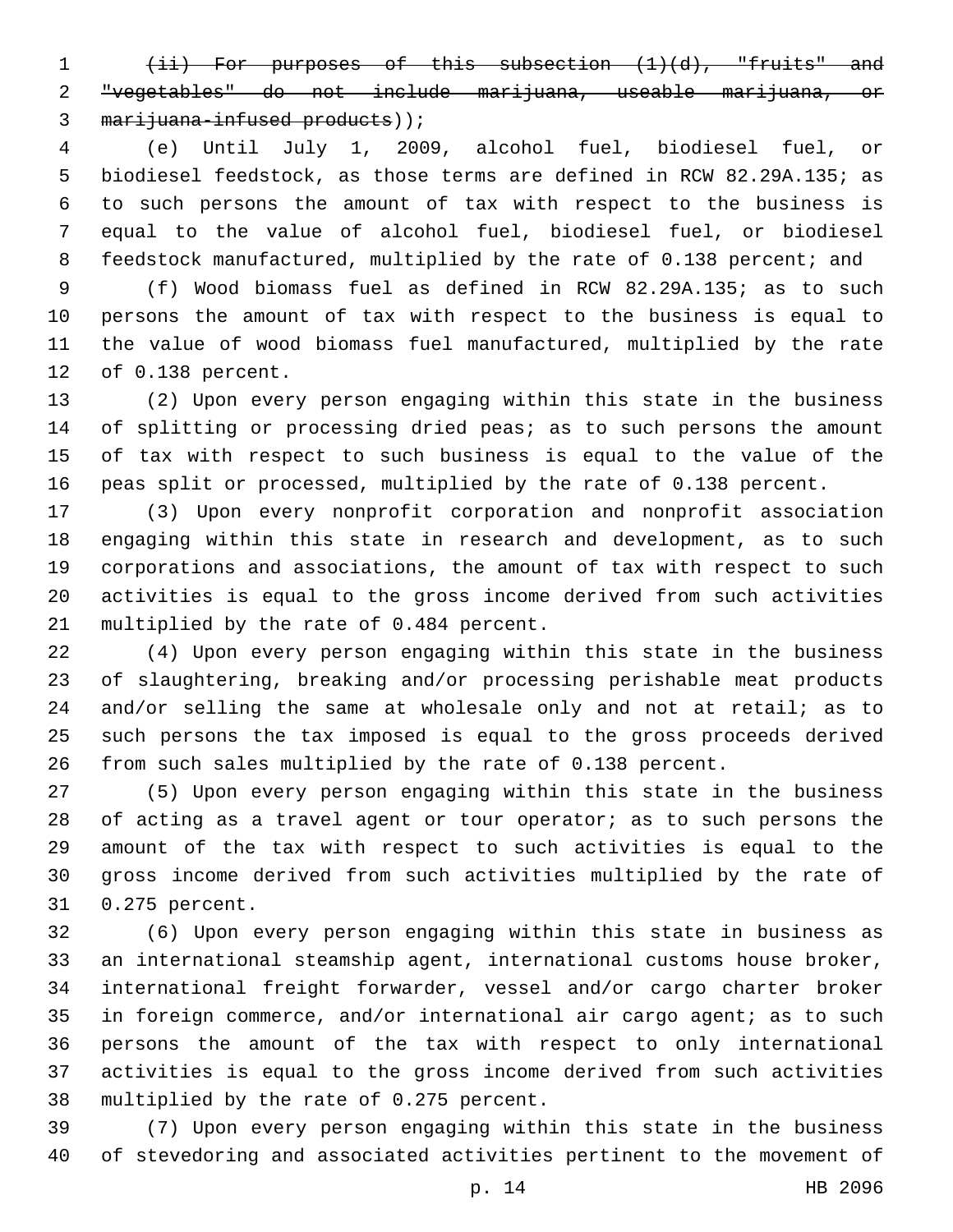goods and commodities in waterborne interstate or foreign commerce; as to such persons the amount of tax with respect to such business is equal to the gross proceeds derived from such activities multiplied by the rate of 0.275 percent. Persons subject to taxation under this subsection are exempt from payment of taxes imposed by chapter 82.16 RCW for that portion of their business subject to taxation under this subsection. Stevedoring and associated activities pertinent to the conduct of goods and commodities in waterborne interstate or foreign commerce are defined as all activities of a labor, service or transportation nature whereby cargo may be loaded or unloaded to or from vessels or barges, passing over, onto or under a wharf, pier, or similar structure; cargo may be moved to a warehouse or similar holding or storage yard or area to await further movement in import or export or may move to a consolidation freight station and be stuffed, unstuffed, containerized, separated or otherwise segregated or aggregated for delivery or loaded on any mode of transportation for delivery to its consignee. Specific activities included in this definition are: Wharfage, handling, loading, unloading, moving of cargo to a convenient place of delivery to the consignee or a convenient place for further movement to export mode; documentation services in connection with the receipt, delivery, checking, care, custody and control of cargo required in the transfer of cargo; imported automobile handling prior to delivery to consignee; terminal stevedoring and incidental vessel services, including but not limited to plugging and unplugging refrigerator service to containers, trailers, and other refrigerated cargo receptacles, and securing ship 27 hatch covers.

 (8) Upon every person engaging within this state in the business of disposing of low-level waste, as defined in RCW 43.145.010; as to such persons the amount of the tax with respect to such business is equal to the gross income of the business, excluding any fees imposed under chapter 43.200 RCW, multiplied by the rate of 3.3 percent.

 If the gross income of the taxpayer is attributable to activities both within and without this state, the gross income attributable to this state must be determined in accordance with the methods of 36 apportionment required under RCW 82.04.460.

 (9) Upon every person engaging within this state as an insurance producer or title insurance agent licensed under chapter 48.17 RCW or a surplus line broker licensed under chapter 48.15 RCW; as to such persons, the amount of the tax with respect to such licensed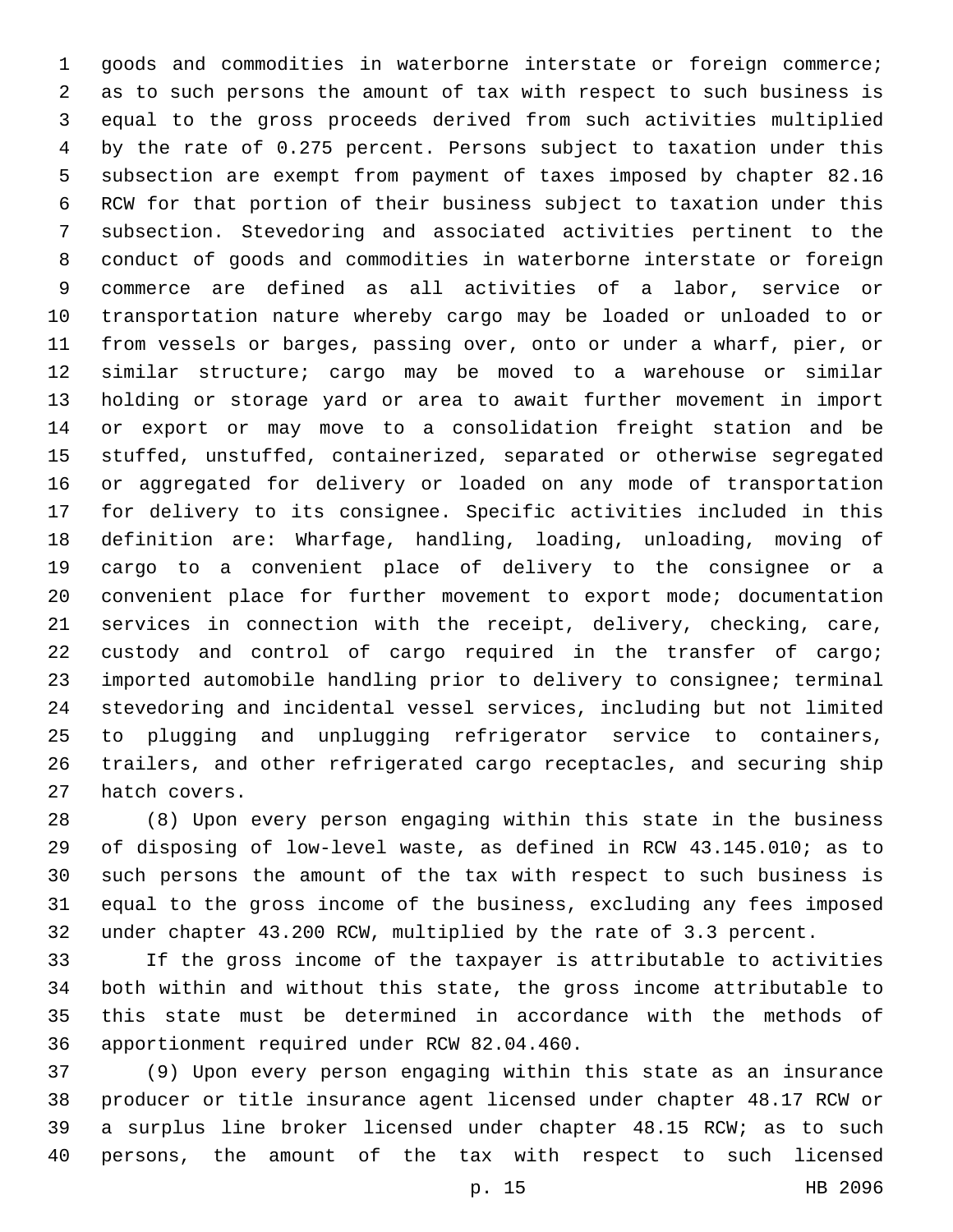activities is equal to the gross income of such business multiplied 2 by the rate of 0.484 percent.

 (10) Upon every person engaging within this state in business as a hospital, as defined in chapter 70.41 RCW, that is operated as a nonprofit corporation or by the state or any of its political subdivisions, as to such persons, the amount of tax with respect to such activities is equal to the gross income of the business multiplied by the rate of 0.75 percent through June 30, 1995, and 1.5 9 percent thereafter.

 (11)(a) Beginning October 1, 2005, upon every person engaging within this state in the business of manufacturing commercial airplanes, or components of such airplanes, or making sales, at retail or wholesale, of commercial airplanes or components of such airplanes, manufactured by the seller, as to such persons the amount of tax with respect to such business is, in the case of manufacturers, equal to the value of the product manufactured and the gross proceeds of sales of the product manufactured, or in the case of processors for hire, equal to the gross income of the business, 19 multiplied by the rate of:

 (i) 0.4235 percent from October 1, 2005, through June 30, 2007; and

22 (ii) 0.2904 percent beginning July 1, 2007.

 (b) Beginning July 1, 2008, upon every person who is not eligible to report under the provisions of (a) of this subsection (11) and is engaging within this state in the business of manufacturing tooling specifically designed for use in manufacturing commercial airplanes or components of such airplanes, or making sales, at retail or wholesale, of such tooling manufactured by the seller, as to such persons the amount of tax with respect to such business is, in the case of manufacturers, equal to the value of the product manufactured and the gross proceeds of sales of the product manufactured, or in the case of processors for hire, be equal to the gross income of the business, multiplied by the rate of 0.2904 percent.

 (c) For the purposes of this subsection (11), "commercial airplane" and "component" have the same meanings as provided in RCW 82.32.550.36

 (d) In addition to all other requirements under this title, a person reporting under the tax rate provided in this subsection (11) must file a complete annual report with the department under RCW 82.32.534.40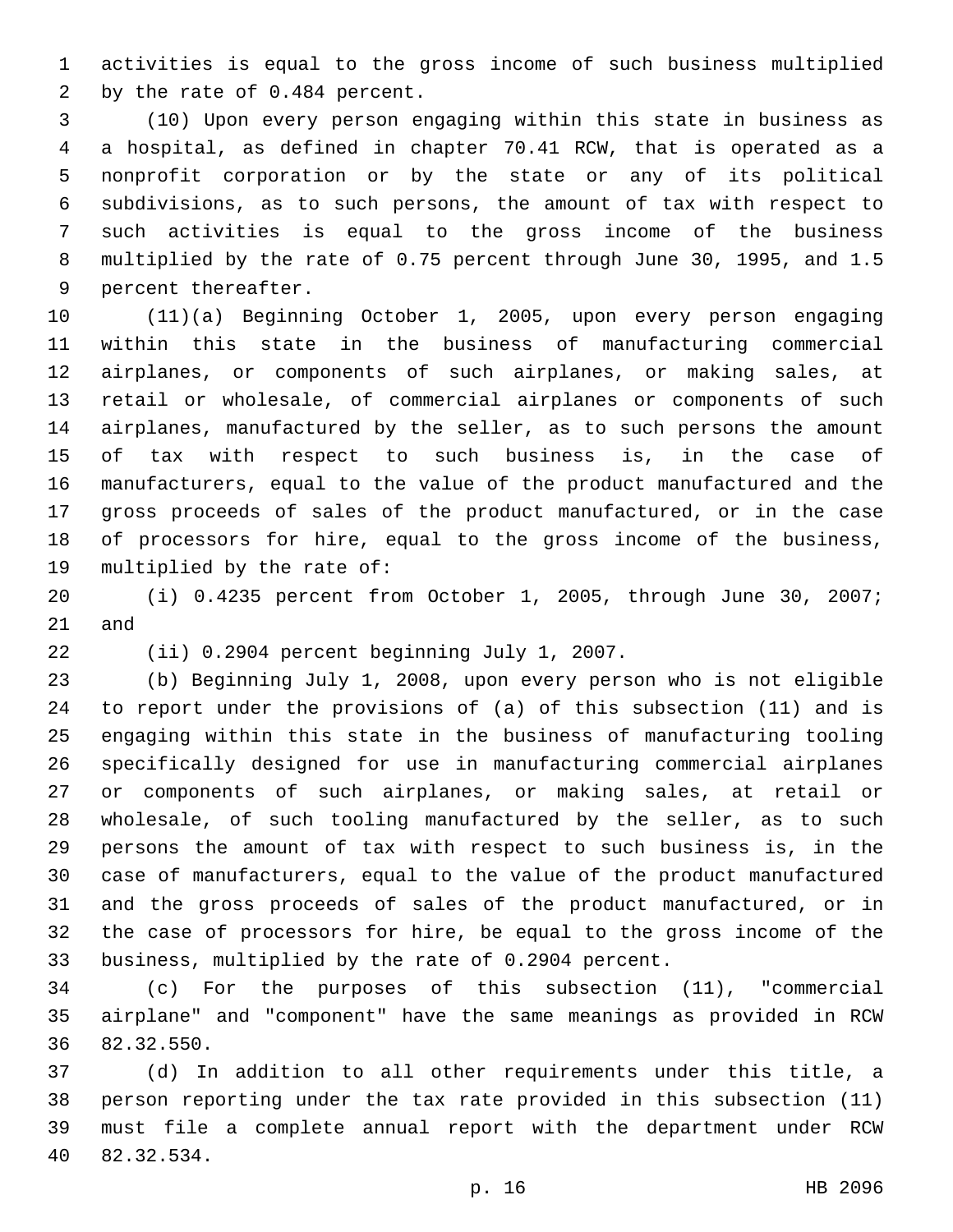(e)(i) Except as provided in (e)(ii) of this subsection (11), this subsection (11) does not apply on and after July 1, 2040.

 (ii) With respect to the manufacturing of commercial airplanes or making sales, at retail or wholesale, of commercial airplanes, this subsection (11) does not apply on and after July 1st of the year in which the department makes a determination that any final assembly or wing assembly of any version or variant of a commercial airplane that is the basis of a siting of a significant commercial airplane manufacturing program in the state under RCW 82.32.850 has been sited outside the state of Washington. This subsection (11)(e)(ii) only applies to the manufacturing or sale of commercial airplanes that are the basis of a siting of a significant commercial airplane manufacturing program in the state under RCW 82.32.850.

 (12)(a) Until July 1, 2024, upon every person engaging within this state in the business of extracting timber or extracting for hire timber; as to such persons the amount of tax with respect to the business is, in the case of extractors, equal to the value of products, including by-products, extracted, or in the case of extractors for hire, equal to the gross income of the business, multiplied by the rate of 0.4235 percent from July 1, 2006, through June 30, 2007, and 0.2904 percent from July 1, 2007, through June 30, 2024.

 (b) Until July 1, 2024, upon every person engaging within this state in the business of manufacturing or processing for hire: (i) Timber into timber products or wood products; or (ii) timber products into other timber products or wood products; as to such persons the amount of the tax with respect to the business is, in the case of manufacturers, equal to the value of products, including by-products, manufactured, or in the case of processors for hire, equal to the gross income of the business, multiplied by the rate of 0.4235 percent from July 1, 2006, through June 30, 2007, and 0.2904 percent 32 from July 1, 2007, through June 30, 2024.

 (c) Until July 1, 2024, upon every person engaging within this state in the business of selling at wholesale: (i) Timber extracted by that person; (ii) timber products manufactured by that person from timber or other timber products; or (iii) wood products manufactured by that person from timber or timber products; as to such persons the amount of the tax with respect to the business is equal to the gross proceeds of sales of the timber, timber products, or wood products multiplied by the rate of 0.4235 percent from July 1, 2006, through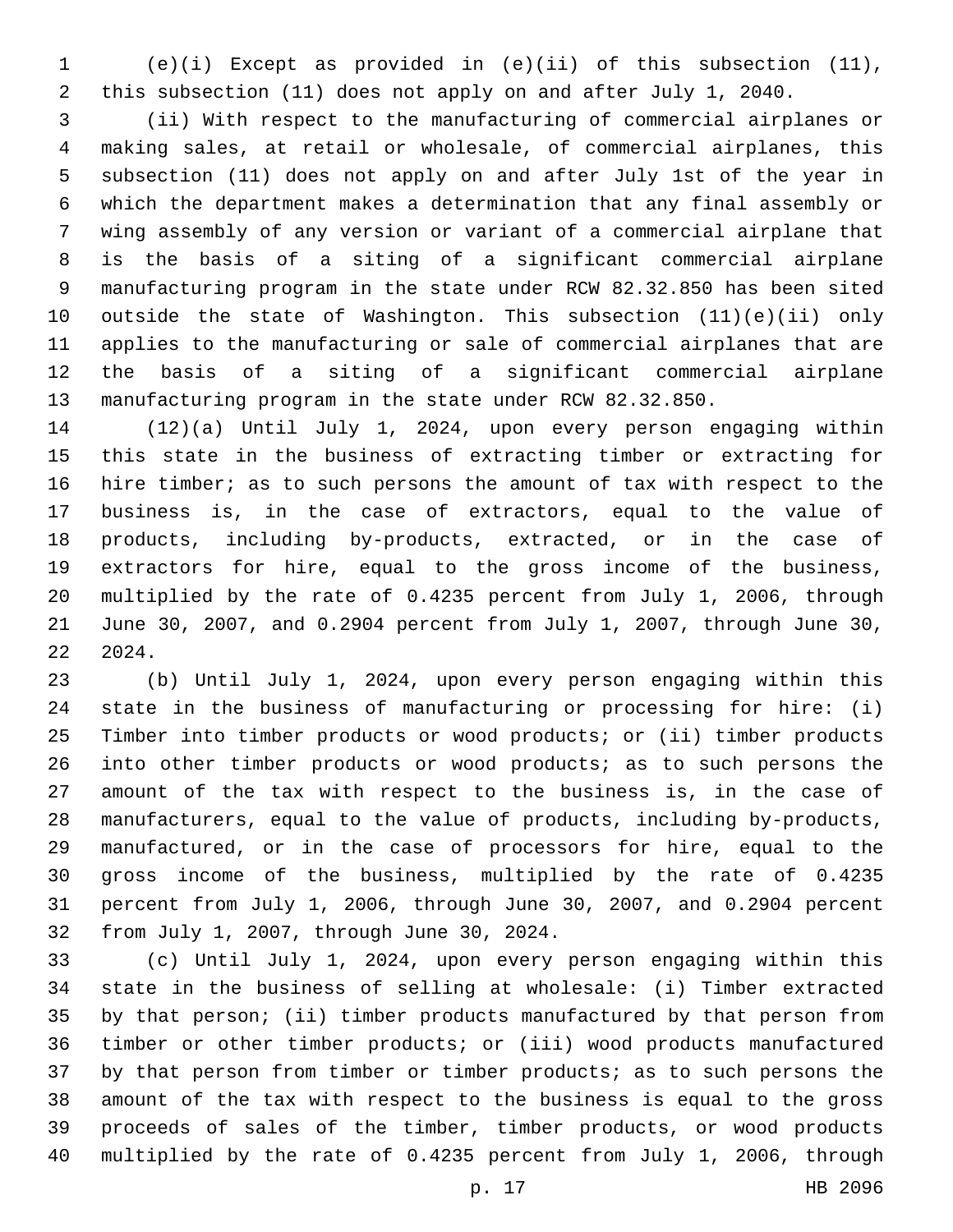June 30, 2007, and 0.2904 percent from July 1, 2007, through June 30, 2024.

 (d) Until July 1, 2024, upon every person engaging within this state in the business of selling standing timber; as to such persons the amount of the tax with respect to the business is equal to the gross income of the business multiplied by the rate of 0.2904 percent. For purposes of this subsection (12)(d), "selling standing timber" means the sale of timber apart from the land, where the buyer is required to sever the timber within thirty months from the date of the original contract, regardless of the method of payment for the timber and whether title to the timber transfers before, upon, or 12 after severance.

 (e) For purposes of this subsection, the following definitions 14 apply:

 (i) "Biocomposite surface products" means surface material products containing, by weight or volume, more than fifty percent recycled paper and that also use nonpetroleum-based phenolic resin as 18 a bonding agent.

 (ii) "Paper and paper products" means products made of interwoven cellulosic fibers held together largely by hydrogen bonding. "Paper and paper products" includes newsprint; office, printing, fine, and pressure-sensitive papers; paper napkins, towels, and toilet tissue; kraft bag, construction, and other kraft industrial papers; paperboard, liquid packaging containers, containerboard, corrugated, and solid-fiber containers including linerboard and corrugated medium; and related types of cellulosic products containing primarily, by weight or volume, cellulosic materials. "Paper and paper products" does not include books, newspapers, magazines, periodicals, and other printed publications, advertising materials, calendars, and similar types of printed materials.

 (iii) "Recycled paper" means paper and paper products having fifty percent or more of their fiber content that comes from postconsumer waste. For purposes of this subsection (12)(e)(iii), "postconsumer waste" means a finished material that would normally be disposed of as solid waste, having completed its life cycle as a consumer item.36

 (iv) "Timber" means forest trees, standing or down, on privately or publicly owned land. "Timber" does not include Christmas trees that are cultivated by agricultural methods or short-rotation 40 hardwoods as defined in RCW 84.33.035.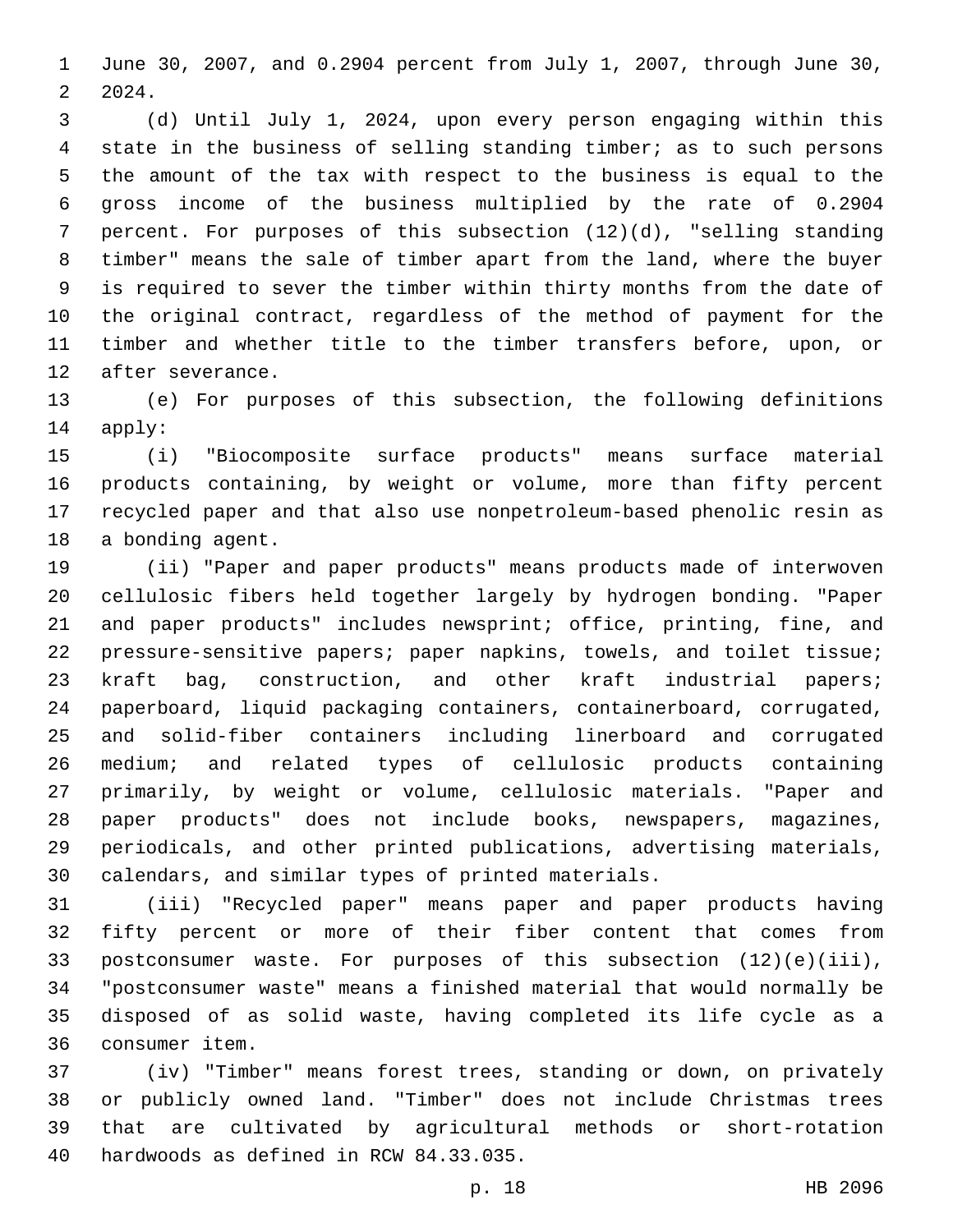(v) "Timber products" means:1

 (A) Logs, wood chips, sawdust, wood waste, and similar products obtained wholly from the processing of timber, short-rotation 4 hardwoods as defined in RCW 84.33.035, or both;

 (B) Pulp, including market pulp and pulp derived from recovered 6 paper or paper products; and

 (C) Recycled paper, but only when used in the manufacture of 8 biocomposite surface products.

 (vi) "Wood products" means paper and paper products; dimensional lumber; engineered wood products such as particleboard, oriented 11 strand board, medium density fiberboard, and plywood; wood doors; 12 wood windows; and biocomposite surface products.

 (f) Except for small harvesters as defined in RCW 84.33.035, a person reporting under the tax rate provided in this subsection (12) must file a complete annual survey with the department under RCW 16 82.32.585.

 (13) Upon every person engaging within this state in inspecting, testing, labeling, and storing canned salmon owned by another person, as to such persons, the amount of tax with respect to such activities is equal to the gross income derived from such activities multiplied 21 by the rate of 0.484 percent.

 (14)(a) Upon every person engaging within this state in the business of printing a newspaper, publishing a newspaper, or both, the amount of tax on such business is equal to the gross income of the business multiplied by the rate of 0.35 percent until July 1, 26 2024, and 0.484 percent thereafter.

 (b) A person reporting under the tax rate provided in this subsection (14) must file a complete annual report with the 29 department under RCW 82.32.534.

 **Sec. 5.** RCW 82.04.4266 and 2015 3rd sp.s. c 6 s 202 are each 31 amended to read as follows:

 (1) This chapter does not apply to the value of products or the 33 gross proceeds of sales derived from:

 (a) Manufacturing fruits or vegetables by canning, preserving, freezing, processing, or dehydrating fresh fruits or vegetables; or

 (b) Selling at wholesale fruits or vegetables manufactured by the seller by canning, preserving, freezing, processing, or dehydrating fresh fruits or vegetables and sold to purchasers who transport in the ordinary course of business the goods out of this state. A person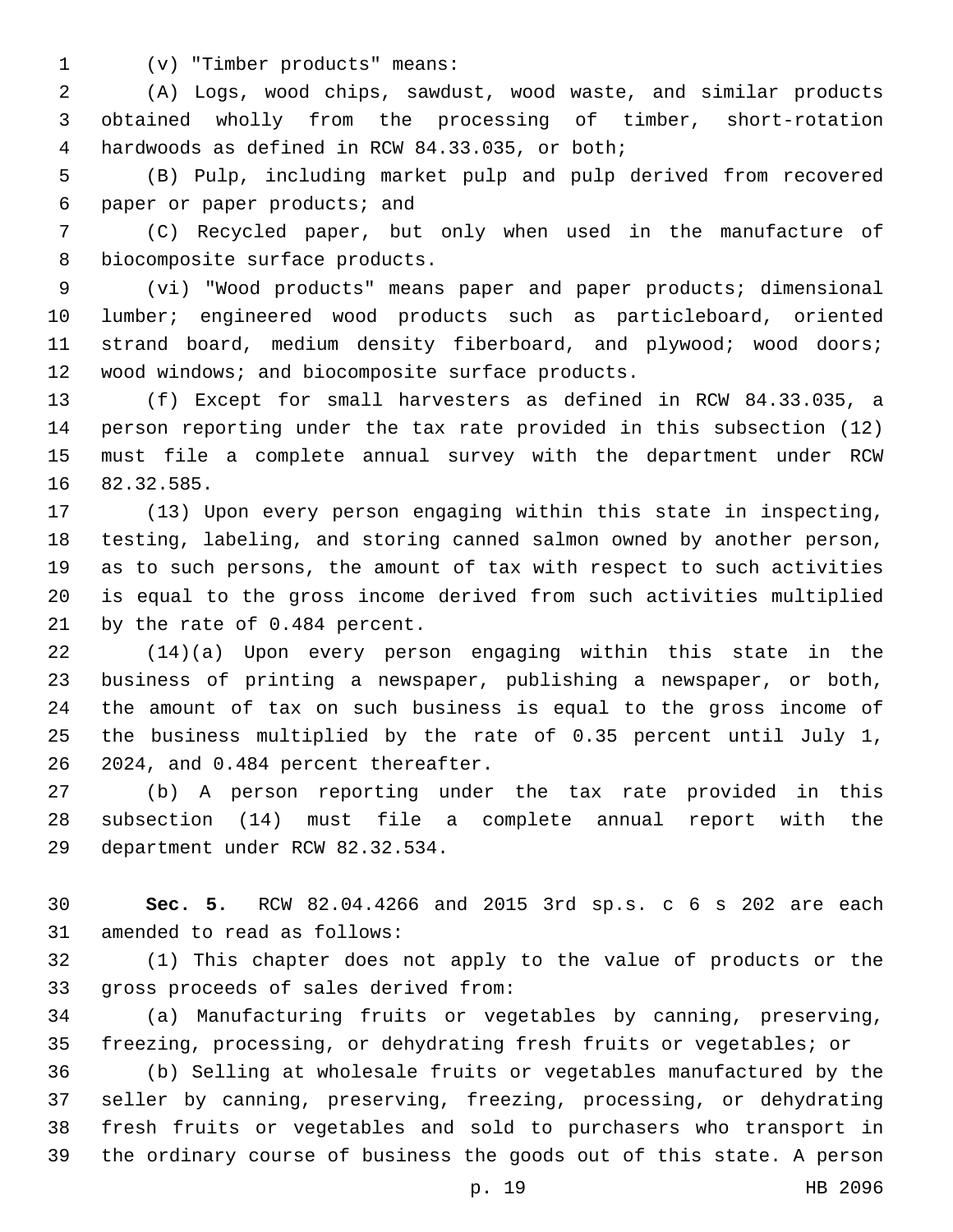taking an exemption under this subsection (1)(b) must keep and preserve records for the period required by RCW 82.32.070 establishing that the goods were transported by the purchaser in the ordinary course of business out of this state.4

 (2) ((For purposes of this section, "fruits" and "vegetables" do not include marijuana, useable marijuana, or marijuana-infused products.

  $(3+)$ ) A person claiming the exemption provided in this section must file a complete annual survey with the department under RCW 10 82.32.585.

11  $((+4))$  (3) This section expires July 1, 2025.

 **Sec. 6.** RCW 82.08.010 and 2014 c 140 s 11 are each amended to 13 read as follows:

14 For the purposes of this chapter:

 (1)(a)(i) "Selling price" includes "sales price." "Sales price" means the total amount of consideration, except separately stated trade-in property of like kind, including cash, credit, property, and services, for which tangible personal property, extended warranties, digital goods, digital codes, digital automated services, or other services or anything else defined as a "retail sale" under RCW 82.04.050 are sold, leased, or rented, valued in money, whether received in money or otherwise. No deduction from the total amount of consideration is allowed for the following: (A) The seller's cost of the property sold; (B) the cost of materials used, labor or service cost, interest, losses, all costs of transportation to the seller, 26 all taxes imposed on the seller, and any other expense of the seller; (C) charges by the seller for any services necessary to complete the sale, other than delivery and installation charges; (D) delivery 29 charges; and  $(E)$  installation charges.

 (ii) When tangible personal property is rented or leased under circumstances that the consideration paid does not represent a reasonable rental for the use of the articles so rented or leased, the "selling price" must be determined as nearly as possible according to the value of such use at the places of use of similar products of like quality and character under such rules as the 36 department may prescribe;

 (b) "Selling price" or "sales price" does not include: Discounts, including cash, term, or coupons that are not reimbursed by a third party that are allowed by a seller and taken by a purchaser on a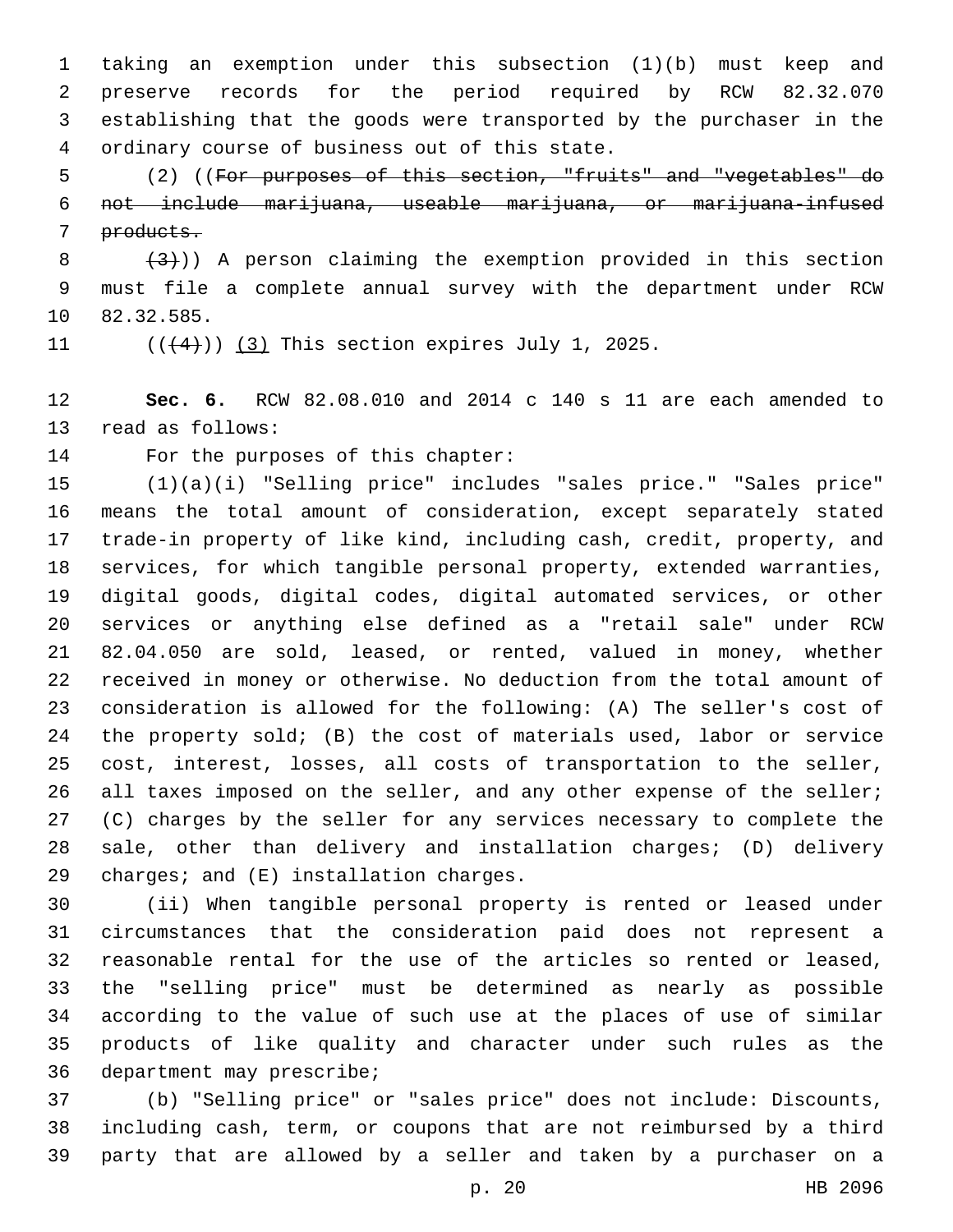sale; interest, financing, and carrying charges from credit extended on the sale of tangible personal property, extended warranties, digital goods, digital codes, digital automated services, or other services or anything else defined as a retail sale in RCW 82.04.050, if the amount is separately stated on the invoice, bill of sale, or similar document given to the purchaser; and any taxes legally imposed directly on the consumer that are separately stated on the invoice, bill of sale, or similar document given to the purchaser;

 (c) "Selling price" or "sales price" includes consideration 10 received by the seller from a third party if:

 (i) The seller actually receives consideration from a party other than the purchaser, and the consideration is directly related to a 13 price reduction or discount on the sale;

 (ii) The seller has an obligation to pass the price reduction or 15 discount through to the purchaser;

 (iii) The amount of the consideration attributable to the sale is fixed and determinable by the seller at the time of the sale of the 18 item to the purchaser; and

19 (iv) One of the criteria in this subsection  $(1)(c)(iv)$  is met:

 (A) The purchaser presents a coupon, certificate, or other documentation to the seller to claim a price reduction or discount where the coupon, certificate, or documentation is authorized, distributed, or granted by a third party with the understanding that the third party will reimburse any seller to whom the coupon, 25 certificate, or documentation is presented;

 (B) The purchaser identifies himself or herself to the seller as a member of a group or organization entitled to a price reduction or discount, however a "preferred customer" card that is available to any patron does not constitute membership in such a group; or

 (C) The price reduction or discount is identified as a third party price reduction or discount on the invoice received by the purchaser or on a coupon, certificate, or other documentation 33 presented by the purchaser;

 (2)(a) "Seller" means every person, including the state and its departments and institutions, making sales at retail or retail sales to a buyer, purchaser, or consumer, whether as agent, broker, or 37 principal, except "seller" does not mean:

 (i) The state and its departments and institutions when making sales to the state and its departments and institutions; or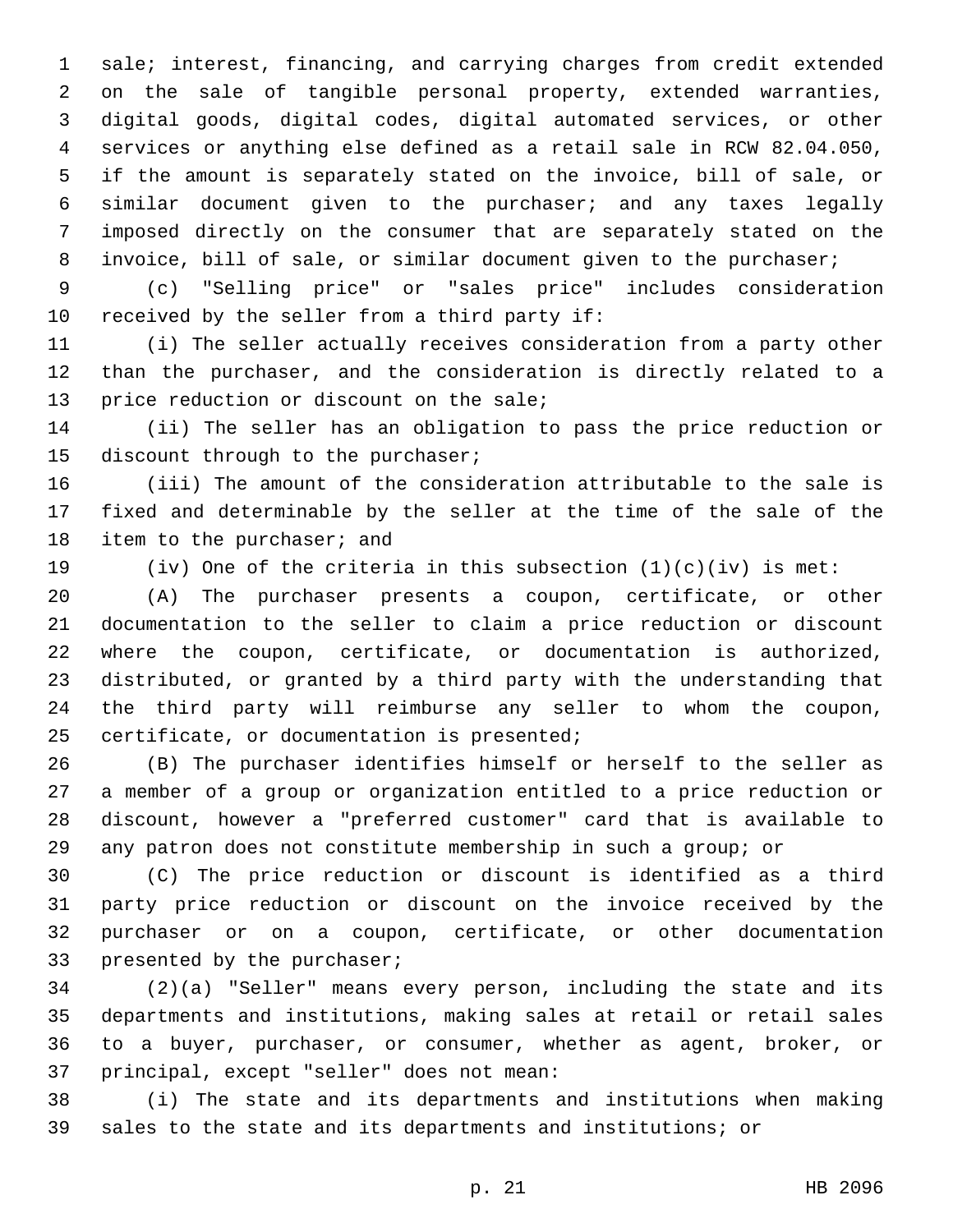(ii) A professional employer organization when a covered employee coemployed with the client under the terms of a professional employer agreement engages in activities that constitute a sale at retail that is subject to the tax imposed by this chapter. In such cases, the client, and not the professional employer organization, is deemed to be the seller and is responsible for collecting and remitting the tax 7 imposed by this chapter.

 (b) For the purposes of (a) of this subsection, the terms "client," "covered employee," "professional employer agreement," and "professional employer organization" have the same meanings as in RCW 11 82.04.540;

 (3) "Buyer," "purchaser," and "consumer" include, without limiting the scope hereof, every individual, receiver, assignee, trustee in bankruptcy, trust, estate, firm, copartnership, joint venture, club, company, joint stock company, business trust, corporation, association, society, or any group of individuals acting as a unit, whether mutual, cooperative, fraternal, nonprofit, or otherwise, municipal corporation, quasi municipal corporation, and also the state, its departments and institutions and all political subdivisions thereof, irrespective of the nature of the activities engaged in or functions performed, and also the United States or any 22 instrumentality thereof;

 (4) "Delivery charges" means charges by the seller of personal property or services for preparation and delivery to a location designated by the purchaser of personal property or services including, but not limited to, transportation, shipping, postage, 27 handling, crating, and packing;

 (5) "Direct mail" means printed material delivered or distributed by United States mail or other delivery service to a mass audience or to addressees on a mailing list provided by the purchaser or at the direction of the purchaser when the cost of the items are not billed directly to the recipients. "Direct mail" includes tangible personal property supplied directly or indirectly by the purchaser to the direct mail seller for inclusion in the package containing the printed material. "Direct mail" does not include multiple items of 36 printed material delivered to a single address;

 (6) The meaning attributed in chapter 82.04 RCW to the terms "tax year," "taxable year," "person," "company," "sale," "sale at wholesale," "wholesale," "business," "engaging in business," "cash 40 discount," "successor," "consumer," "in this state," and "within this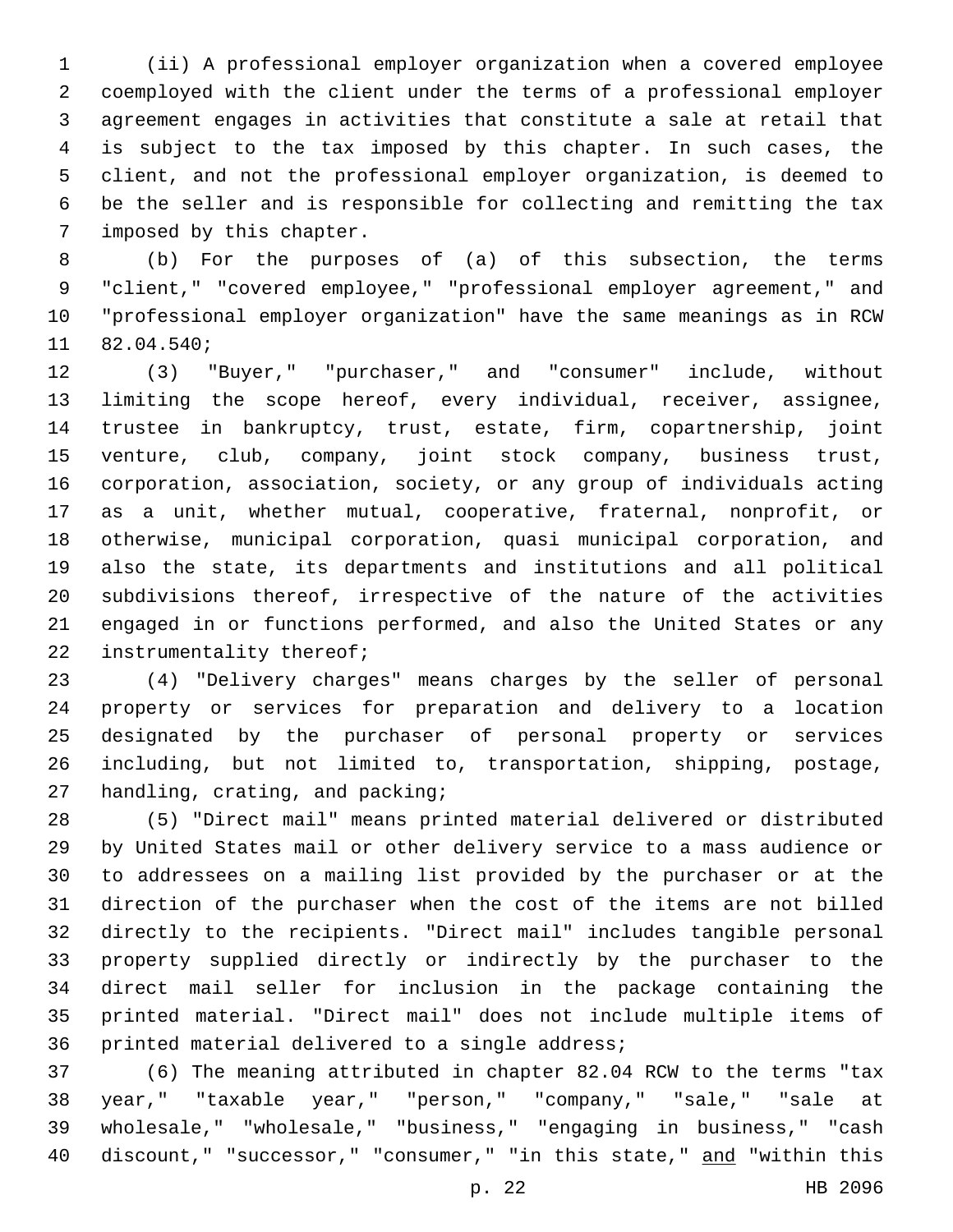1 state( $(\tau)$ )" ((marijuana, useable marijuana, and marijuana-infused products)) applies equally to the provisions of this chapter;

 (7) For the purposes of the taxes imposed under this chapter and under chapter 82.12 RCW, "tangible personal property" means personal property that can be seen, weighed, measured, felt, or touched, or that is in any other manner perceptible to the senses. Tangible personal property includes electricity, water, gas, steam, and 8 prewritten computer software;

 (8) "Extended warranty" has the same meaning as in RCW  $10 82.04.050(7);$ 

(9) The definitions in RCW 82.04.192 apply to this chapter;

 (10) For the purposes of the taxes imposed under this chapter and chapter 82.12 RCW, whenever the terms "property" or "personal property" are used, those terms must be construed to include digital 15 goods and digital codes unless:

 (a) It is clear from the context that the term "personal property" is intended only to refer to tangible personal property;

 (b) It is clear from the context that the term "property" is intended only to refer to tangible personal property, real property, 20 or both; or

 (c) To construe the term "property" or "personal property" as including digital goods and digital codes would yield unlikely, 23 absurd, or strained consequences; and

 (11) "Retail sale" or "sale at retail" means any sale, lease, or rental for any purpose other than for resale, sublease, or subrent.

26 ((+12) The terms "agriculture," "farming," "horticulture," "horticultural," and "horticultural product" may not be construed to include or relate to marijuana, useable marijuana, or marijuana- infused products unless the applicable term is explicitly defined to include marijuana, useable marijuana, or marijuana-infused products.))

 **Sec. 7.** RCW 82.08.020 and 2014 c 140 s 12 are each amended to 33 read as follows:

 (1) There is levied and collected a tax equal to six and five- tenths percent of the selling price on each retail sale in this state of:36

 (a) Tangible personal property, unless the sale is specifically excluded from the RCW 82.04.050 definition of retail sale;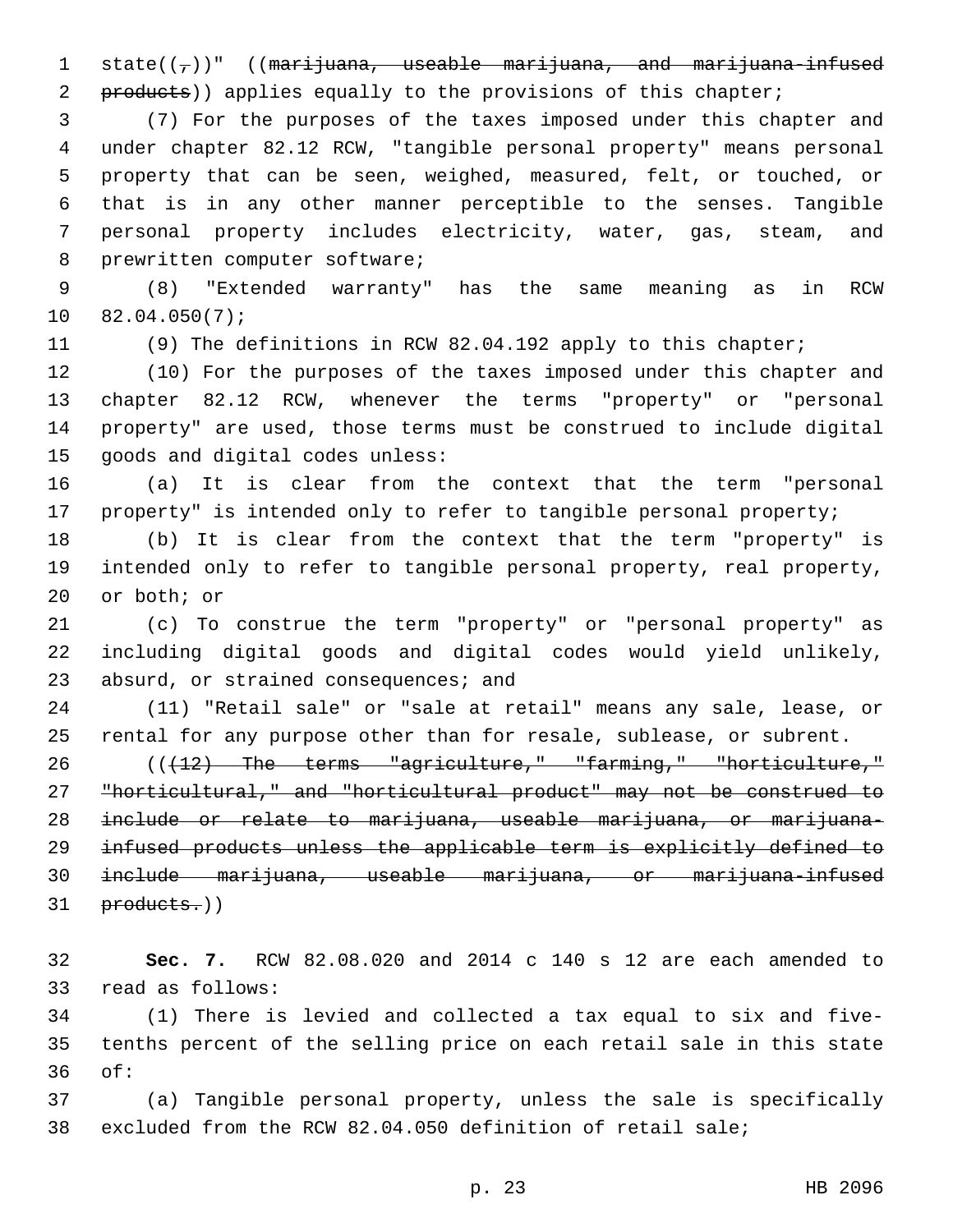(b) Digital goods, digital codes, and digital automated services, if the sale is included within the RCW 82.04.050 definition of retail 3 sale;

 (c) Services, other than digital automated services, included within the RCW 82.04.050 definition of retail sale;

(d) Extended warranties to consumers; and6

 (e) Anything else, the sale of which is included within the RCW 8 82.04.050 definition of retail sale.

 (2) There is levied and collected an additional tax on each retail car rental, regardless of whether the vehicle is licensed in this state, equal to five and nine-tenths percent of the selling price. The revenue collected under this subsection must be deposited in the multimodal transportation account created in RCW 47.66.070.

 (3) Beginning July 1, 2003, there is levied and collected an additional tax of three-tenths of one percent of the selling price on each retail sale of a motor vehicle in this state, other than retail car rentals taxed under subsection (2) of this section. The revenue collected under this subsection must be deposited in the multimodal 19 transportation account created in RCW 47.66.070.

 (4) For purposes of subsection (3) of this section, "motor vehicle" has the meaning provided in RCW 46.04.320, but does not 22 include:

 (a) Farm tractors or farm vehicles as defined in RCW 46.04.180 24 and 46.04.181((, unless the farm tractor or farm vehicle is for use 25 in the production of marijuana));

(b) Off-road vehicles as defined in RCW 46.04.365;

(c) Nonhighway vehicles as defined in RCW 46.09.310; and

28 (d) Snowmobiles as defined in RCW 46.04.546.

 (5) Beginning on December 8, 2005, 0.16 percent of the taxes collected under subsection (1) of this section must be dedicated to funding comprehensive performance audits required under RCW 43.09.470. The revenue identified in this subsection must be deposited in the performance audits of government account created in 34 RCW 43.09.475.

 (6) The taxes imposed under this chapter apply to successive 36 retail sales of the same property.

 (7) The rates provided in this section apply to taxes imposed under chapter 82.12 RCW as provided in RCW 82.12.020.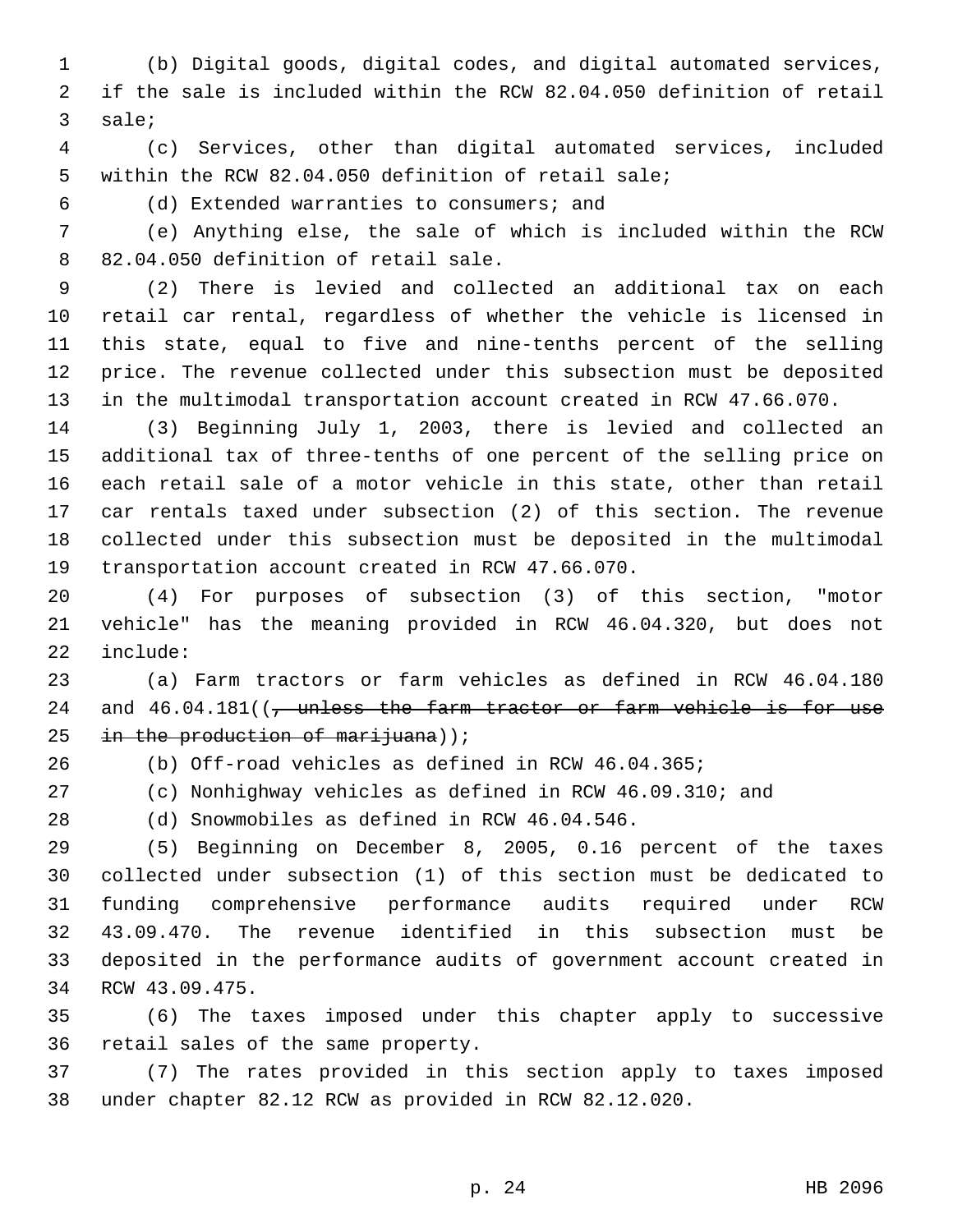**Sec. 8.** RCW 82.08.02565 and 2015 3rd sp.s. c 5 s 301 are each 2 amended to read as follows:

 (1)(a) The tax levied by RCW 82.08.020 does not apply to sales to a manufacturer or processor for hire of machinery and equipment used directly in a manufacturing operation or research and development operation, to sales to a person engaged in testing for a manufacturer or processor for hire of machinery and equipment used directly in a testing operation, or to sales of or charges made for labor and services rendered in respect to installing, repairing, cleaning, altering, or improving the machinery and equipment.

 (b) Except as provided in (c) of this subsection, sellers making tax-exempt sales under this section must obtain from the purchaser an exemption certificate in a form and manner prescribed by the department by rule. The seller must retain a copy of the certificate 15 for the seller's files.

 (c)(i) The exemption under this section is in the form of a remittance for a gas distribution business, as defined in RCW 82.16.010, claiming the exemption for machinery and equipment used for the production of compressed natural gas or liquefied natural gas 20 for use as a transportation fuel.

 (ii) A gas distribution business claiming an exemption from state and local tax in the form of a remittance under this section must pay the tax under RCW 82.08.020 and all applicable local sales taxes. Beginning July 1, 2017, the gas distribution business may then apply to the department for remittance of state and local sales and use taxes. A gas distribution business may not apply for a remittance more frequently than once a quarter. The gas distribution business must specify the amount of exempted tax claimed and the qualifying purchases for which the exemption is claimed. The gas distribution business must retain, in adequate detail, records to enable the department to determine whether the business is entitled to an exemption under this section, including: Invoices; proof of tax paid; and documents describing the machinery and equipment.

 (iii) The department must determine eligibility under this section based on the information provided by the gas distribution business, which is subject to audit verification by the department. The department must on a quarterly basis remit exempted amounts to qualifying businesses who submitted applications during the previous 39 quarter.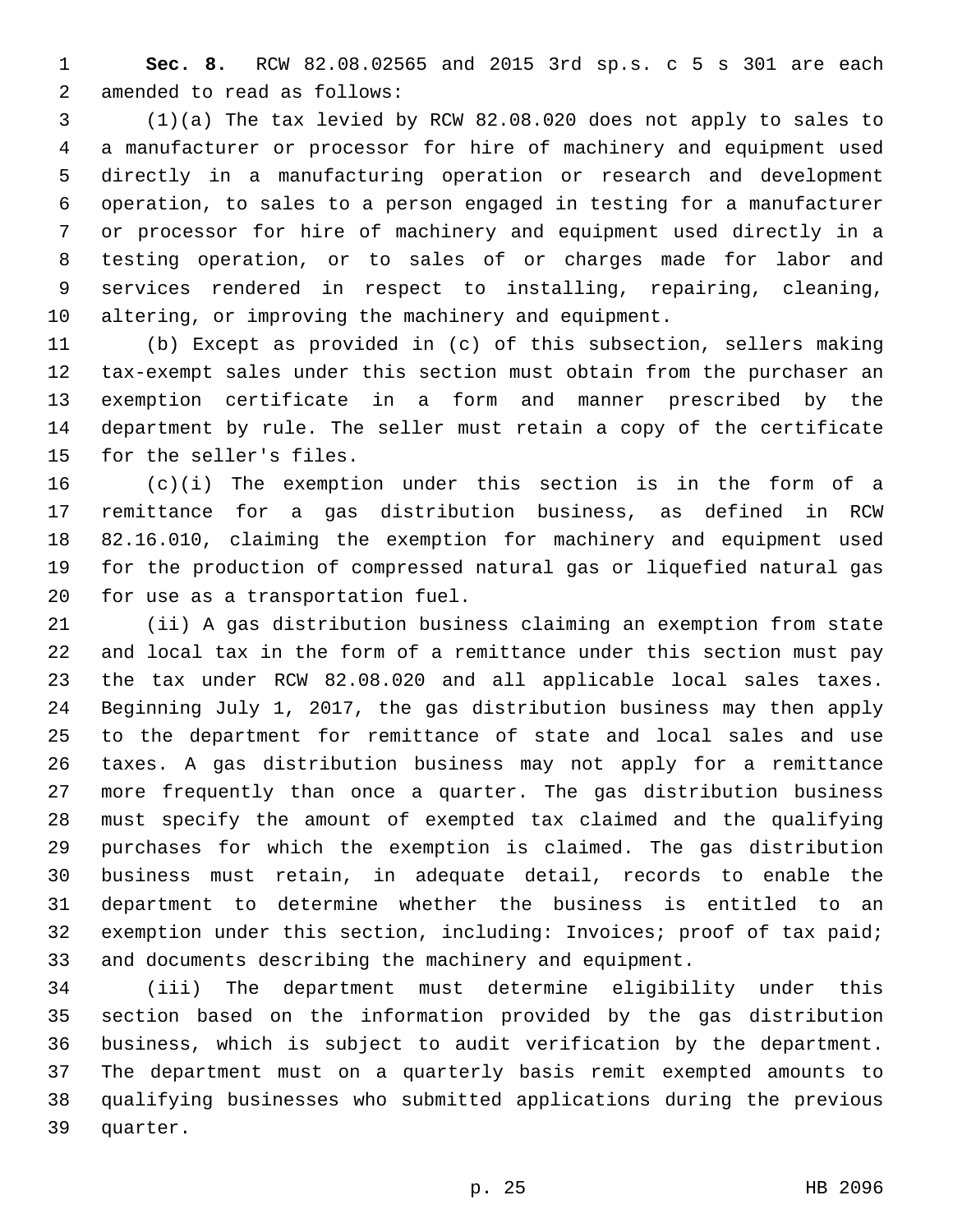(iv) Beginning July 1, 2028, a gas distribution business may not apply for a refund under this section or RCW 82.12.02565.

(2) For purposes of this section and RCW 82.12.02565:

 (a) "Machinery and equipment" means industrial fixtures, devices, and support facilities, and tangible personal property that becomes an ingredient or component thereof, including repair parts and replacement parts. "Machinery and equipment" includes pollution control equipment installed and used in a manufacturing operation, testing operation, or research and development operation to prevent air pollution, water pollution, or contamination that might otherwise result from the manufacturing operation, testing operation, or research and development operation. "Machinery and equipment" also 13 includes digital goods.

(b) "Machinery and equipment" does not include:

15 (i) Hand-powered tools;

16 (ii) Property with a useful life of less than one year;

 (iii) Buildings, other than machinery and equipment that is permanently affixed to or becomes a physical part of a building; and

 (iv) Building fixtures that are not integral to the manufacturing operation, testing operation, or research and development operation that are permanently affixed to and become a physical part of a building, such as utility systems for heating, ventilation, air conditioning, communications, plumbing, or electrical.

 (c) Machinery and equipment is "used directly" in a manufacturing operation, testing operation, or research and development operation 26 if the machinery and equipment:

 (i) Acts upon or interacts with an item of tangible personal 28 property;

 (ii) Conveys, transports, handles, or temporarily stores an item of tangible personal property at the manufacturing site or testing 31 site;

 (iii) Controls, guides, measures, verifies, aligns, regulates, or tests tangible personal property at the site or away from the site;

 (iv) Provides physical support for or access to tangible personal 35 property;

(v) Produces power for, or lubricates machinery and equipment;

 (vi) Produces another item of tangible personal property for use in the manufacturing operation, testing operation, or research and 39 development operation;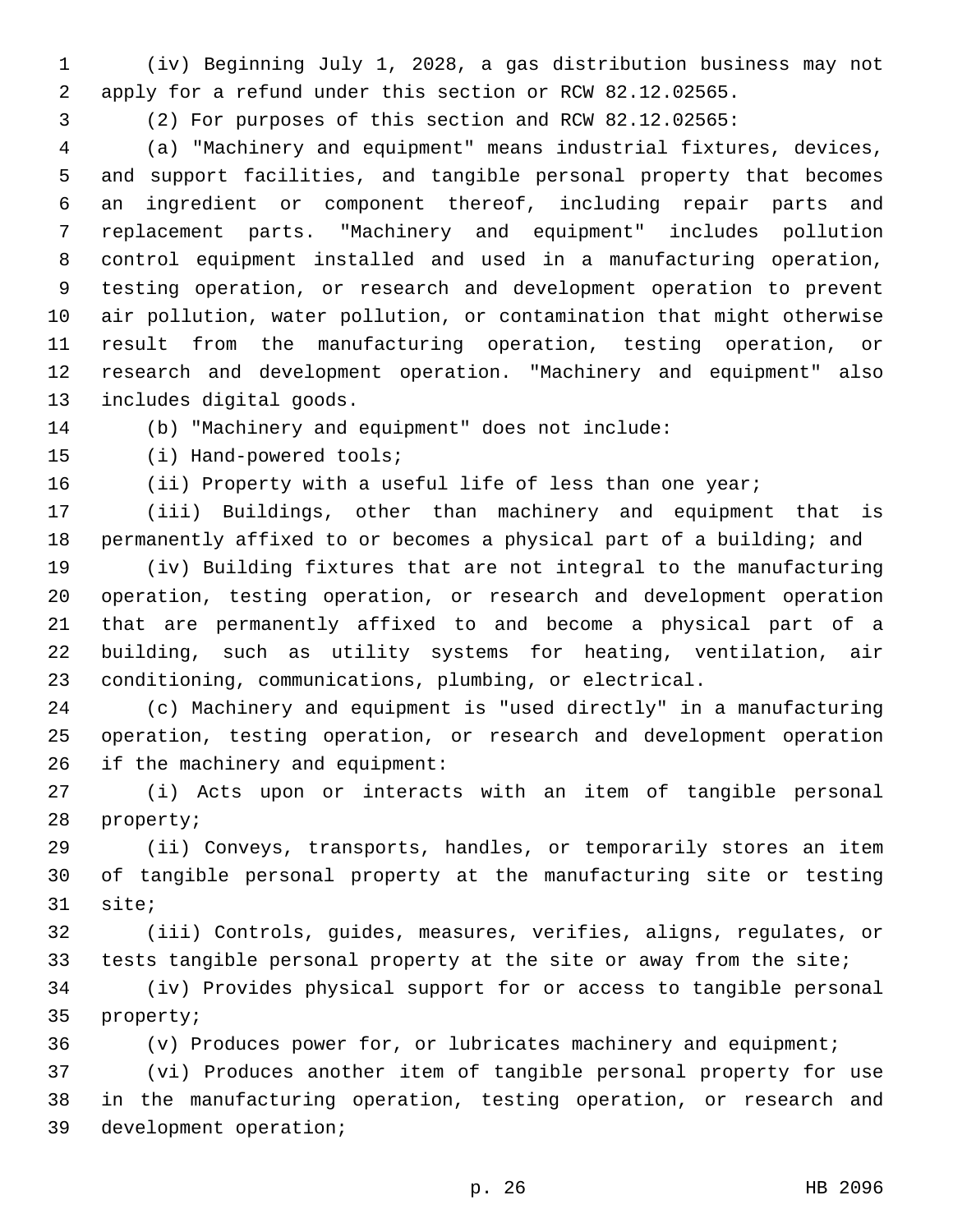(vii) Places tangible personal property in the container, package, or wrapping in which the tangible personal property is 3 normally sold or transported; or

 (viii) Is integral to research and development as defined in RCW 5 82.63.010.

 (d) "Manufacturer" means a person that qualifies as a manufacturer under RCW 82.04.110. "Manufacturer" also includes a 8 person that:

(i) Prints newspapers or other materials; or9

 (ii) Is engaged in the development of prewritten computer software that is not transferred to purchasers by means of tangible 12 storage media.

 (e) "Manufacturing" means only those activities that come within the definition of "to manufacture" in RCW 82.04.120 and are taxed as manufacturing or processing for hire under chapter 82.04 RCW, or would be taxed as such if such activity were conducted in this state or if not for an exemption or deduction. "Manufacturing" also includes printing newspapers or other materials. An activity is not taxed as manufacturing or processing for hire under chapter 82.04 RCW if the activity is within the purview of chapter 82.16 RCW.

 (f) "Manufacturing operation" means the manufacturing of articles, substances, or commodities for sale as tangible personal property. A manufacturing operation begins at the point where the raw materials enter the manufacturing site and ends at the point where the processed material leaves the manufacturing site. With respect to the production of class A or exceptional quality biosolids by a wastewater treatment facility, the manufacturing operation begins at the point where class B biosolids undergo additional processing to achieve class A or exceptional quality standards. Notwithstanding anything to the contrary in this section, the term also includes that portion of a cogeneration project that is used to generate power for consumption within the manufacturing site of which the cogeneration project is an integral part. The term does not include the preparation of food products on the premises of a person selling food 35 products at retail.

 (g) "Cogeneration" means the simultaneous generation of electrical energy and low-grade heat from the same fuel.

 (h) "Research and development operation" means engaging in research and development as defined in RCW 82.63.010 by a 40 manufacturer or processor for hire.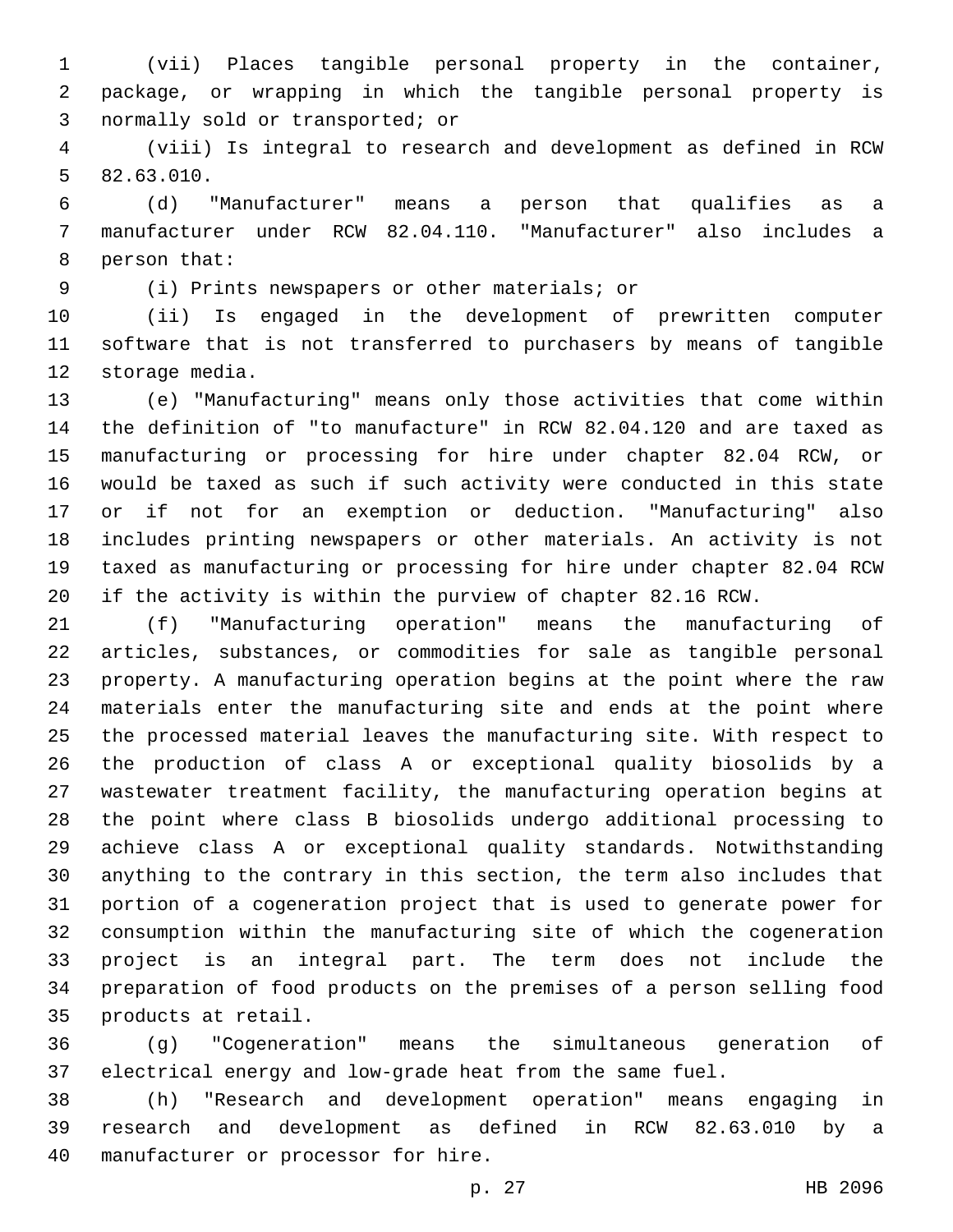(i) "Testing" means activities performed to establish or determine the properties, qualities, and limitations of tangible 3 personal property.

 (j) "Testing operation" means the testing of tangible personal property for a manufacturer or processor for hire. A testing operation begins at the point where the tangible personal property enters the testing site and ends at the point where the tangible personal property leaves the testing site. The term also includes the testing of tangible personal property for use in that portion of a cogeneration project that is used to generate power for consumption within the manufacturing site of which the cogeneration project is an integral part. The term does not include the testing of tangible personal property for use in the production of electricity by a light and power business as defined in RCW 82.16.010 or the preparation of food products on the premises of a person selling food products at 16 retail.

17 (3) ((This section does not apply (a) to sales of machinery and equipment used directly in the manufacturing, research and development, or testing of marijuana, useable marijuana, or 20 marijuana-infused products, or (b) to sales of or charges made for labor and services rendered in respect to installing, repairing, 22 eleaning, altering, or improving such machinery and equipment.

23  $(4)$ )) The exemptions in this section do not apply to an ineligible person. For purposes of this subsection, the following 25 definitions apply:

 (a) "Affiliated group" means a group of two or more entities that 27 are either:

(i) Affiliated as defined in RCW 82.32.655; or

 (ii) Permitted to file a consolidated return for federal income 30 tax purposes.

 (b) "Ineligible person" means all members of an affiliated group 32 if all of the following apply:

 (i) At least one member of the affiliated group was registered with the department to do business in Washington state on or before 35 July 1, 1981;

 (ii) As of August 1, 2015, the combined employment in this state of the affiliated group exceeds forty thousand full-time and part- time employees, based on data reported to the employment security 39 department by the affiliated group; and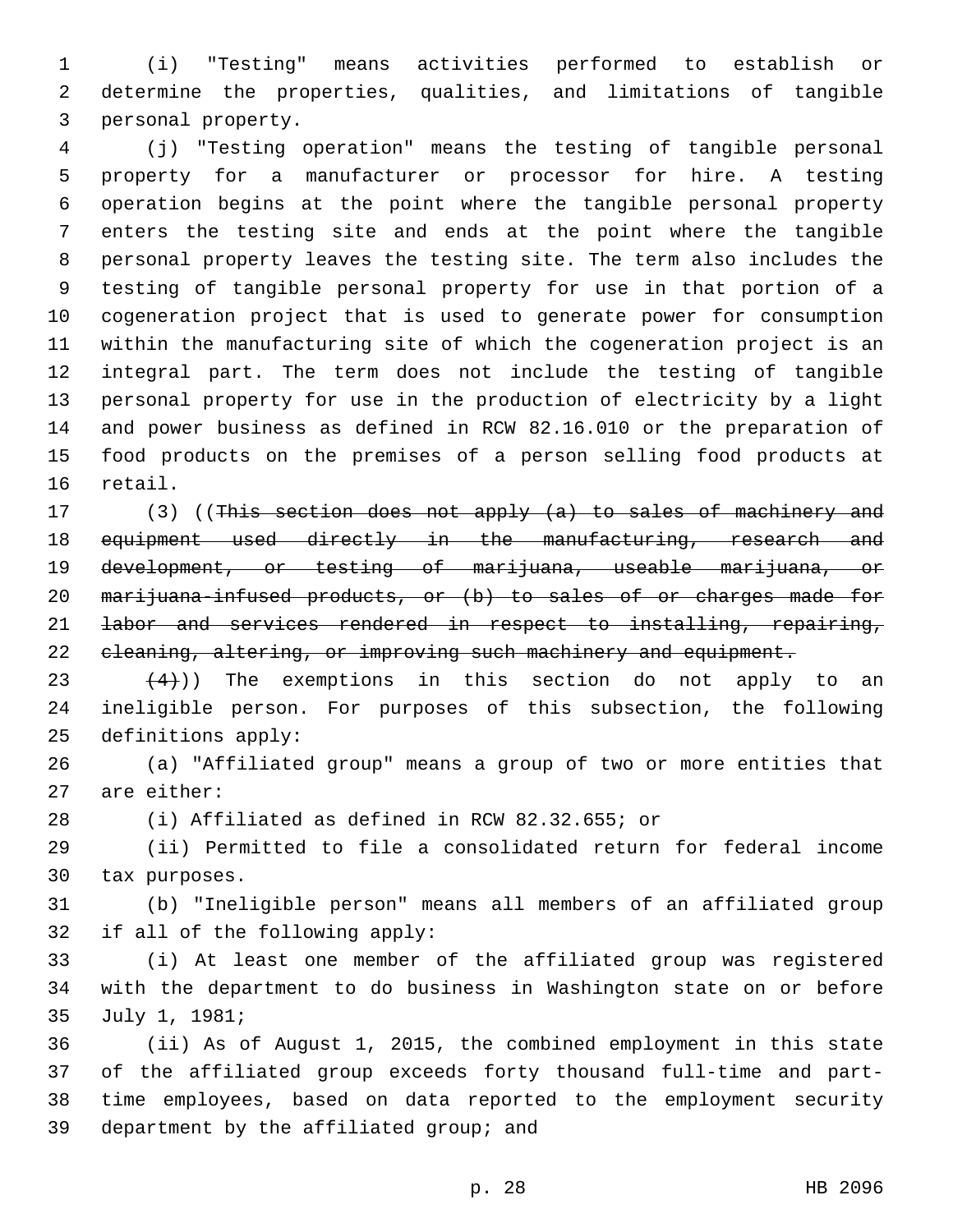(iii) The business activities of the affiliated group primarily include development, sales, and licensing of computer software and 3 services.

 **Sec. 9.** RCW 82.12.02565 and 2015 3rd sp.s. c 5 s 302 are each 5 amended to read as follows:

 (1) The provisions of this chapter do not apply in respect to the use by a manufacturer or processor for hire of machinery and equipment used directly in a manufacturing operation or research and development operation, to the use by a person engaged in testing for a manufacturer or processor for hire of machinery and equipment used directly in a testing operation, or to the use of labor and services rendered in respect to installing, repairing, cleaning, altering, or 13 improving the machinery and equipment.

 (2) The definitions, conditions, and requirements in RCW 15 82.08.02565 apply to this section.

 (3) ((This section does not apply to the use of (a) machinery and equipment used directly in the manufacturing, research and 18 development, or testing of marijuana, useable marijuana, or 19 marijuana-infused products, or (b) labor and services rendered in respect to installing, repairing, cleaning, altering, or improving 21 such machinery and equipment.

 $(4)$ )) The exemptions in this section do not apply to an 23 ineligible person as defined in RCW 82.08.02565.

 **Sec. 10.** RCW 82.29A.020 and 2014 c 207 s 3 and 2014 c 140 s 26 are each reenacted and amended to read as follows:

 The definitions in this section apply throughout this chapter 27 unless the context requires otherwise.

 (1)(a) "Leasehold interest" means an interest in publicly owned real or personal property which exists by virtue of any lease, permit, license, or any other agreement, written or verbal, between the public owner of the property and a person who would not be exempt from property taxes if that person owned the property in fee, granting possession and use, to a degree less than fee simple ownership. However, no interest in personal property (excluding land or buildings) which is owned by the United States, whether or not as trustee, or by any foreign government may constitute a leasehold interest hereunder when the right to use such property is granted pursuant to a contract solely for the manufacture or production of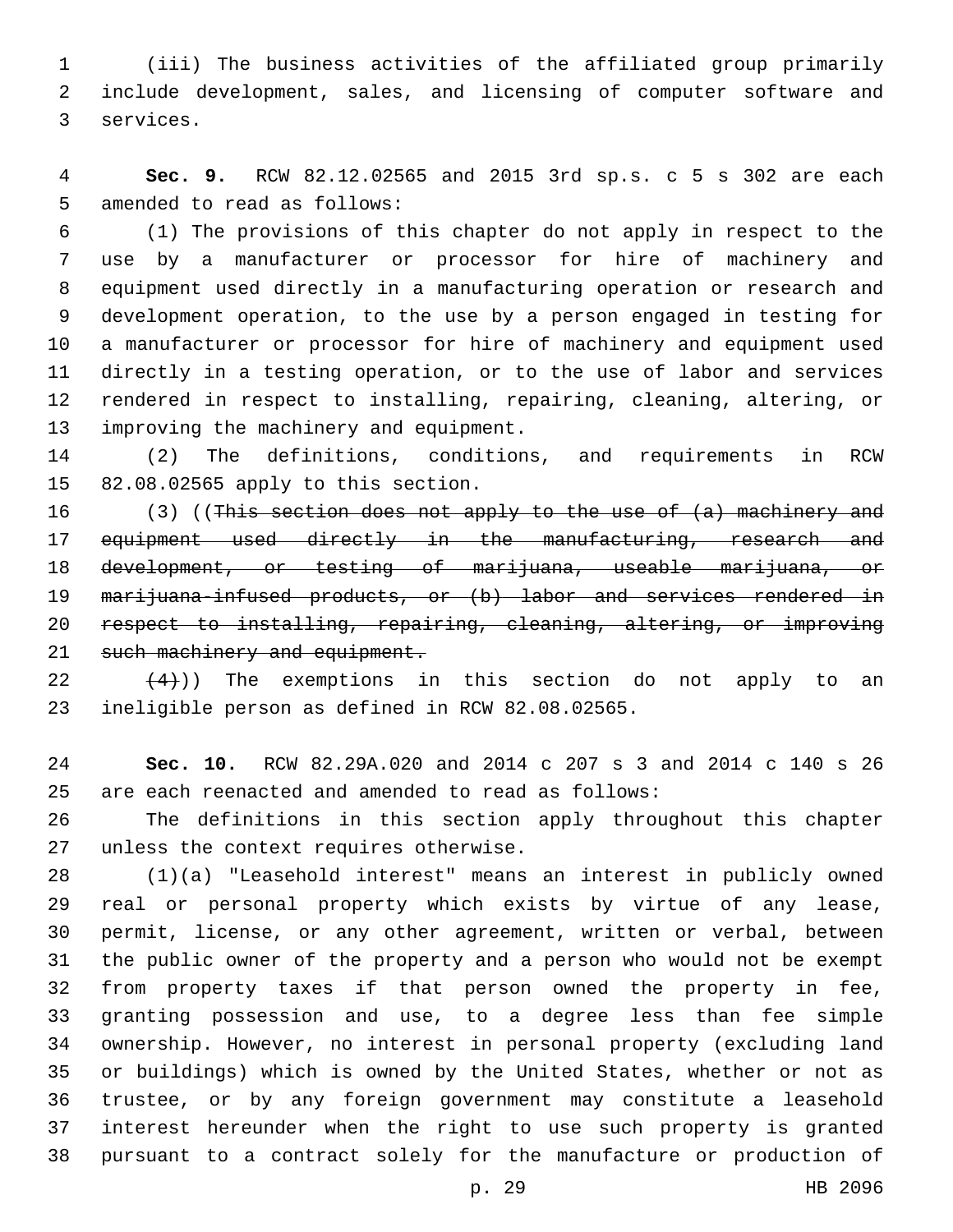articles for sale to the United States or any foreign government. The term "leasehold interest" includes the rights of use or occupancy by others of property which is owned in fee or held in trust by a public corporation, commission, or authority created under RCW 35.21.730 or 35.21.660 if the property is listed on or is within a district listed on any federal or state register of historical sites.

(b) The term "leasehold interest" does not include:

 (i) Road or utility easements, rights of access, occupancy, or use granted solely for the purpose of removing materials or products purchased from a public owner or the lessee of a public owner, or rights of access, occupancy, or use granted solely for the purpose of 12 natural energy resource exploration; or

 (ii) The preferential use of publicly owned cargo cranes and docks and associated areas used in the loading and discharging of cargo located at a port district marine facility. "Preferential use" means that publicly owned real or personal property is used by a private party under a written agreement with the public owner, but the public owner or any third party maintains a right to use the property when not being used by the private party.

 (c) "Publicly owned real or personal property" includes real or personal property owned by a federally recognized Indian tribe in the 22 state and exempt from tax under RCW 84.36.010.

 (2)(a) "Taxable rent" means contract rent as defined in (c) of this subsection in all cases where the lease or agreement has been established or renegotiated through competitive bidding, or negotiated or renegotiated in accordance with statutory requirements regarding the rent payable, or negotiated or renegotiated under circumstances, established by public record, clearly showing that the contract rent was the maximum attainable by the lessor. However, after January 1, 1986, with respect to any lease which has been in effect for ten years or more without renegotiation, taxable rent may be established by procedures set forth in (g) of this subsection. All other leasehold interests are subject to the determination of taxable 34 rent under the terms of  $(g)$  of this subsection.

 (b) For purposes of determining leasehold excise tax on any lands on the Hanford reservation subleased to a private or public entity by the department of ecology, taxable rent includes only the annual cash rental payment made by such entity to the department of ecology as specifically referred to as rent in the sublease agreement between the parties and does not include any other fees, assessments, or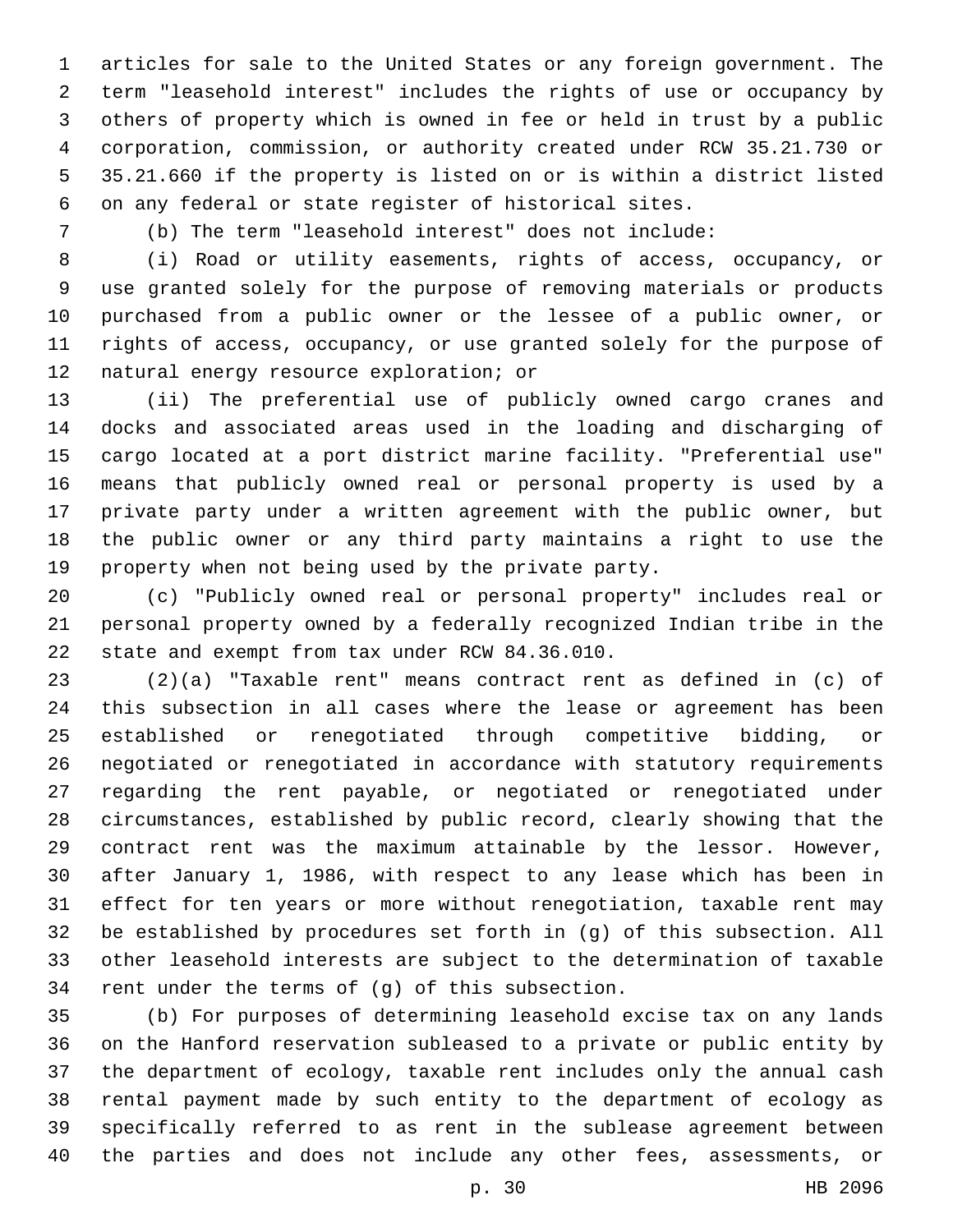charges imposed on or collected by such entity irrespective of whether the private or public entity pays or collects such other fees, assessments, or charges as specified in the sublease agreement.

 (c) "Contract rent" means the amount of consideration due as payment for a leasehold interest, including: The total of cash payments made to the lessor or to another party for the benefit of the lessor according to the requirements of the lease or agreement, including any rents paid by a sublessee; expenditures for the protection of the lessor's interest when required by the terms of the lease or agreement; and expenditures for improvements to the property to the extent that such improvements become the property of the lessor. Where the consideration conveyed for the leasehold interest is made in combination with payment for concession or other rights granted by the lessor, only that portion of such payment which represents consideration for the leasehold interest is part of 16 contract rent.

 (d) "Contract rent" does not include: (i) Expenditures made by the lessee, which under the terms of the lease or agreement, are to be reimbursed by the lessor to the lessee or expenditures for improvements and protection made pursuant to a lease or an agreement which requires that the use of the improved property be open to the general public and that no profit will inure to the lessee from the lease; (ii) expenditures made by the lessee for the replacement or repair of facilities due to fire or other casualty including payments for insurance to provide reimbursement for losses or payments to a public or private entity for protection of such property from damage or loss or for alterations or additions made necessary by an action of government taken after the date of the execution of the lease or agreement; (iii) improvements added to publicly owned property by a sublessee under an agreement executed prior to January 1, 1976, which have been taxed as personal property of the sublessee prior to January 1, 1976, or improvements made by a sublessee of the same lessee under a similar agreement executed prior to January 1, 1976, and such improvements are taxable to the sublessee as personal property; (iv) improvements added to publicly owned property if such improvements are being taxed as personal property to any person.

 (e) Any prepaid contract rent is considered to have been paid in the year due and not in the year actually paid with respect to prepayment for a period of more than one year. Expenditures for improvements with a useful life of more than one year which are

p. 31 HB 2096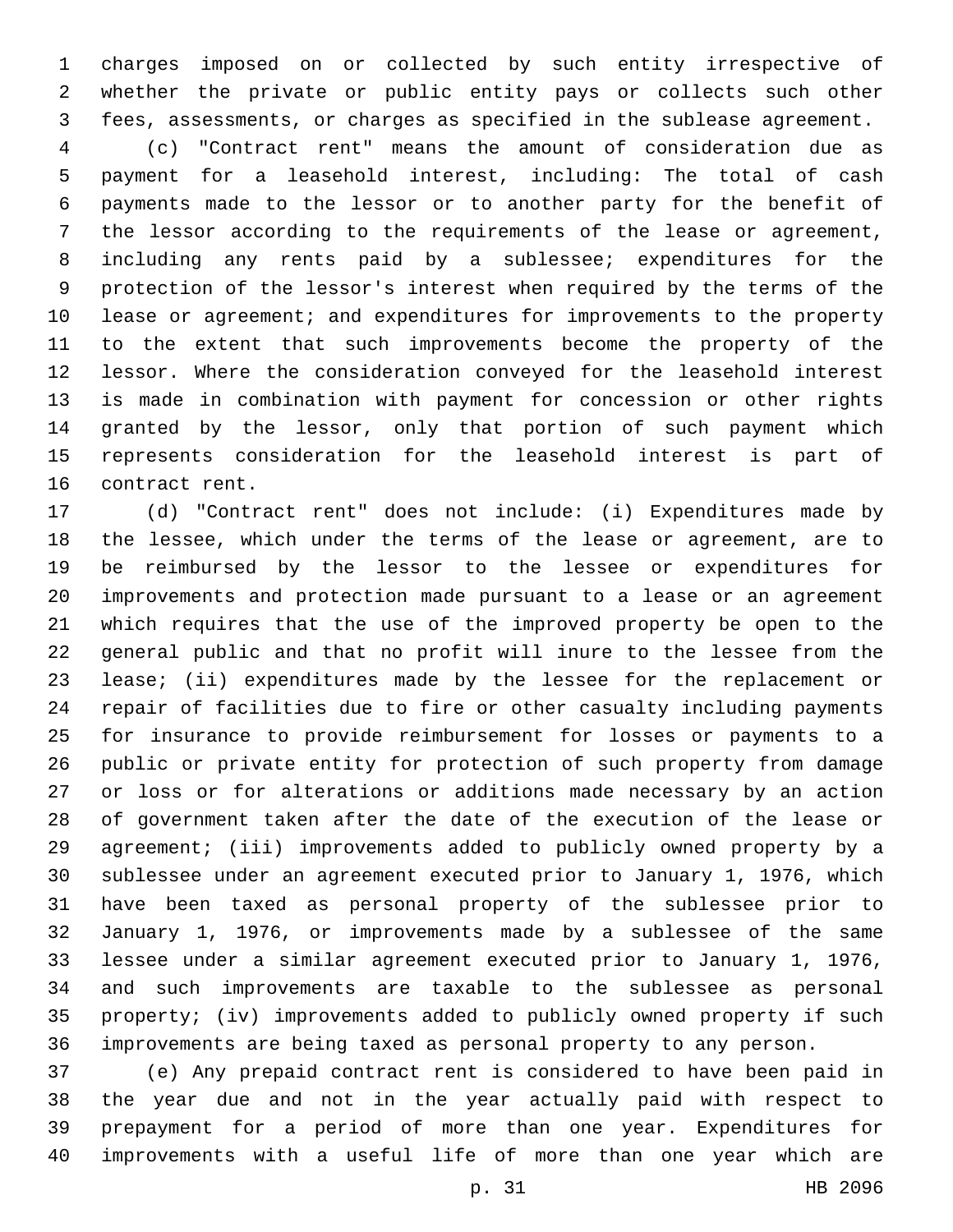included as part of contract rent must be treated as prepaid contract rent and prorated over the useful life of the improvement or the remaining term of the lease or agreement if the useful life is in excess of the remaining term of the lease or agreement. Rent prepaid prior to January 1, 1976, must be prorated from the date of 6 prepayment.

 (f) With respect to a "product lease," the value is that value determined at the time of sale under terms of the lease.

 (g) If it is determined by the department of revenue, upon examination of a lessee's accounts or those of a lessor of publicly owned property, that a lessee is occupying or using publicly owned property in such a manner as to create a leasehold interest and that such leasehold interest has not been established through competitive bidding, or negotiated in accordance with statutory requirements regarding the rent payable, or negotiated under circumstances, established by public record, clearly showing that the contract rent was the maximum attainable by the lessor, the department may establish a taxable rent computation for use in determining the tax payable under authority granted in this chapter based upon the following criteria: (i) Consideration must be given to rental being paid to other lessors by lessees of similar property for similar purposes over similar periods of time; (ii) consideration must be given to what would be considered a fair rate of return on the market value of the property leased less reasonable deductions for any restrictions on use, special operating requirements or provisions for concurrent use by the lessor, another person or the general public.

 (3) "Product lease" as used in this chapter means a lease of property for use in the production of agricultural or marine 29 products( $\left(\frac{1}{f}\right)$  not including the production of marijuana as defined in 30 RCW  $69.50.101$ ,  $)$  to the extent that such lease provides for the contract rent to be paid by the delivery of a stated percentage of the production of such agricultural or marine products to the credit of the lessor or the payment to the lessor of a stated percentage of 34 the proceeds from the sale of such products.

 (4) "Renegotiated" means a change in the lease agreement which changes the agreed time of possession, restrictions on use, the rate of the cash rental or of any other consideration payable by the lessee to or for the benefit of the lessor, other than any such change required by the terms of the lease or agreement. In addition "renegotiated" means a continuation of possession by the lessee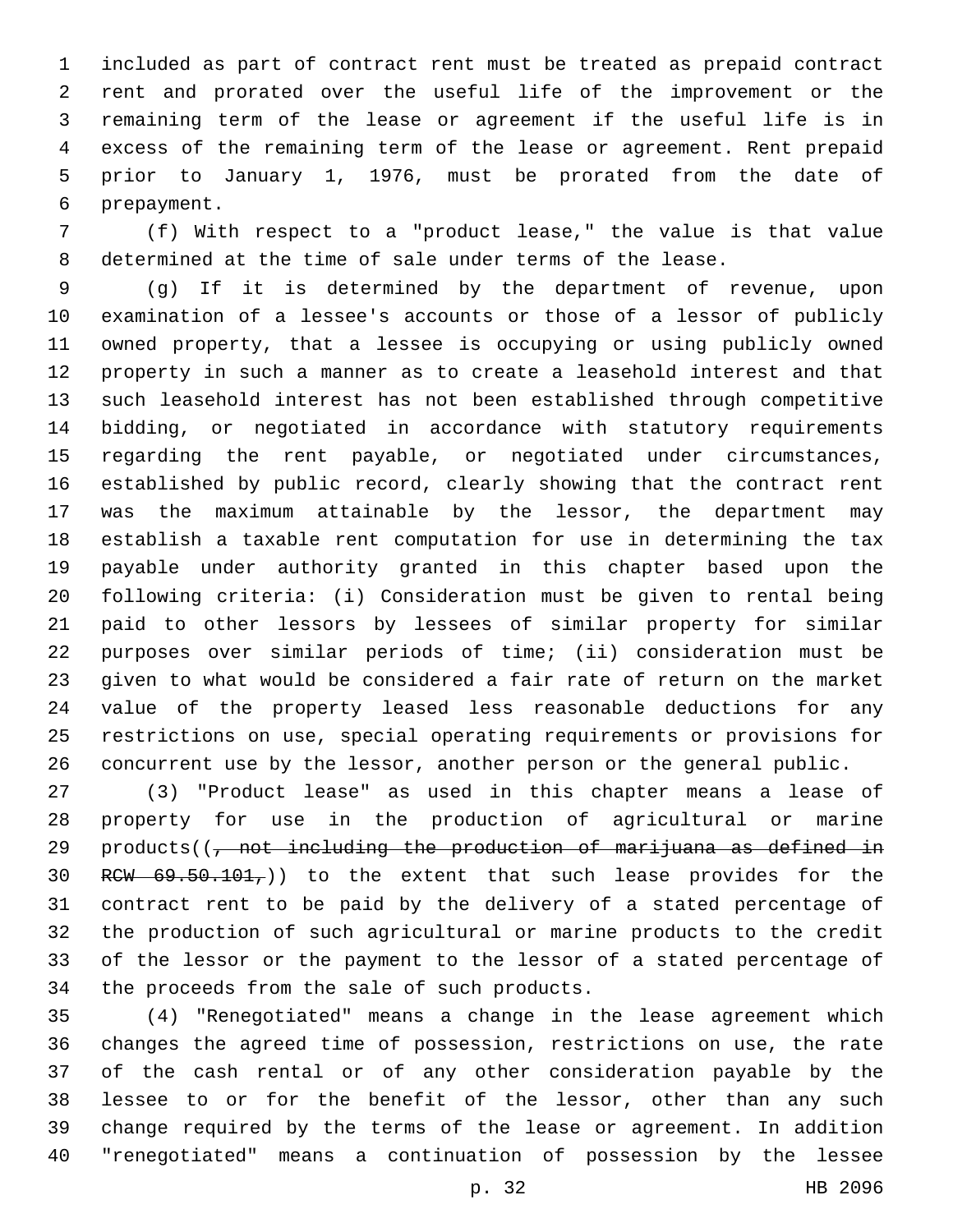beyond the date when, under the terms of the lease agreement, the lessee had the right to vacate the premises without any further 3 liability to the lessor.

(5) "City" means any city or town.4

 (6) "Products" includes natural resource products such as cut or picked evergreen foliage, Cascara bark, wild edible mushrooms, native ornamental trees and shrubs, ore and minerals, natural gas, geothermal water and steam, and forage removed through the grazing of 9 livestock.

 **Sec. 11.** RCW 82.29A.020 and 2015 3rd sp.s. c 6 s 2003 are each 11 amended to read as follows:

 The definitions in this section apply throughout this chapter 13 unless the context requires otherwise.

 (1)(a) "Leasehold interest" means an interest in publicly owned, or specified privately owned, real or personal property which exists by virtue of any lease, permit, license, or any other agreement, written or verbal, between the owner of the property and a person who would not be exempt from property taxes if that person owned the property in fee, granting possession and use, to a degree less than fee simple ownership. However, no interest in personal property (excluding land or buildings) which is owned by the United States, whether or not as trustee, or by any foreign government may constitute a leasehold interest hereunder when the right to use such property is granted pursuant to a contract solely for the manufacture or production of articles for sale to the United States or any foreign government. The term "leasehold interest" includes the rights of use or occupancy by others of property which is owned in fee or held in trust by a public corporation, commission, or authority created under RCW 35.21.730 or 35.21.660 if the property is listed on or is within a district listed on any federal or state register of 31 historical sites.

(b) The term "leasehold interest" does not include:

 (i) Road or utility easements, rights of access, occupancy, or use granted solely for the purpose of removing materials or products purchased from an owner or the lessee of an owner, or rights of access, occupancy, or use granted solely for the purpose of natural 37 energy resource exploration; or

 (ii) The preferential use of publicly owned cargo cranes and docks and associated areas used in the loading and discharging of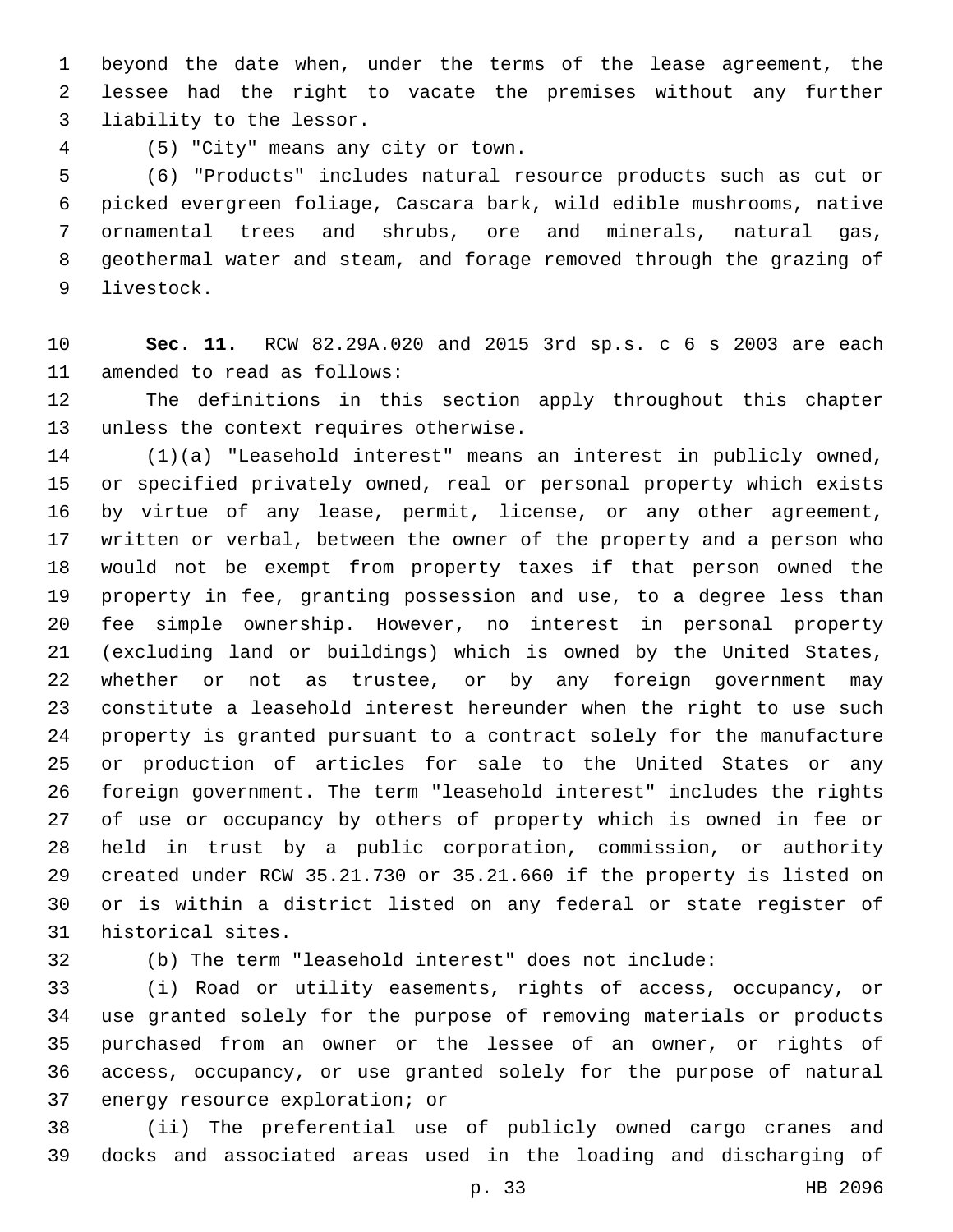cargo located at a port district marine facility. "Preferential use" means that publicly owned real or personal property is used by a private party under a written agreement with the public owner, but the public owner or any third party maintains a right to use the 5 property when not being used by the private party.

 (2)(a) "Taxable rent" means contract rent as defined in (c) of this subsection in all cases where the lease or agreement has been established or renegotiated through competitive bidding, or negotiated or renegotiated in accordance with statutory requirements regarding the rent payable, or negotiated or renegotiated under circumstances, established by public record, clearly showing that the contract rent was the maximum attainable by the lessor. With respect to a leasehold interest in privately owned property, "taxable rent" means contract rent. However, after January 1, 1986, with respect to any lease which has been in effect for ten years or more without renegotiation, taxable rent may be established by procedures set forth in (g) of this subsection. All other leasehold interests are subject to the determination of taxable rent under the terms of (g) 19 of this subsection.

 (b) For purposes of determining leasehold excise tax on any lands on the Hanford reservation subleased to a private or public entity by the department of ecology, taxable rent includes only the annual cash rental payment made by such entity to the department of ecology as specifically referred to as rent in the sublease agreement between the parties and does not include any other fees, assessments, or charges imposed on or collected by such entity irrespective of whether the private or public entity pays or collects such other fees, assessments, or charges as specified in the sublease agreement.

 (c) "Contract rent" means the amount of consideration due as payment for a leasehold interest, including: The total of cash payments made to the lessor or to another party for the benefit of the lessor according to the requirements of the lease or agreement, including any rents paid by a sublessee; expenditures for the protection of the lessor's interest when required by the terms of the lease or agreement; and expenditures for improvements to the property to the extent that such improvements become the property of the lessor. Where the consideration conveyed for the leasehold interest is made in combination with payment for concession or other rights granted by the lessor, only that portion of such payment which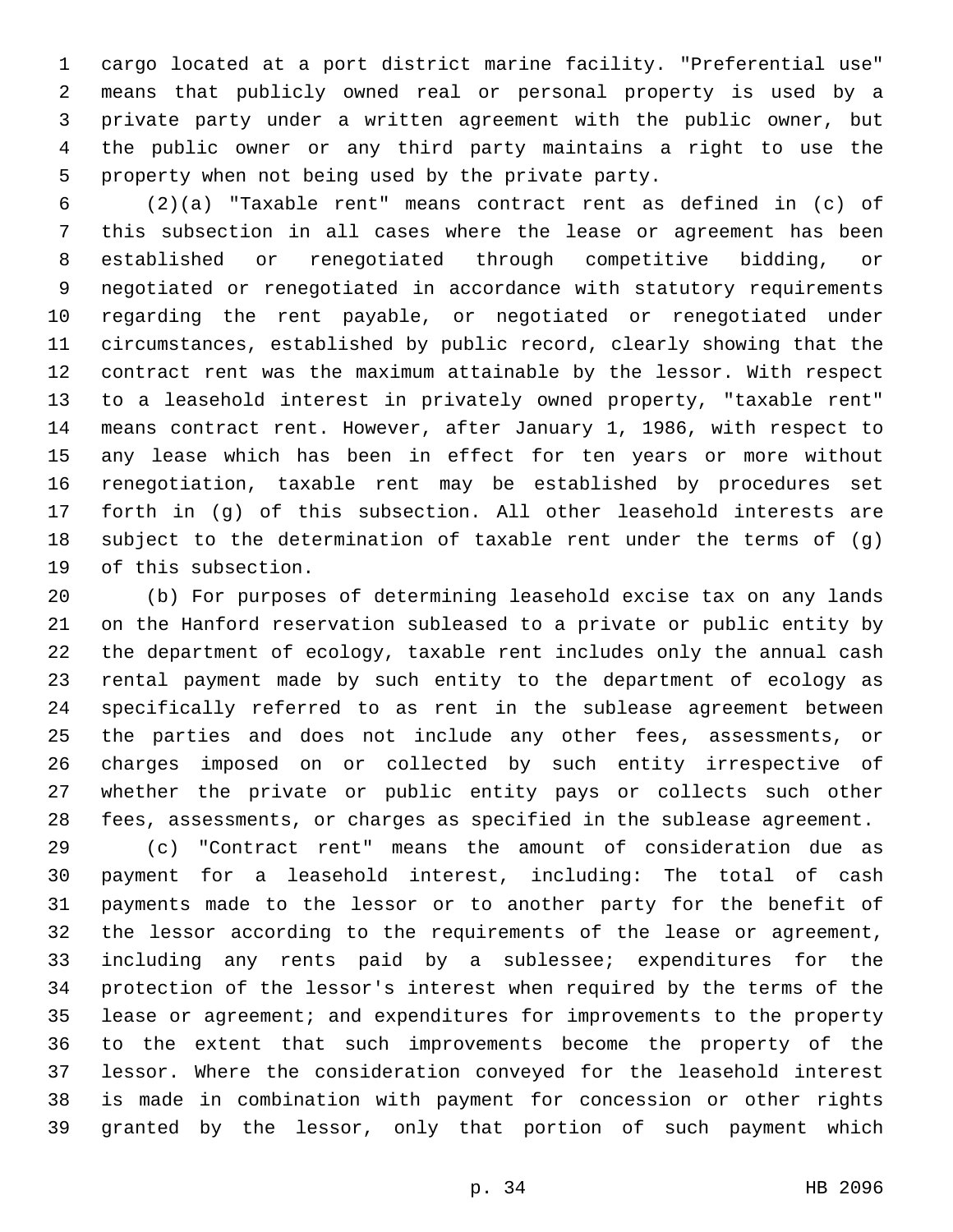represents consideration for the leasehold interest is part of 2 contract rent.

 (d) "Contract rent" does not include: (i) Expenditures made by the lessee, which under the terms of the lease or agreement, are to be reimbursed by the lessor to the lessee or expenditures for improvements and protection made pursuant to a lease or an agreement which requires that the use of the improved property be open to the general public and that no profit will inure to the lessee from the lease; (ii) expenditures made by the lessee for the replacement or repair of facilities due to fire or other casualty including payments for insurance to provide reimbursement for losses or payments to a public or private entity for protection of such property from damage or loss or for alterations or additions made necessary by an action of government taken after the date of the execution of the lease or agreement; (iii) improvements added to publicly owned property by a sublessee under an agreement executed prior to January 1, 1976, which have been taxed as personal property of the sublessee prior to January 1, 1976, or improvements made by a sublessee of the same lessee under a similar agreement executed prior to January 1, 1976, and such improvements are taxable to the sublessee as personal property; (iv) improvements added to publicly owned property if such improvements are being taxed as personal property to any person.

 (e) Any prepaid contract rent is considered to have been paid in the year due and not in the year actually paid with respect to prepayment for a period of more than one year. Expenditures for improvements with a useful life of more than one year which are included as part of contract rent must be treated as prepaid contract rent and prorated over the useful life of the improvement or the remaining term of the lease or agreement if the useful life is in excess of the remaining term of the lease or agreement. Rent prepaid prior to January 1, 1976, must be prorated from the date of 32 prepayment.

 (f) With respect to a "product lease," the value is that value determined at the time of sale under terms of the lease.

 (g) If it is determined by the department of revenue, upon examination of a lessee's accounts or those of a lessor of publicly owned property, that a lessee is occupying or using publicly owned property in such a manner as to create a leasehold interest and that such leasehold interest has not been established through competitive bidding, or negotiated in accordance with statutory requirements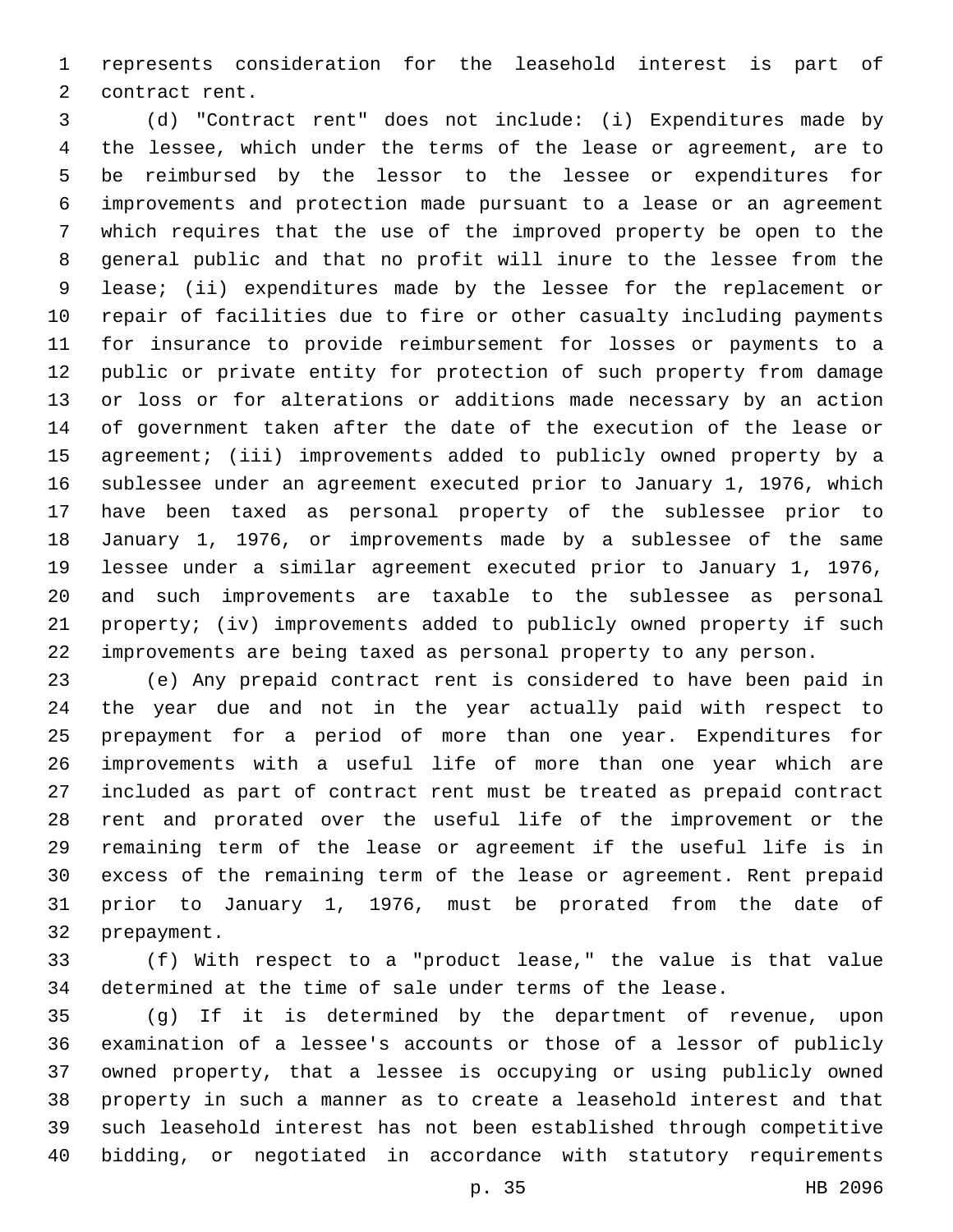regarding the rent payable, or negotiated under circumstances, established by public record, clearly showing that the contract rent was the maximum attainable by the lessor, the department may establish a taxable rent computation for use in determining the tax payable under authority granted in this chapter based upon the following criteria: (i) Consideration must be given to rental being paid to other lessors by lessees of similar property for similar purposes over similar periods of time; (ii) consideration must be given to what would be considered a fair rate of return on the market value of the property leased less reasonable deductions for any restrictions on use, special operating requirements or provisions for concurrent use by the lessor, another person or the general public.

 (3) "Product lease" as used in this chapter means a lease of property for use in the production of agricultural or marine 15 products((, not including the production of marijuana as defined in 16 RCW  $69.50.101$ , to the extent that such lease provides for the contract rent to be paid by the delivery of a stated percentage of the production of such agricultural or marine products to the credit of the lessor or the payment to the lessor of a stated percentage of 20 the proceeds from the sale of such products.

 (4) "Renegotiated" means a change in the lease agreement which changes the agreed time of possession, restrictions on use, the rate of the cash rental or of any other consideration payable by the lessee to or for the benefit of the lessor, other than any such change required by the terms of the lease or agreement. In addition "renegotiated" means a continuation of possession by the lessee beyond the date when, under the terms of the lease agreement, the lessee had the right to vacate the premises without any further 29 liability to the lessor.

(5) "City" means any city or town.30

 (6) "Products" includes natural resource products such as cut or picked evergreen foliage, Cascara bark, wild edible mushrooms, native ornamental trees and shrubs, ore and minerals, natural gas, geothermal water and steam, and forage removed through the grazing of 35 livestock.

 (7) "Publicly owned, or specified privately owned, real or personal property" includes real or personal property:

 (a) Owned in fee or held in trust by a public entity and exempt from property tax under the laws or Constitution of this state or the 40 Constitution of the United States;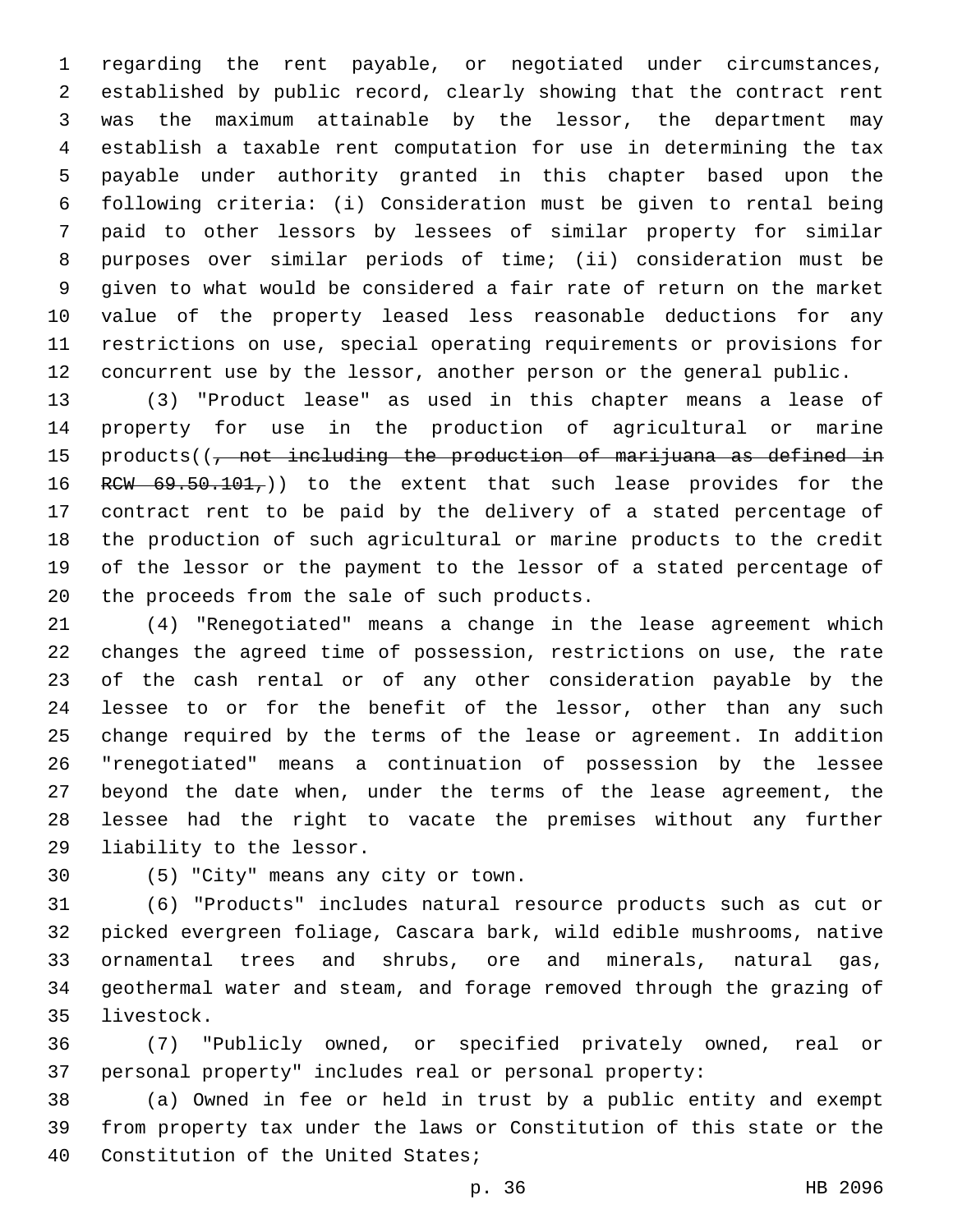(b) Owned by a federally recognized Indian tribe in the state and 2 exempt from property tax under RCW 84.36.010;

 (c) Owned by a nonprofit fair association exempt from property tax under RCW 84.36.480(2), but only with respect to that portion of the fair's property subject to the tax imposed in this chapter pursuant to RCW 84.36.480(2)(b); or6

 (d) Owned by a community center exempt from property tax under 8 RCW 84.36.010.

 **Sec. 12.** RCW 82.29A.020 and 2015 3rd sp.s. c 6 s 2004 are each 10 amended to read as follows:

 The definitions in this section apply throughout this chapter 12 unless the context requires otherwise.

 (1)(a) "Leasehold interest" means an interest in publicly owned, or specified privately owned, real or personal property which exists by virtue of any lease, permit, license, or any other agreement, written or verbal, between the owner of the property and a person who would not be exempt from property taxes if that person owned the property in fee, granting possession and use, to a degree less than fee simple ownership. However, no interest in personal property (excluding land or buildings) which is owned by the United States, whether or not as trustee, or by any foreign government may constitute a leasehold interest hereunder when the right to use such property is granted pursuant to a contract solely for the manufacture or production of articles for sale to the United States or any foreign government. The term "leasehold interest" includes the rights of use or occupancy by others of property which is owned in fee or held in trust by a public corporation, commission, or authority created under RCW 35.21.730 or 35.21.660 if the property is listed on or is within a district listed on any federal or state register of 30 historical sites.

(b) The term "leasehold interest" does not include:

 (i) Road or utility easements, rights of access, occupancy, or use granted solely for the purpose of removing materials or products purchased from an owner or the lessee of an owner, or rights of access, occupancy, or use granted solely for the purpose of natural 36 energy resource exploration; or

 (ii) The preferential use of publicly owned cargo cranes and docks and associated areas used in the loading and discharging of cargo located at a port district marine facility. "Preferential use"

p. 37 HB 2096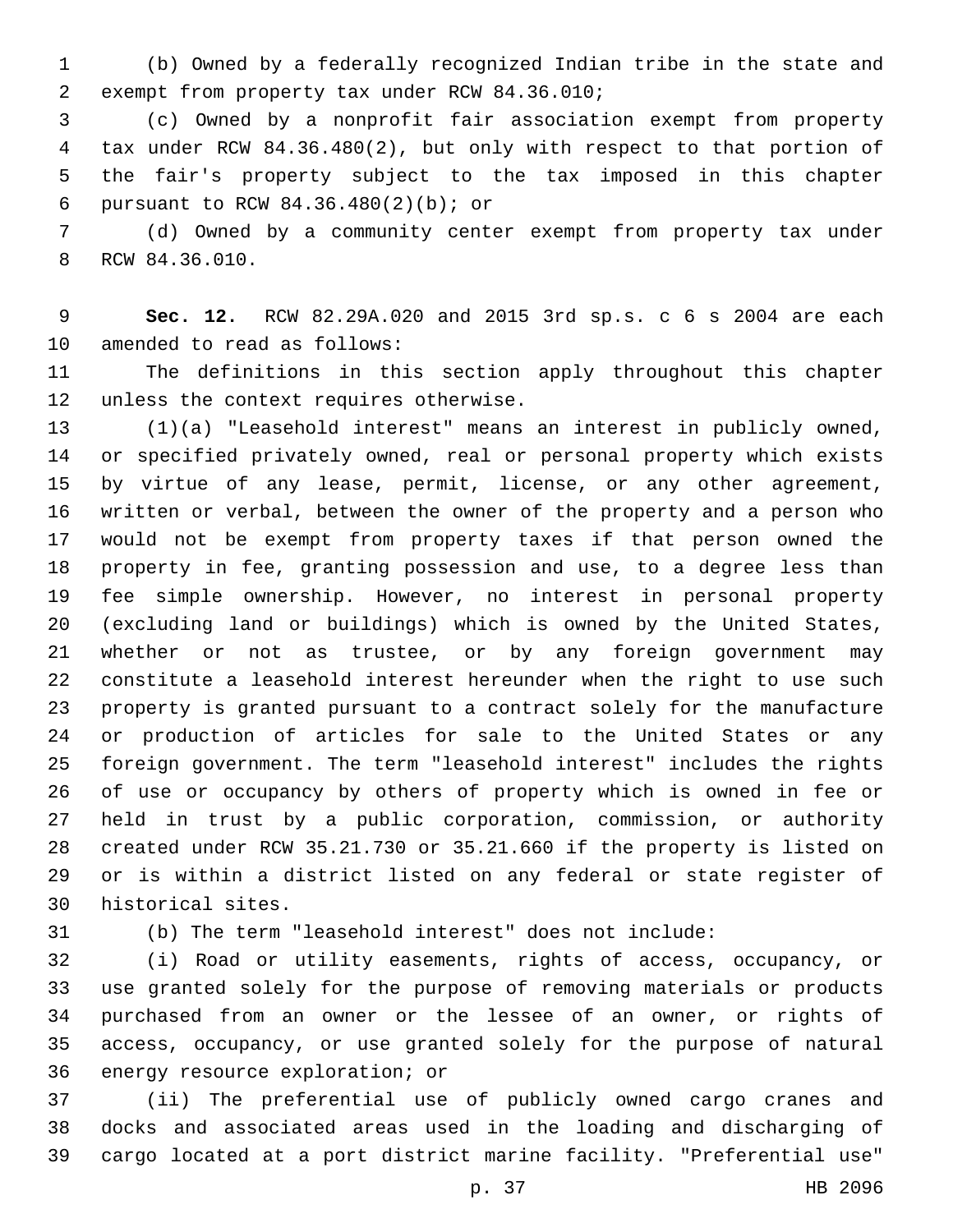means that publicly owned real or personal property is used by a private party under a written agreement with the public owner, but the public owner or any third party maintains a right to use the 4 property when not being used by the private party.

 (2)(a) "Taxable rent" means contract rent as defined in (c) of this subsection in all cases where the lease or agreement has been established or renegotiated through competitive bidding, or negotiated or renegotiated in accordance with statutory requirements regarding the rent payable, or negotiated or renegotiated under circumstances, established by public record, clearly showing that the contract rent was the maximum attainable by the lessor. With respect to a leasehold interest in privately owned property, "taxable rent" means contract rent. However, after January 1, 1986, with respect to any lease which has been in effect for ten years or more without renegotiation, taxable rent may be established by procedures set forth in (g) of this subsection. All other leasehold interests are subject to the determination of taxable rent under the terms of (g) 18 of this subsection.

 (b) For purposes of determining leasehold excise tax on any lands on the Hanford reservation subleased to a private or public entity by the department of ecology, taxable rent includes only the annual cash rental payment made by such entity to the department of ecology as specifically referred to as rent in the sublease agreement between the parties and does not include any other fees, assessments, or charges imposed on or collected by such entity irrespective of whether the private or public entity pays or collects such other fees, assessments, or charges as specified in the sublease agreement.

 (c) "Contract rent" means the amount of consideration due as payment for a leasehold interest, including: The total of cash payments made to the lessor or to another party for the benefit of the lessor according to the requirements of the lease or agreement, including any rents paid by a sublessee; expenditures for the protection of the lessor's interest when required by the terms of the lease or agreement; and expenditures for improvements to the property to the extent that such improvements become the property of the lessor. Where the consideration conveyed for the leasehold interest is made in combination with payment for concession or other rights granted by the lessor, only that portion of such payment which represents consideration for the leasehold interest is part of 40 contract rent.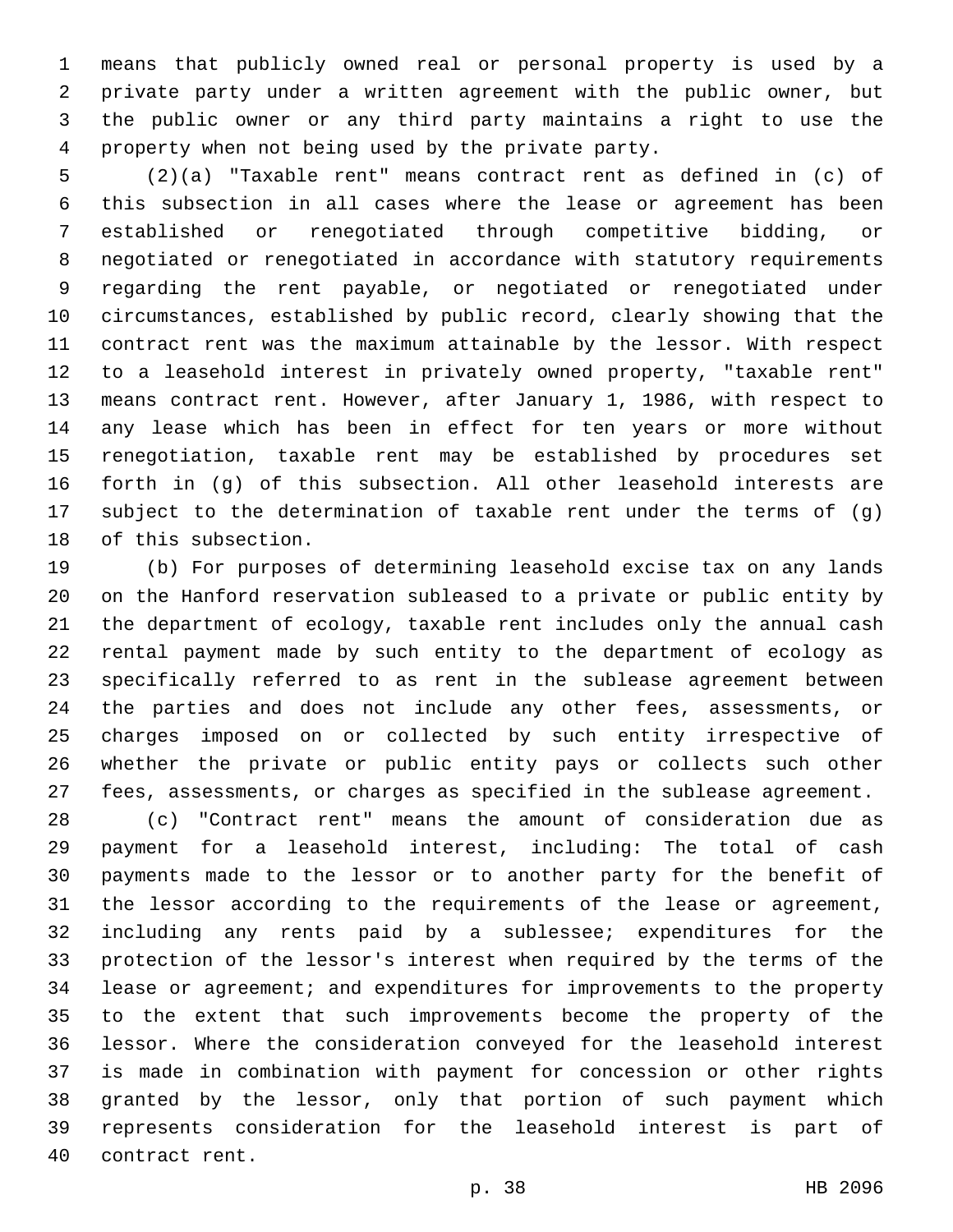(d) "Contract rent" does not include: (i) Expenditures made by the lessee, which under the terms of the lease or agreement, are to be reimbursed by the lessor to the lessee or expenditures for improvements and protection made pursuant to a lease or an agreement which requires that the use of the improved property be open to the general public and that no profit will inure to the lessee from the lease; (ii) expenditures made by the lessee for the replacement or repair of facilities due to fire or other casualty including payments for insurance to provide reimbursement for losses or payments to a public or private entity for protection of such property from damage or loss or for alterations or additions made necessary by an action of government taken after the date of the execution of the lease or agreement; (iii) improvements added to publicly owned property by a sublessee under an agreement executed prior to January 1, 1976, which have been taxed as personal property of the sublessee prior to January 1, 1976, or improvements made by a sublessee of the same lessee under a similar agreement executed prior to January 1, 1976, and such improvements are taxable to the sublessee as personal property; (iv) improvements added to publicly owned property if such improvements are being taxed as personal property to any person.

 (e) Any prepaid contract rent is considered to have been paid in the year due and not in the year actually paid with respect to prepayment for a period of more than one year. Expenditures for improvements with a useful life of more than one year which are included as part of contract rent must be treated as prepaid contract rent and prorated over the useful life of the improvement or the remaining term of the lease or agreement if the useful life is in excess of the remaining term of the lease or agreement. Rent prepaid prior to January 1, 1976, must be prorated from the date of 30 prepayment.

 (f) With respect to a "product lease," the value is that value determined at the time of sale under terms of the lease.

 (g) If it is determined by the department of revenue, upon examination of a lessee's accounts or those of a lessor of publicly owned property, that a lessee is occupying or using publicly owned property in such a manner as to create a leasehold interest and that such leasehold interest has not been established through competitive bidding, or negotiated in accordance with statutory requirements regarding the rent payable, or negotiated under circumstances, established by public record, clearly showing that the contract rent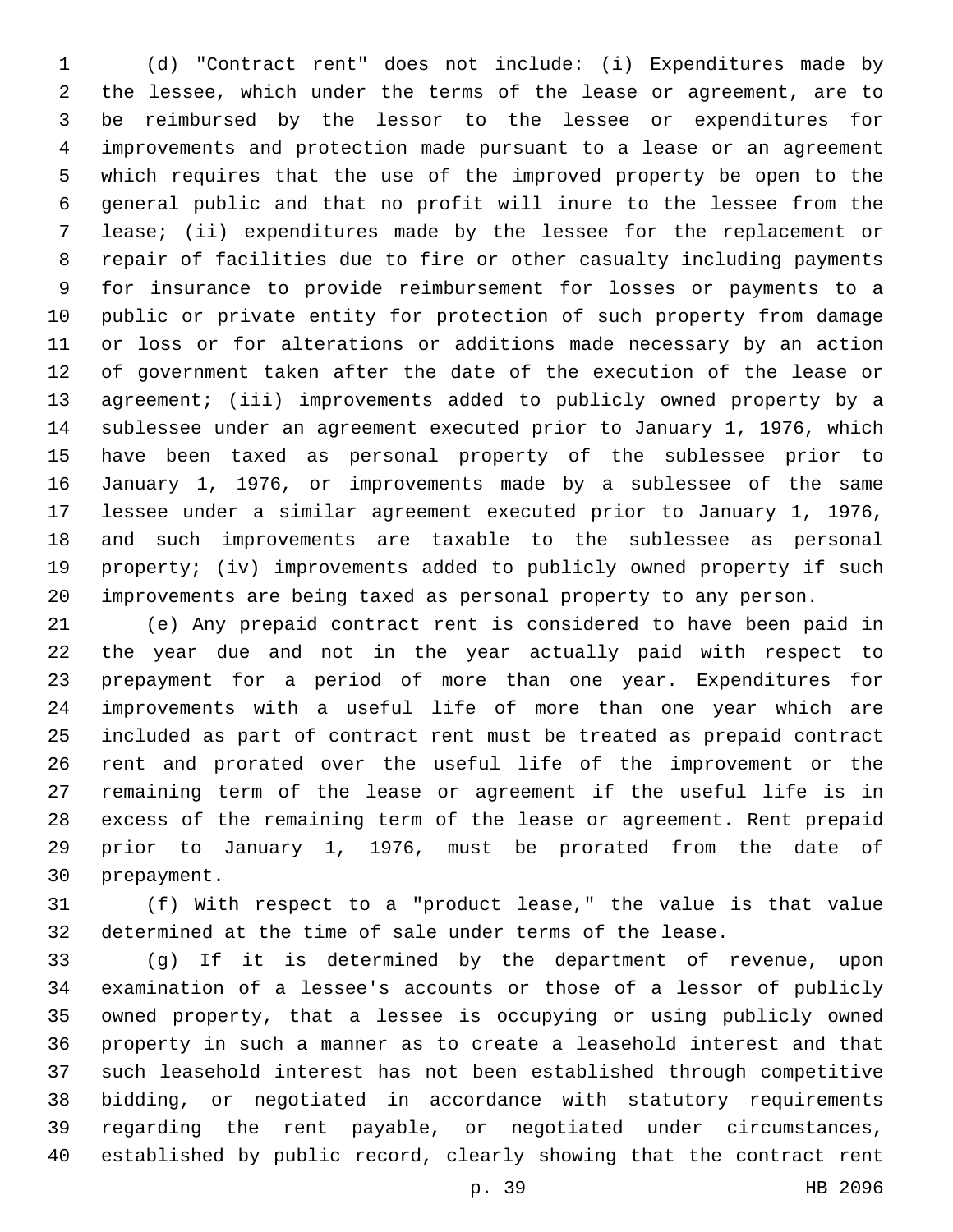was the maximum attainable by the lessor, the department may establish a taxable rent computation for use in determining the tax payable under authority granted in this chapter based upon the following criteria: (i) Consideration must be given to rental being paid to other lessors by lessees of similar property for similar purposes over similar periods of time; (ii) consideration must be given to what would be considered a fair rate of return on the market value of the property leased less reasonable deductions for any restrictions on use, special operating requirements or provisions for 10 concurrent use by the lessor, another person or the general public.

 (3) "Product lease" as used in this chapter means a lease of property for use in the production of agricultural or marine 13 products((, not including the production of marijuana as defined in 14 RCW  $69.50.101$ , to the extent that such lease provides for the contract rent to be paid by the delivery of a stated percentage of the production of such agricultural or marine products to the credit of the lessor or the payment to the lessor of a stated percentage of 18 the proceeds from the sale of such products.

 (4) "Renegotiated" means a change in the lease agreement which changes the agreed time of possession, restrictions on use, the rate of the cash rental or of any other consideration payable by the lessee to or for the benefit of the lessor, other than any such change required by the terms of the lease or agreement. In addition "renegotiated" means a continuation of possession by the lessee beyond the date when, under the terms of the lease agreement, the lessee had the right to vacate the premises without any further 27 liability to the lessor.

(5) "City" means any city or town.28

 (6) "Products" includes natural resource products such as cut or picked evergreen foliage, Cascara bark, wild edible mushrooms, native ornamental trees and shrubs, ore and minerals, natural gas, geothermal water and steam, and forage removed through the grazing of 33 livestock.

 (7) "Publicly owned, or specified privately owned, real or personal property" includes real or personal property:

 (a) Owned in fee or held in trust by a public entity and exempt from property tax under the laws or Constitution of this state or the 38 Constitution of the United States;

 (b) Owned by a federally recognized Indian tribe in the state and 40 exempt from property tax under RCW 84.36.010;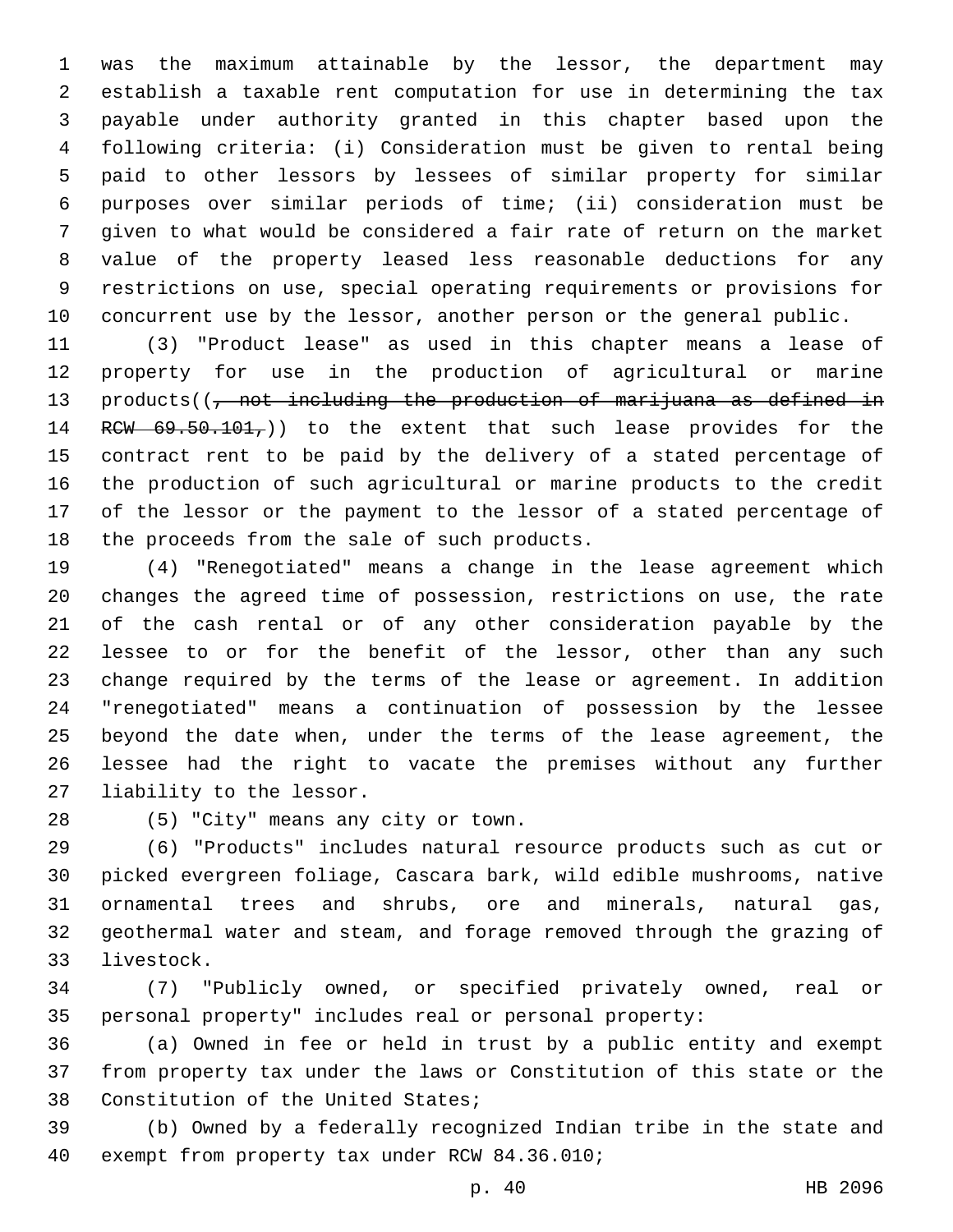(c) Owned by a nonprofit fair association exempt from property tax under RCW 84.36.480(2), but only with respect to that portion of the fair's property subject to the tax imposed in this chapter pursuant to RCW 84.36.480(2)(b); or4

 (d) Owned by a community center exempt from property tax under 6 RCW 84.36.010.

 **Sec. 13.** RCW 69.50.401 and 2015 c 265 s 34 are each amended to 8 read as follows:

 (1) Except as authorized by this chapter, it is unlawful for any person to manufacture, deliver, or possess with intent to manufacture 11 or deliver, a controlled substance.

(2) Any person who violates this section with respect to:

 (a) A controlled substance classified in Schedule I or II which is a narcotic drug or flunitrazepam, including its salts, isomers, and salts of isomers, classified in Schedule IV, is guilty of a class B felony and upon conviction may be imprisoned for not more than ten years, or (i) fined not more than twenty-five thousand dollars if the crime involved less than two kilograms of the drug, or both such imprisonment and fine; or (ii) if the crime involved two or more kilograms of the drug, then fined not more than one hundred thousand dollars for the first two kilograms and not more than fifty dollars for each gram in excess of two kilograms, or both such imprisonment 23 and fine;

 (b) Amphetamine, including its salts, isomers, and salts of isomers, or methamphetamine, including its salts, isomers, and salts of isomers, is guilty of a class B felony and upon conviction may be imprisoned for not more than ten years, or (i) fined not more than twenty-five thousand dollars if the crime involved less than two kilograms of the drug, or both such imprisonment and fine; or (ii) if the crime involved two or more kilograms of the drug, then fined not more than one hundred thousand dollars for the first two kilograms and not more than fifty dollars for each gram in excess of two kilograms, or both such imprisonment and fine. Three thousand dollars of the fine may not be suspended. As collected, the first three thousand dollars of the fine must be deposited with the law enforcement agency having responsibility for cleanup of laboratories, sites, or substances used in the manufacture of the methamphetamine, including its salts, isomers, and salts of isomers. The fine moneys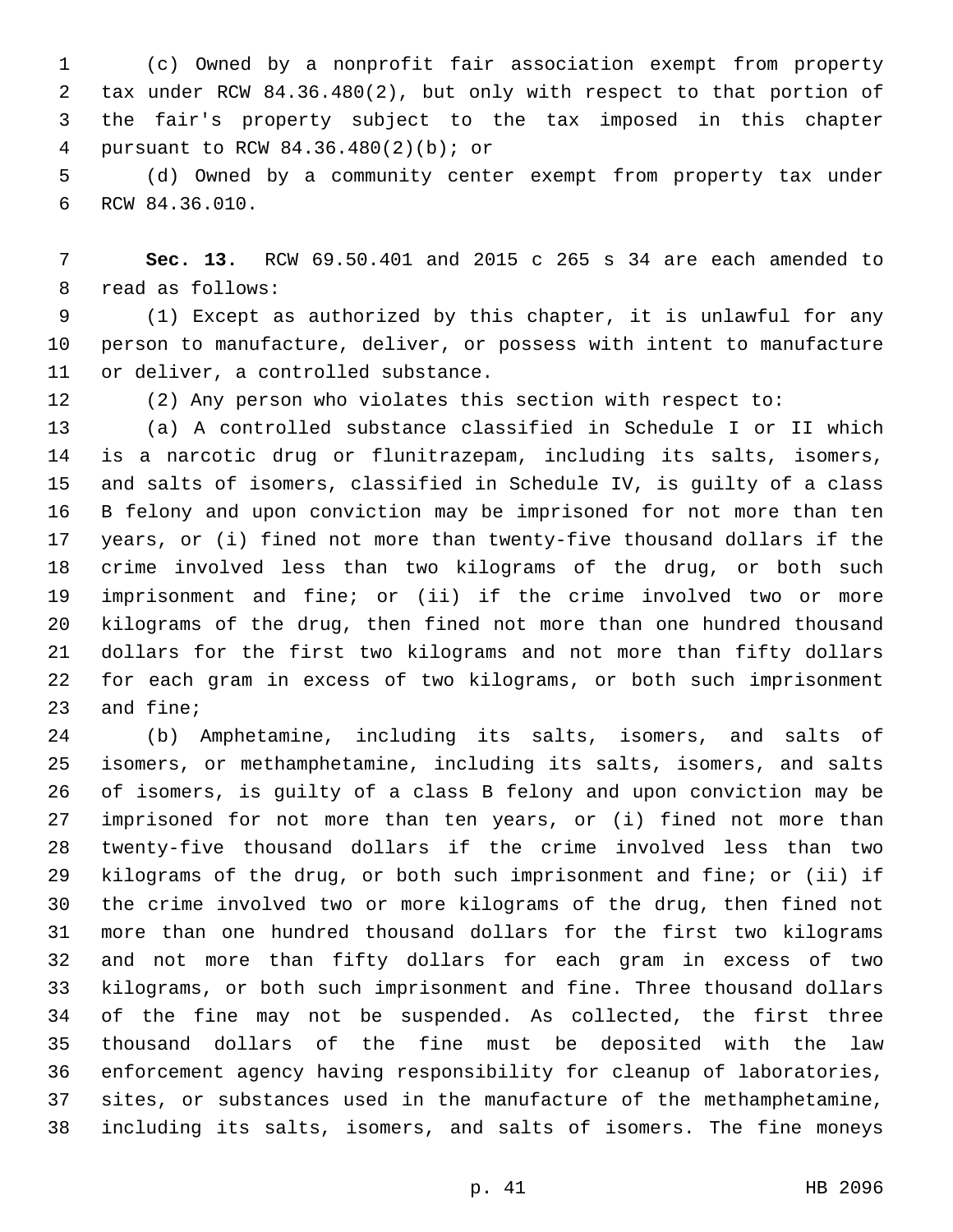deposited with that law enforcement agency must be used for such 2 clean-up cost;

 (c) Any other controlled substance classified in Schedule I, II, or III, is guilty of a class C felony punishable according to chapter 5 9A.20 RCW;

 (d) A substance classified in Schedule IV, except flunitrazepam, including its salts, isomers, and salts of isomers, is guilty of a class C felony punishable according to chapter 9A.20 RCW; or

 (e) A substance classified in Schedule V, is guilty of a class C 10 felony punishable according to chapter 9A.20 RCW.

11 (3) ((The production, manufacture, processing, packaging, delivery, distribution, sale, or possession of marijuana in compliance with the terms set forth in RCW 69.50.360, 69.50.363, or 69.50.366 shall not constitute a violation of this section, this 15 chapter, or any other provision of Washington state law.

16  $(4)$ )) The fines in this section apply to adult offenders only.

 **Sec. 14.** RCW 69.50.4013 and 2015 2nd sp.s. c 4 s 503 are each 18 amended to read as follows:

 (1) It is unlawful for any person to possess a controlled substance unless the substance was obtained directly from, or pursuant to, a valid prescription or order of a practitioner while acting in the course of his or her professional practice, or except 23 as otherwise authorized by this chapter.

 (2) Except as provided in RCW 69.50.4014, any person who violates this section is guilty of a class C felony punishable under chapter 26 9A.20 RCW.

27 (3)( $(\overline{a})$ ) The possession( $(\overline{b}$  by a person)) of marijuana in pill form is not a violation of this section, this chapter, or any other provision of Washington state law if the person in possession:

30 (a) Is twenty-one years of age or older( $(-6.66)$  of useable marijuana, 31 marijuana concentrates, or marijuana-infused products in amounts that do not exceed those set forth in RCW 69.50.360(3) is not a violation of this section, this chapter, or any other provision of Washington state law.));

 (b) ((The possession of marijuana, useable marijuana, marijuana concentrates, and marijuana-infused products being physically transported or delivered within the state, in amounts not exceeding those that may be established under RCW 69.50.385(3), by a licensed employee of a common carrier when performing the duties authorized in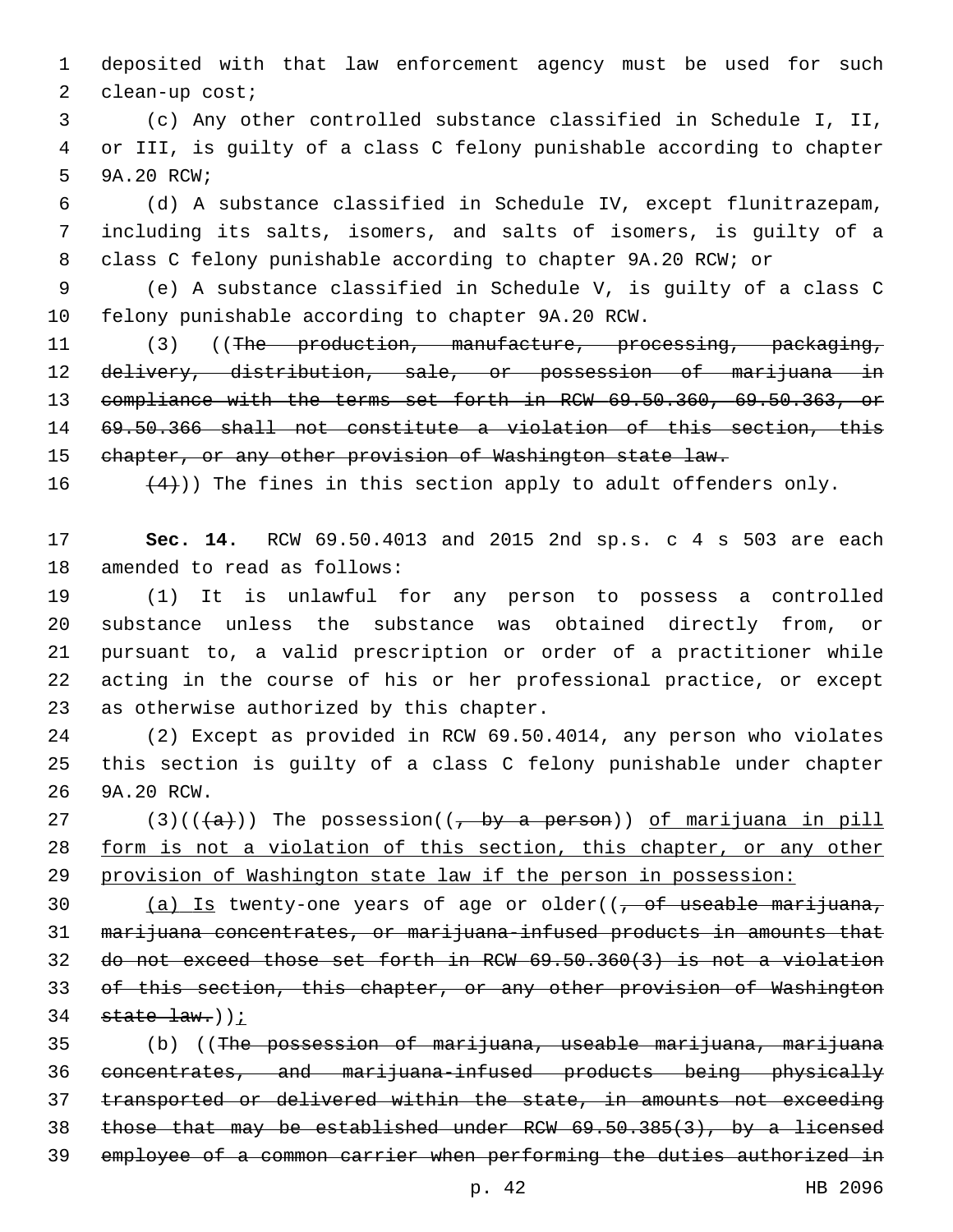accordance with RCW 69.50.382 and 69.50.385, is not a violation of 2 this section, this chapter, or any other provision of Washington 3 state law.

 (4) No person under twenty-one years of age may possess, manufacture, sell, or distribute marijuana, marijuana-infused products, or marijuana concentrates, regardless of THC concentration. This does not include qualifying patients with a valid authorization.

8 (5) The possession by a qualifying patient or designated provider 9 of marijuana concentrates, useable marijuana, marijuana-infused products, or plants in accordance with chapter 69.51A RCW is not a violation of this section, this chapter, or any other provision of Washington state law)) Has been advised by a physician about the 13 risks and benefits of medical use of marijuana and that the person 14 may benefit from the medical use of marijuana; and

15 (c) Has been provided by the physician with certification of that 16 advice, along with a valid prescription.

 **Sec. 15.** RCW 69.50.412 and 2013 c 3 s 22 and 2012 c 117 s 368 18 are each reenacted to read as follows:

 (1) It is unlawful for any person to use drug paraphernalia to plant, propagate, cultivate, grow, harvest, manufacture, compound, convert, produce, process, prepare, test, analyze, pack, repack, store, contain, conceal, inject, ingest, inhale, or otherwise introduce into the human body a controlled substance. Any person who violates this subsection is guilty of a misdemeanor.

 (2) It is unlawful for any person to deliver, possess with intent to deliver, or manufacture with intent to deliver drug paraphernalia, knowing, or under circumstances where one reasonably should know, that it will be used to plant, propagate, cultivate, grow, harvest, manufacture, compound, convert, produce, process, prepare, test, analyze, pack, repack, store, contain, conceal, inject, ingest, inhale, or otherwise introduce into the human body a controlled substance. Any person who violates this subsection is guilty of a 33 misdemeanor.

 (3) Any person eighteen years of age or over who violates subsection (2) of this section by delivering drug paraphernalia to a person under eighteen years of age who is at least three years his or 37 her junior is guilty of a gross misdemeanor.

 (4) It is unlawful for any person to place in any newspaper, magazine, handbill, or other publication any advertisement, knowing,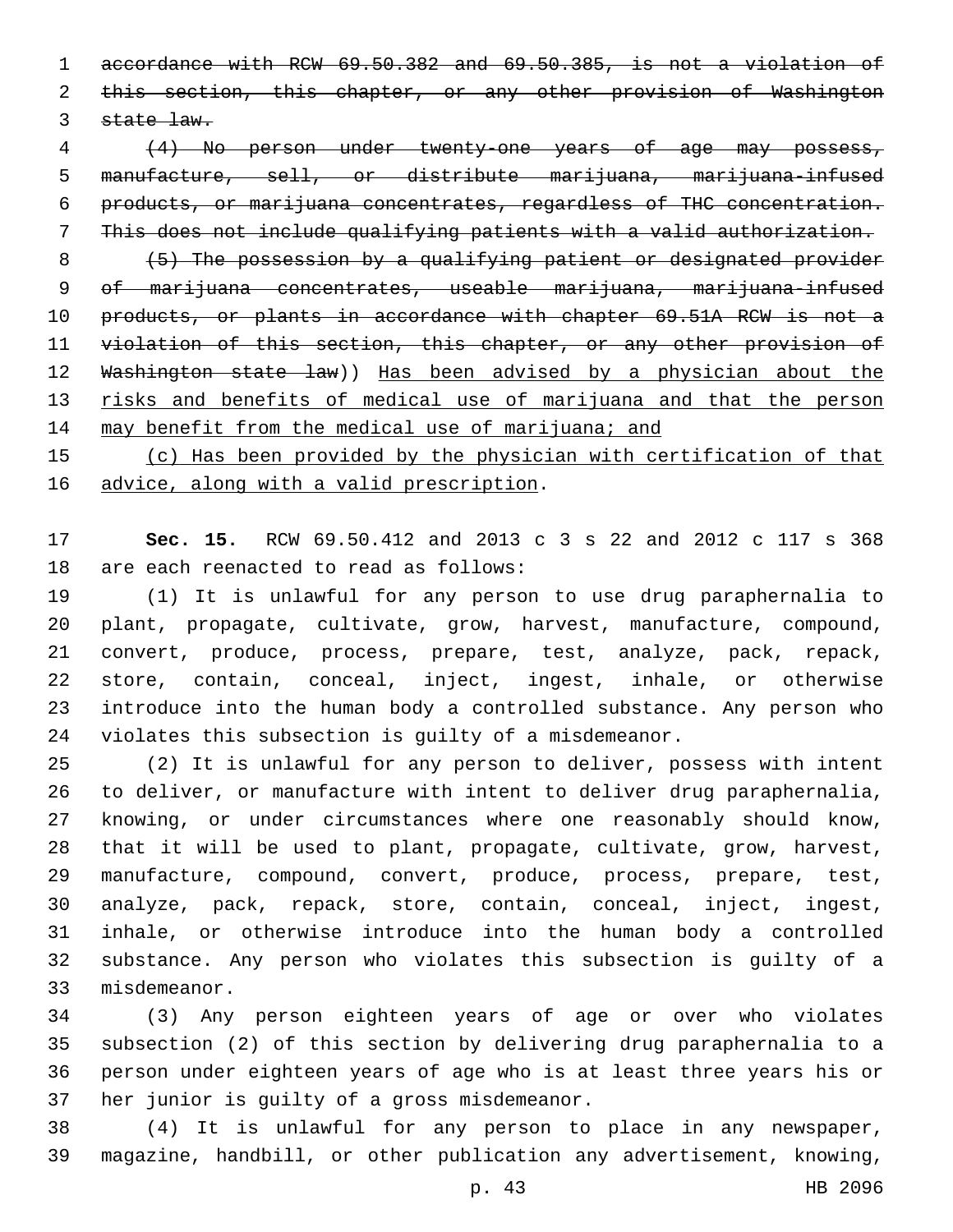or under circumstances where one reasonably should know, that the purpose of the advertisement, in whole or in part, is to promote the sale of objects designed or intended for use as drug paraphernalia. Any person who violates this subsection is guilty of a misdemeanor.

 (5) It is lawful for any person over the age of eighteen to possess sterile hypodermic syringes and needles for the purpose of 7 reducing blood-borne diseases.

 NEW SECTION. **Sec. 16.** The following acts or parts of acts are each repealed:

 (1) RCW 69.50.325 (Marijuana producer's license, marijuana processor's license, marijuana retailer's license) and 2016 c 170 s 1, 2015 c 70 s 5, 2014 c 192 s 2, & 2013 c 3 s 4;12

 (2) RCW 69.50.328 (Marijuana producers, processors—No direct or indirect financial interest in licensed marijuana retailers) and 2013  $C_3$  3 s 5;

 (3) RCW 69.50.331 (Application for license) and 2015 2nd sp.s. c 17 4 s 301, 2015 c 70 s 6, & 2013 c 3 s 6;

 (4) RCW 69.50.334 (Denial of application—Opportunity for hearing) 19 and 2015 2nd sp.s. c 4 s 201 & 2013 c 3 s 7;

 (5) RCW 69.50.339 (Transfer of license to produce, process, or sell marijuana—Reporting of proposed sales of outstanding or issued 22 stock of a corporation) and 2013  $c$  3 s 8;

 (6) RCW 69.50.342 (State liquor and cannabis board may adopt rules) and 2015 2nd sp.s. c 4 s 1601, 2015 c 70 s 7, & 2013 c 3 s 9;

 (7) RCW 69.50.345 (State liquor and cannabis board—Rules— Procedures and criteria) and 2015 c 70 s 8 & 2013 c 3 s 10;

 (8) RCW 69.50.348 (Representative samples of marijuana, useable marijuana, or marijuana-infused products) and 2013 c 3 s 11;

 (9) RCW 69.50.351 (Interest—Members and employees of state liquor 30 control board) and 2013 c  $3 \text{ s } 12$ ;

 (10) RCW 69.50.354 (Retail outlet licenses) and 2015 c 70 s 9, 32 2014 c 192 s 3, & 2013 c 3 s 13;

 (11) RCW 69.50.357 (Retail outlets—Rules) and 2016 c 171 s 1, 2015 2nd sp.s. c 4 s 203, 2015 c 70 s 12, 2014 c 192 s 4, & 2013 c 3 35 s 14;

 (12) RCW 69.50.360 (Marijuana retailers, employees of retail outlets—Certain acts not criminal or civil offenses) and 2015 c 207 s 6, 2015 c 70 s 13, 2014 c 192 s 5, & 2013 c 3 s 15;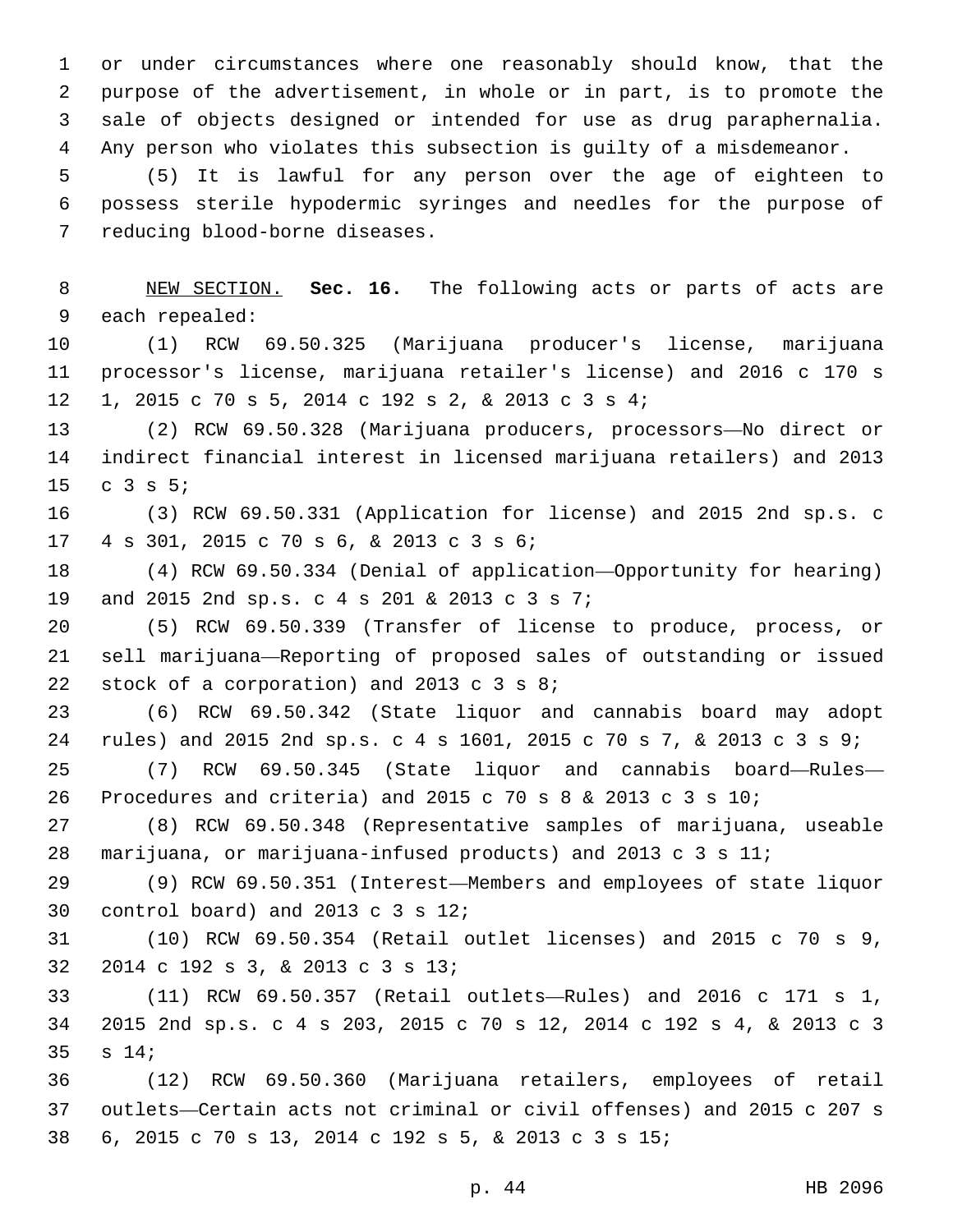(13) RCW 69.50.363 (Marijuana processors, employees—Certain acts not criminal or civil offenses) and 2015 c 207 s 7 & 2013 c 3 s 16; (14) RCW 69.50.366 (Marijuana producers, employees—Certain acts not criminal or civil offenses) and 2015 c 207 s 8 & 2013 c 3 s 17; (15) RCW 69.50.369 (Marijuana producers, processors, researchers, retailers—Advertisements—Penalty) and 2015 2nd sp.s. c 4 s 204 &

2013 c 3 s 18;7

 (16) RCW 69.50.372 (Marijuana research license) and 2016 sp.s. c 9 s 1, 2015 2nd sp.s. c 4 s 1501, & 2015 c 71 s 1;9

 (17) RCW 69.50.375 (Marijuana retailers—Medical marijuana 11 endorsement) and 2015 c 70 s  $10i$ 

 (18) RCW 69.50.378 (Marijuana retailer holding medical marijuana endorsement—THC concentration in products) and 2015 c 70 s 11;

 (19) RCW 69.50.380 (Marijuana producers, processors, retailers prohibited from making certain sales of marijuana, marijuana 16 products) and 2015 2nd sp.s.  $c$  4 s 211;

 (20) RCW 69.50.382 (Common carriers—Transportation or delivery of marijuana, useable marijuana, marijuana concentrates, and marijuana- infused products—Employees prohibited from carrying or using firearm during such services—Exceptions—Use of state ferry routes) and 2015 21 2nd sp.s. c 4 s 501;

 (21) RCW 69.50.385 (Common carriers—Licensing—State liquor and cannabis board to adopt rules) and 2015 2nd sp.s. c 4 s 502;

 (22) RCW 69.50.390 (Licensed retailers prohibited from operating vending machines, drive-through purchase facilities for the sale of marijuana products) and 2015 2nd sp.s. c 4 s 1301;

 (23) RCW 69.50.445 (Opening package of or consuming marijuana, useable marijuana, marijuana-infused products, or marijuana concentrates in view of general public or public place—Penalty) and 2015 2nd sp.s. c 4 s 401 & 2013 c 3 s 21;30

 (24) RCW 69.50.450 (Butane or other explosive gases) and 2015 c 32 70 s 15;

 (25) RCW 69.50.465 (Conducting or maintaining marijuana club— Penalty) and 2015 2nd sp.s. c 4 s 1401;34

 (26) RCW 69.50.515 (Pharmacies—Marijuana—Notification and disposal) and 2013 c 133 s 1;36

 (27) RCW 69.50.530 (Dedicated marijuana account) and 2016 sp.s. c 36 s 942, 2015 2nd sp.s. c 4 s 1101, & 2013 c 3 s 26;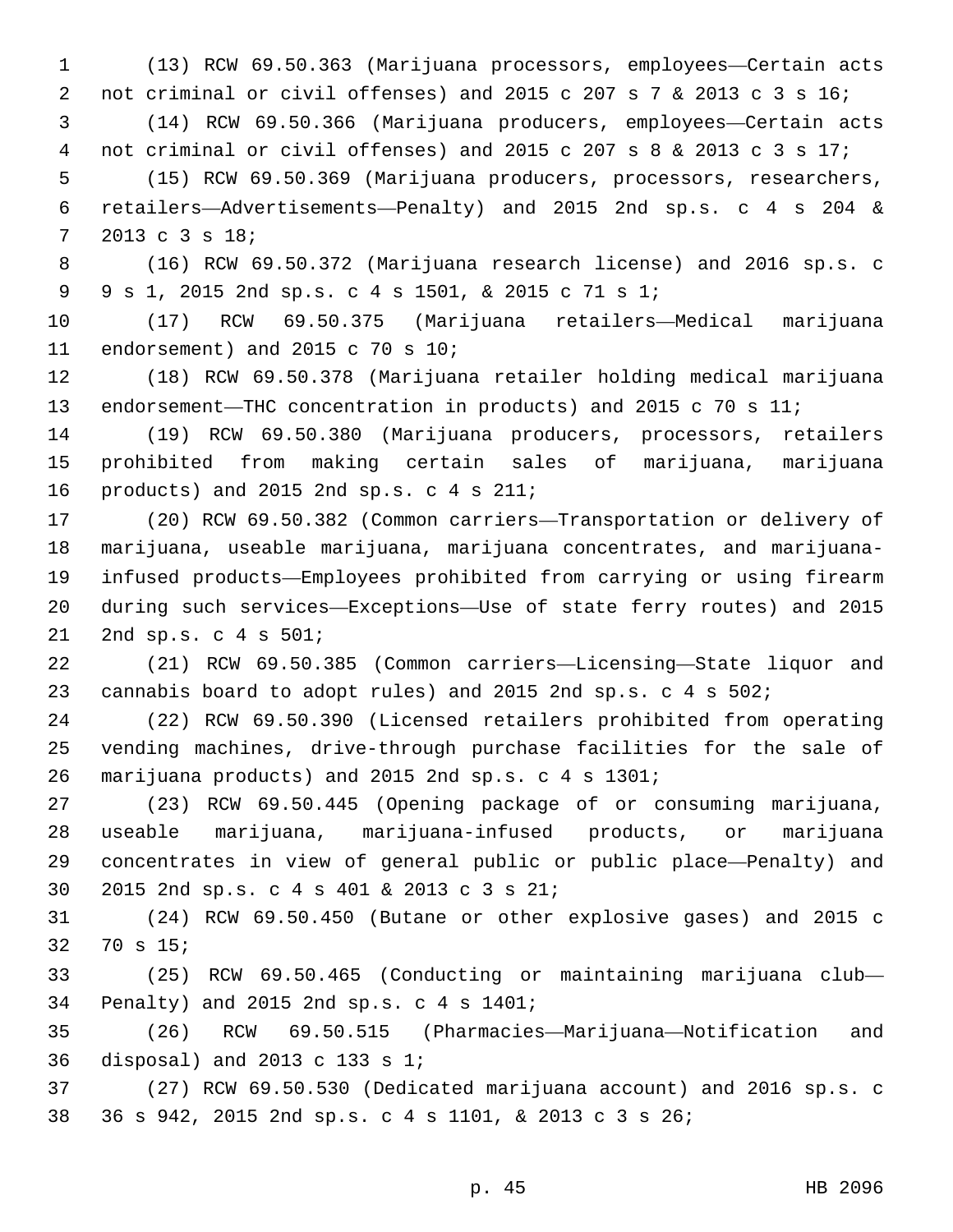(28) RCW 69.50.535 (Marijuana excise tax—State liquor and cannabis board to review tax level—Reports—State and federal antitrust laws) and 2015 2nd sp.s. c 4 s 205, 2014 c 192 s 7, & 2013  $4 \quad c \quad 3 \quad s \quad 27;$  (29) RCW 69.50.540 (Dedicated marijuana account—Appropriations) and 2015 3rd sp.s. c 4 s 967, 2015 2nd sp.s. c 4 s 206, & 2013 c 3 s 28;7 (30) RCW 69.50.545 (Departments of social and health services, health—Adoption of rules for disbursement of marijuana excise taxes) 10 and 2013 c 3 s 29; (31) RCW 69.50.550 (Cost-benefit evaluations) and 2013 c 3 s 30; (32) RCW 69.50.555 (Taxes, fees, assessments, charges—Commercial activities covered by marijuana agreement between state and tribe) 14 and 2015 c 207 s 3; (33) RCW 69.50.560 (Controlled purchase programs—Persons under age twenty-one—Violation—Criminal penalty—Exceptions) and 2015 c 70 17 s 33; (34) RCW 69.50.565 (Unpaid trust fund taxes—Limited liability business entities—Liability of responsible individuals— Administrative hearing) and 2015 2nd sp.s. c 4 s 202; (35) RCW 69.50.570 (Bundled transactions—Retail sales—Subject to 22 tax-Exception) and 2015 2nd sp.s. c 4 s 210; (36) RCW 69.50.575 (Cannabis health and beauty aids) and 2015 2nd sp.s. c 4 s 701;24 (37) RCW 69.50.580 (Applicants for marijuana producer's, processor's, researcher's, or retailer's licenses—Signage—Public notice requirements) and 2015 2nd sp.s. c 4 s 801; (38) RCW 69.50.585 (Branded promotional items—Nominal value— 29 Personal services) and 2016 sp.s. c 17 s 1; (39) RCW 69.51A.005 (Purpose and intent) and 2015 c 70 s 16, 2011 c 181 s 102, 2010 c 284 s 1, 2007 c 371 s 2, & 1999 c 2 s 2; (40) RCW 69.51A.010 (Definitions) and 2015 c 70 s 17, 2010 c 284 s 2, 2007 c 371 s 3, & 1999 c 2 s 6;33 (41) RCW 69.51A.030 (Acts not constituting crimes or unprofessional conduct—Health care professionals not subject to penalties or liabilities) and 2015 c 70 s 18, 2011 c 181 s 301, 2010 37 c 284 s 3, 2007 c 371 s 4, & 1999 c 2 s 4; (42) RCW 69.51A.040 (Compliance with chapter—Qualifying patients and designated providers not subject to penalties—Law enforcement not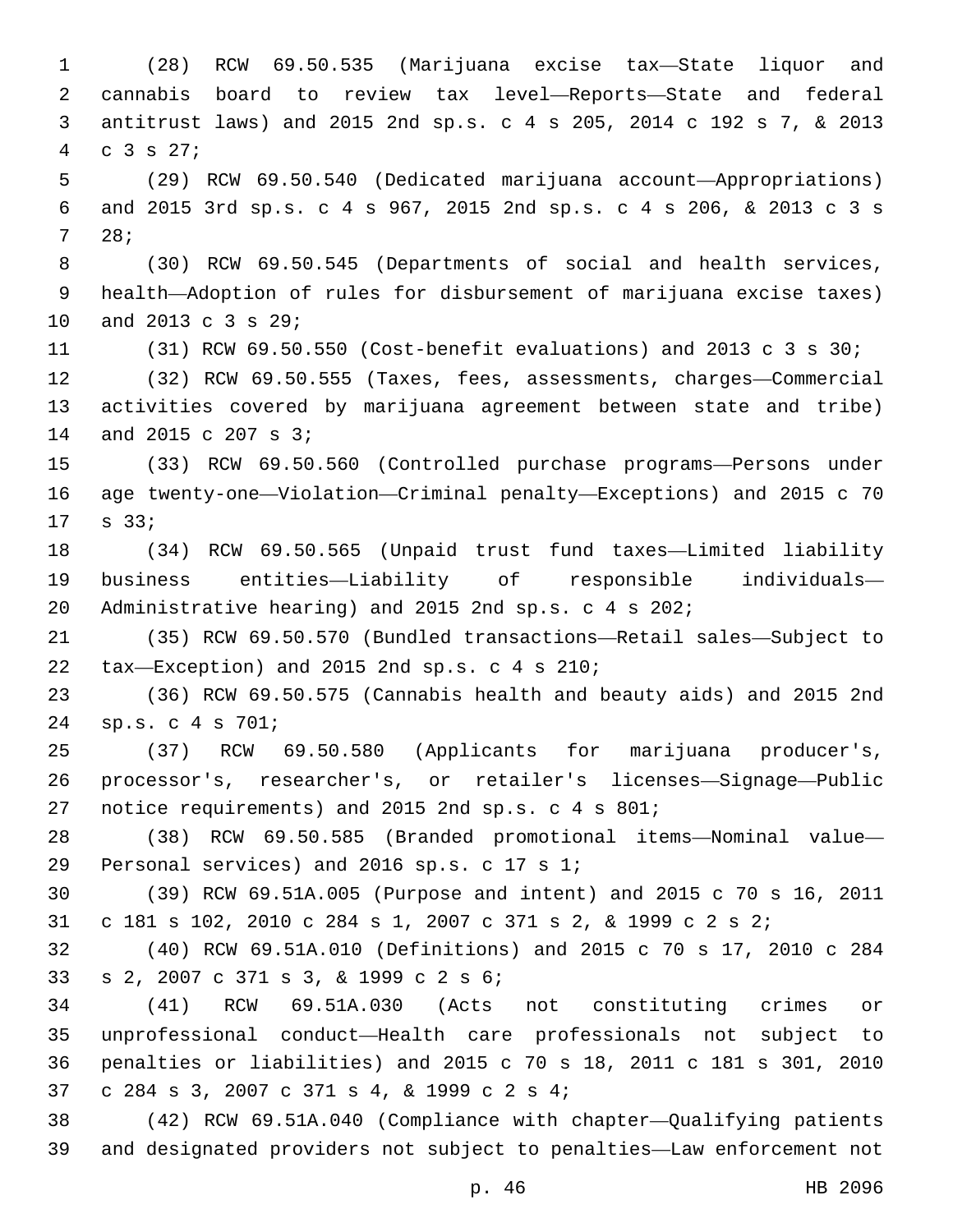subject to liability) and 2015 c 70 s 24, 2011 c 181 s 401, 2007 c 371 s 5, & 1999 c 2 s 5;2

 (43) RCW 69.51A.043 (Failure to enter into the medical marijuana authorization database—Affirmative defense) and 2015 c 70 s 25 & 2011 5 c 181 s  $402;$ 

 (44) RCW 69.51A.045 (Possession of plants, marijuana concentrates, useable marijuana, or marijuana-infused products exceeding lawful amount—Affirmative defense) and 2015 c 70 s 29 & 9 2011 c 181 s 405;

 (45) RCW 69.51A.050 (Medical marijuana, lawful possession—State 11 not liable) and 1999 c  $2 s 7i$ 

 (46) RCW 69.51A.055 (Limitations of chapter—Persons under supervision) and 2015 c 70 s 30 & 2011 c 181 s 1105;

 (47) RCW 69.51A.060 (Crimes—Limitations of chapter) and 2015 c 70 s 31, 2011 c 181 s 501, 2010 c 284 s 4, 2007 c 371 s 6, & 1999 c 2 s 16 8;

 (48) RCW 69.51A.100 (Qualifying patient's designation of a specific designated provider—Provider's service as designated provider—Termination—Department may adopt rules) and 2015 c 70 s 34 & 2011 c 181 s 404;20

 (49) RCW 69.51A.110 (Suitability for organ transplant) and 2011 c 22 181 s 408;

 (50) RCW 69.51A.120 (Parental rights or residential time—Not to 24 be restricted) and 2011 c 181 s 409;

 (51) RCW 69.51A.130 (State and municipalities—Not subject to liability) and 2011 c 181 s 1101;26

 (52) RCW 69.51A.210 (Qualifying patients or designated providers— Authorization—Health care professional may include recommendations on 29 amount of marijuana) and 2015  $c$  70 s 19;

 (53) RCW 69.51A.220 (Health care professionals may authorize medical use of marijuana—Qualifying patients under age eighteen) and 32 2015 c 70 s 20;

 (54) RCW 69.51A.230 (Medical marijuana authorization database— 34 Recognition cards) and 2015 c 70 s 21;

 (55) RCW 69.51A.240 (Unlawful actions—Criminal penalty) and 2015 36 c 70 s 23;

 (56) RCW 69.51A.250 (Cooperatives—Qualifying patients or designated providers may form—Requirements—Restrictions on locations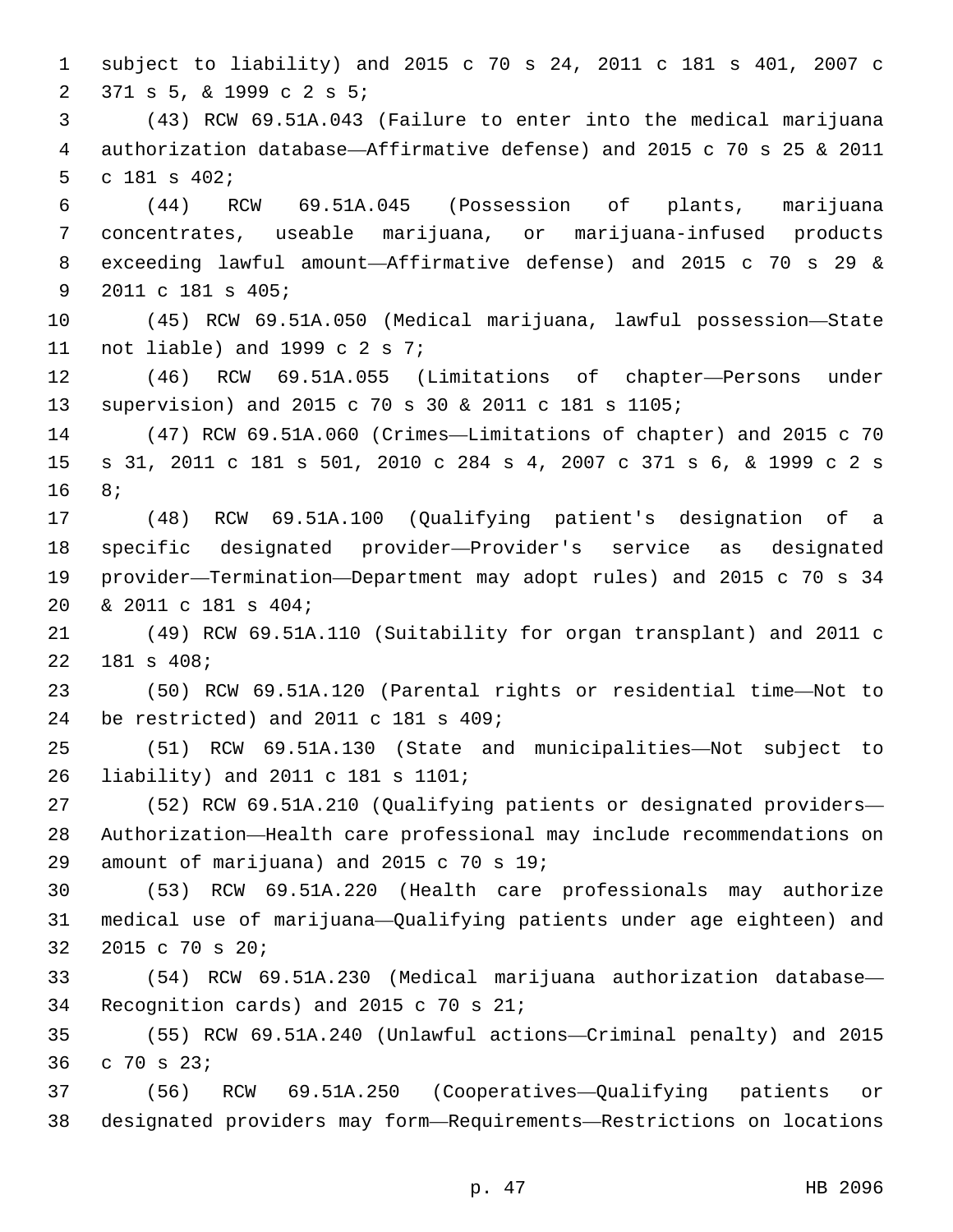—State liquor and cannabis board may adopt rules) and 2016 c 170 s 2, 2015 2nd sp.s. c 4 s 1001, & 2015 c 70 s 26;2 (57) RCW 69.51A.260 (Housing unit—No more than fifteen plants may be grown or located—Exception—Civil penalties) and 2015 c 70 s 27; (58) RCW 69.51A.270 (Extracting or separating marijuana resin, producing or processing any form of marijuana concentrates or marijuana-infused products—State liquor and cannabis board to adopt 8 rules) and 2015 c 70 s 28; (59) RCW 69.51A.280 (Topical, ingestible products—THC 10 concentration) and 2015 c 70 s  $35;$  (60) RCW 69.51A.290 (Medical marijuana consultant certificate) 12 and 2015 c 70 s 37; (61) RCW 69.51A.300 (Continuing education programs for health 14 care providers) and 2015 c 70 s 38; (62) RCW 69.51A.900 (Short title—1999 c 2) and 2011 c 181 s 1106 16 & 1999 c 2 s 1; (63) RCW 15.120.010 (Definitions) and 2016 sp.s. c 11 s 2; (64) RCW 42.56.620 (Marijuana research licensee reports) and 2015 2nd sp.s. c 4 s 1504 & 2015 c 71 s 4;19 (65) RCW 42.56.625 (Medical marijuana authorization database) and 21 2015 c 70 s 22; (66) RCW 42.56.630 (Registration information of members of cooperatives to produce and process medical marijuana) and 2015 2nd sp.s. c 4 s 1002;24 (67) RCW 43.06.490 (Marijuana agreements—Federally recognized Indian tribes—Tribal marijuana tax—Tax exemption) and 2015 c 207 s 27 27 (68) RCW 82.04.756 (Exemptions—Marijuana cooperatives) and 2015 c 29 70 s 40; (69) RCW 82.08.9997 (Exemptions—Retail sale of marijuana, useable marijuana, marijuana concentrates, and marijuana-infused products covered by marijuana agreement between state and tribe) and 2015 c 33 207 s 4; (70) RCW 82.08.9998 (Exemptions—Marijuana concentrates, useable marijuana, or marijuana-infused products beneficial for medical use— Products containing THC) and 2015 2nd sp.s. c 4 s 207; (71) RCW 82.12.9997 (Exemptions—Marijuana, useable marijuana, marijuana concentrates, and marijuana-infused products covered by marijuana agreement between state and tribe) and 2015 c 207 s 5;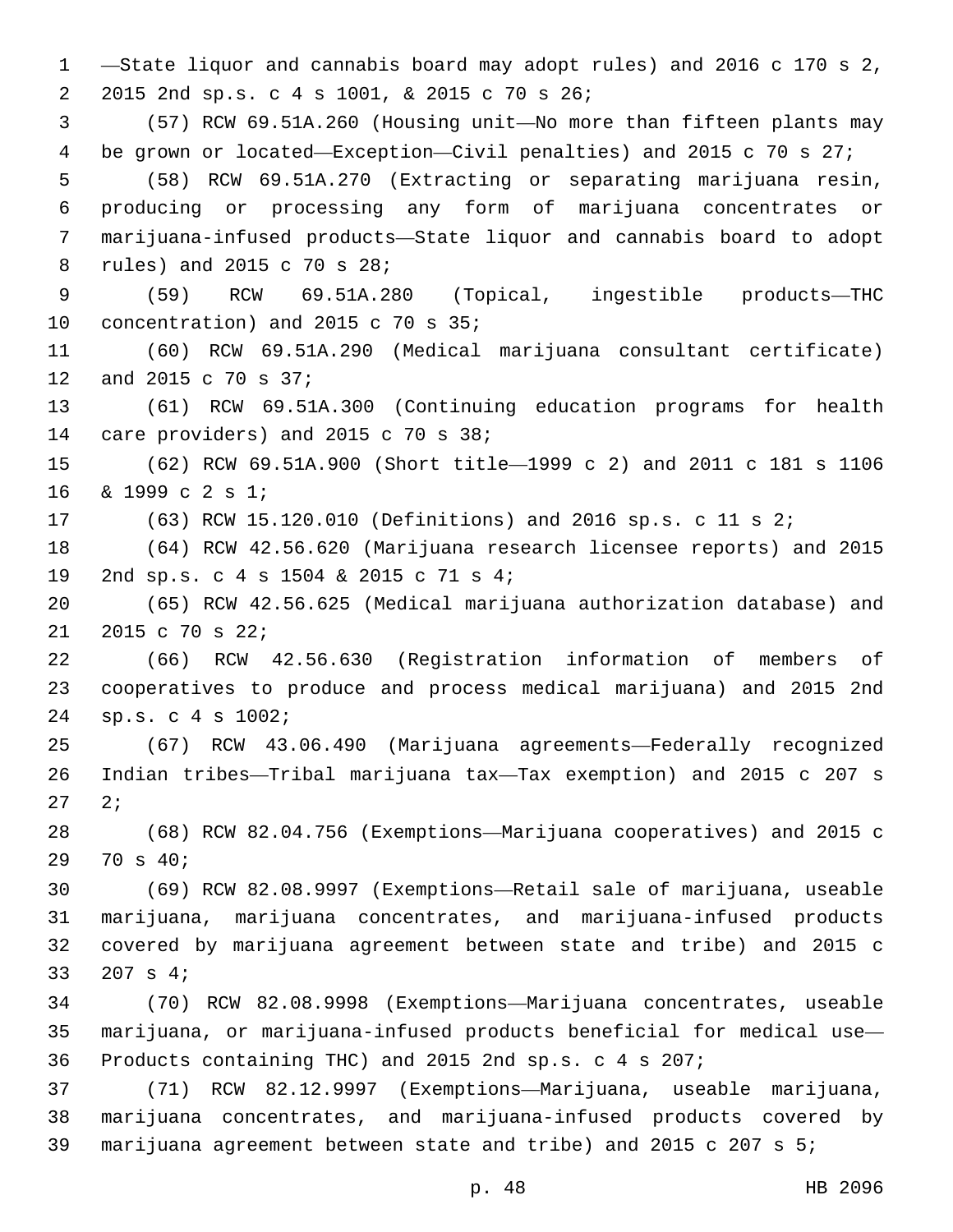| 1  | (72) RCW 82.12.9998 (Exemptions-Marijuana concentrates, useable      |
|----|----------------------------------------------------------------------|
| 2  | marijuana, or marijuana-infused products beneficial for medical use- |
| 3  | Products containing THC) and 2015 2nd sp.s. c 4 s 208;               |
| 4  | (73) RCW 84.34.410 (Application-Marijuana land uses) and 2014 c      |
| 5  | 140 s 27;                                                            |
| 6  | $(74)$ 2016 c 199 s 1;                                               |
| 7  | $(75)$ 2014 c 140 s 1;                                               |
| 8  | $(76)$ 2014 c 140 s 2;                                               |
| 9  | $(77)$ 2014 c 140 s 8;                                               |
| 10 | $(78)$ 2014 c 140 s 10;                                              |
| 11 | $(79)$ 2014 c 140 s 15;                                              |
| 12 | $(80)$ 2014 c 140 s 16;                                              |
| 13 | $(81)$ 2014 c 140 s 17;                                              |
| 14 | $(82)$ 2014 c 140 s 18;                                              |
| 15 | $(83)$ 2014 c 140 s 19;                                              |
| 16 | $(84)$ 2014 c 140 s 20;                                              |
| 17 | $(85)$ 2014 c 140 s 21;                                              |
| 18 | $(86)$ 2014 c 140 s 22;                                              |
| 19 | $(87)$ 2014 c 140 s 23;                                              |
| 20 | $(88)$ 2014 c 140 s 24;                                              |
| 21 | $(89)$ 2014 c 140 s 25;                                              |
| 22 | $(90)$ 2014 c 140 s 29;                                              |
| 23 | $(91)$ 2014 c 140 s 30;                                              |
| 24 | $(92)$ 2014 c 140 s 31;                                              |
| 25 | $(93)$ 2014 c 140 s 32;                                              |
| 26 | $(94)$ 2014 c 140 s 33;                                              |
| 27 | $(95)$ 2014 c 140 s 34;                                              |
| 28 | $(96)$ 2014 c 140 s 35;                                              |
| 29 | (97) 2015 2nd sp.s. c 4 s 1502;                                      |
| 30 | $(98)$ 2015 c 71 s 2;                                                |
| 31 | $(99)$ 2014 c 192 s 6;                                               |
| 32 | $(100)$ 2016 c 178 s 1;                                              |
| 33 | $(101)$ 2016 sp.s. c 9 s 3;                                          |
| 34 | $(102)$ 2015 c 70 s 3;                                               |
| 35 | $(103)$ 2015 c 70 s 39;                                              |
| 36 | $(104)$ 2013 c 3 s 2;                                                |
| 37 | $(105)$ 2013 c 3 s 22;                                               |
| 38 | $(106)$ 2013 c 3 s 23;                                               |
| 39 | $(107)$ 2013 c 3 s 24;                                               |